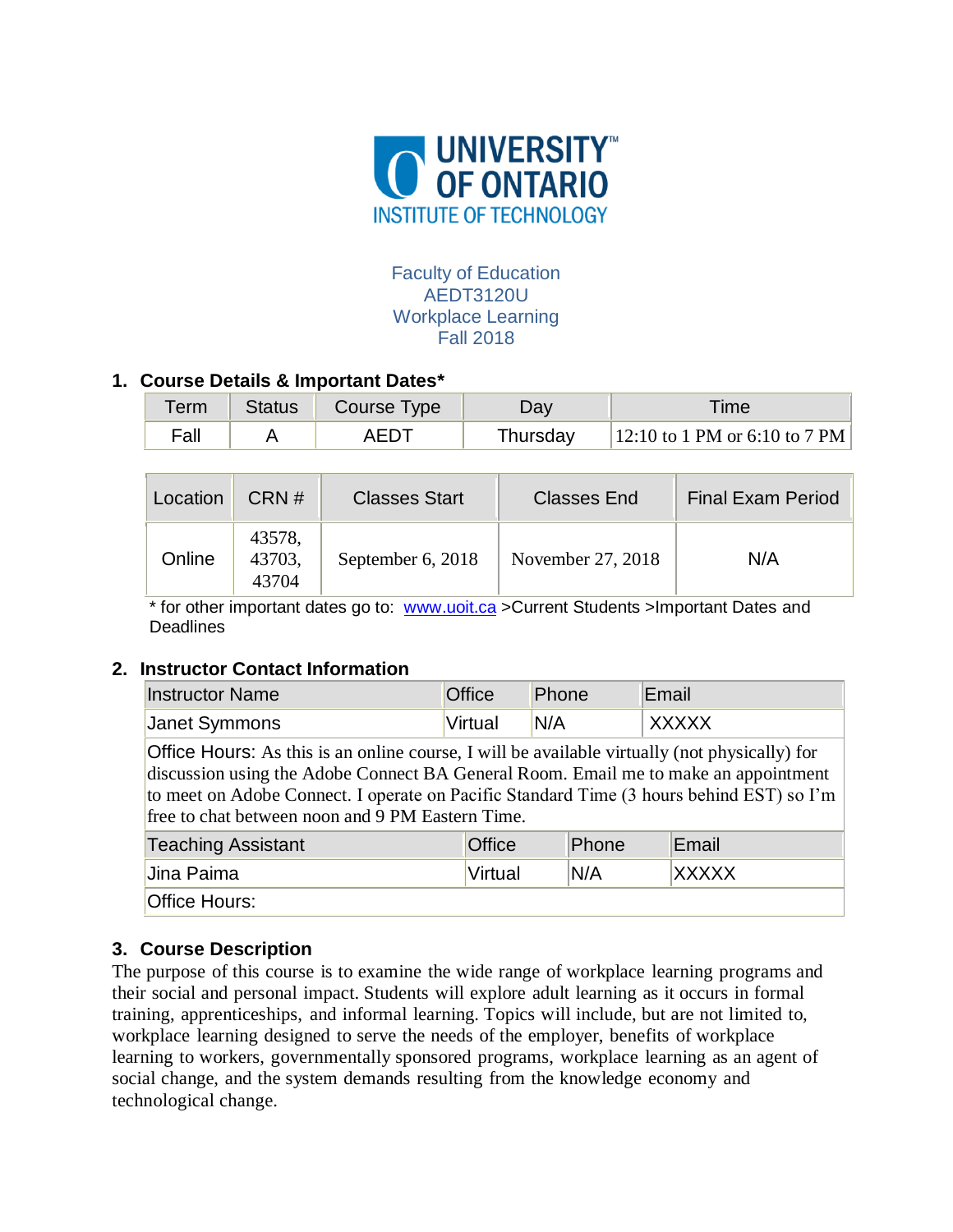Credits: 3.0. Hours: 36 hours

## **4. Learning Outcomes**

This course examines online learning: its defining theories, approaches, frameworks and models; its current practices, and its development. Specifically, by the end of this course, learners will have demonstrated ability to:

- 1. Describe the roles workplace learning, training, and professional development have played in economic development in the past
- 2. Examine the range of learning opportunities that exist in modern workplaces.
- 3. Explain techniques and methods associated with workplace learning: performance improvement, hands-on learning, apprenticeship, co-op education, message design, etc.
- 4. Critique the place of digital learning technologies in workplace learning.
- 5. Analyze political arguments pertaining to both workplace learning advocacy and social critique of workplace learning programs

# **5. Course Design**

In keeping with the overall design approach for this program, this course has been designed using the principles of problem-based learning (PBL). As a result, you will be working in groups to explore various ill-structured and complex problems as we examine workplace learning.

Briefly, PBL can be defined as 'a curriculum model designed around real-life problems that are ill structured, open ended or ambiguous' and it is suggested that 'PBL engages students in intriguing, real and relevant intellectual inquiry and allows them to learn from these life situations' (Fogarty, 1997, p. 2). Throughout the AEDT program each course approaches PBL somewhat differently, by design, in order to provide you with a wide range of experiences of PBL.

There are four main ways in which you will interact with the content in this course and cover the weekly three-hour (or more) commitment to class. Each of these is described below, as are the responsibilities associated with them. The details are further outlined in the Course Schedule.

## **Videos**

Each week, there will be video lectures that you can watch on your own time that have supporting analysis and synthesis questions embedded within them. The video clips were developed by a content expert (i.e. a professor from UOIT's Faculty of Education; a professor from UOIT, or recognized expert from another institution) and are uploaded to the course YouTube Channel<http://youtube.com/aedt3120u>

## **Online tutorials (synchronous) in Adobe Connect**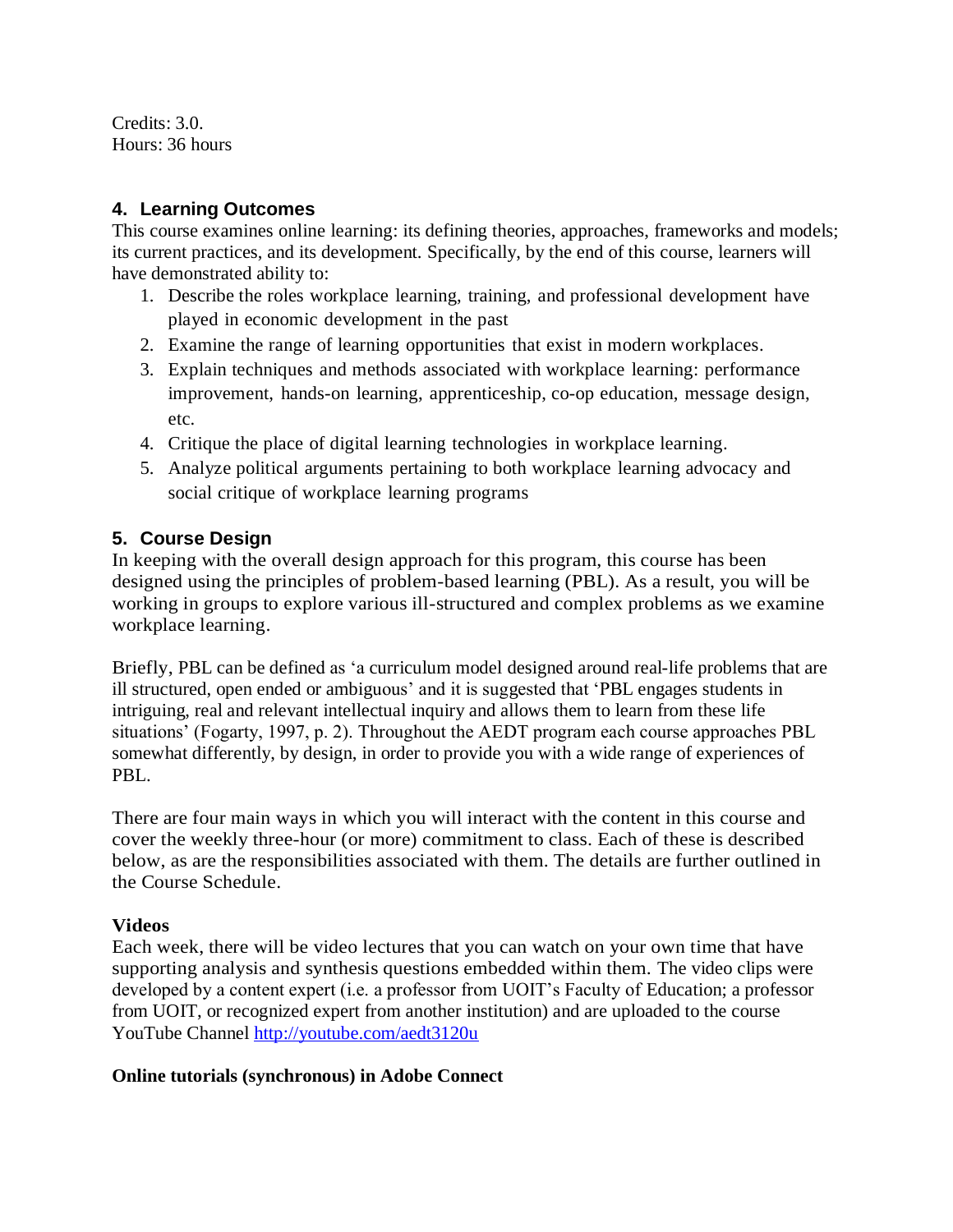Each week there will be scheduled online tutorials with the instructor. The analysis and synthesis questions from the video clips will form the jumping off point for the scheduled online tutorials where you will be expected to contribute and explore the ill-structured, messy nature of the problem at hand. For this reason, it is critical that you watch the videos and do any associated readings prior to coming to the tutorial session. Attendance and **participation and video cameras on are mandatory** in one of the two weekly Thursday sessions. Sessions times are from 12 noon to 1, and 6 to 7 PM (Eastern Time).

The tutorials are learner centred and learner driven, borrowing from the tradition of constructivism's Harkness discussion method. In this method "The teacher acts as little as possible. Perhaps the teacher's only function is to observe, although he/she might begin or shift or even direct a discussion. The students get it rolling, direct it, and focus it. They act as a team, cooperatively, to make it work. They all participate, but not in a competitive way. Rather, they all share in the responsibility and the goals, much as any members share in any team sport. Although the goals of any discussion will change depending upon what's under discussion, some goals will always be the same: to illuminate the subject, to unravel its mysteries, to interpret and share and learn from other points of view, to piece together the puzzle using everyone's contribution. Discussion skills are important. Everyone must be aware of how to get this discussion rolling and keep it rolling and interesting. Just as in any sport, a number of skills are necessary to work on and use at appropriate times. Everyone is expected to contribute by using these skills." Wikipedia, (2017)

https://en.wikipedia.org/wiki/Constructivism (philosophy of education)#The Harkness [discussion\\_method](https://en.wikipedia.org/wiki/Constructivism_(philosophy_of_education)#The_Harkness_discussion_method)

#### **Online discussions in Blackboard**

Online discussions on specific aspects of the course will take place in Blackboard. These discussions will also be building and expanding on the analysis and synthesis questions posed in the video clips. Learners are expected to discuss these questions online and in the tutorial group discussions.

*Please Note: This Blackboard course web site is an indispensable portion of the course. Learners should consult it regularly and use the links there as part of their research tool collection. All course requirements, handouts, marking rubrics, assessment, and related materials are posted to the course web site. This again is by design since in a workplace learning setting you will be using the corporate LMS, recommending/selecting an LMS or modifying/evergreening an existing LMS.*

### **PBL assigned as per the course schedule**

For the PBLs in this course you will have the freedom to choose your group members and address the problem identified by your group based on your collective expertise and interest. A suggested process approach for group PBL work is put forward in this course for consideration.

### **6. Outline of Topics in the Course**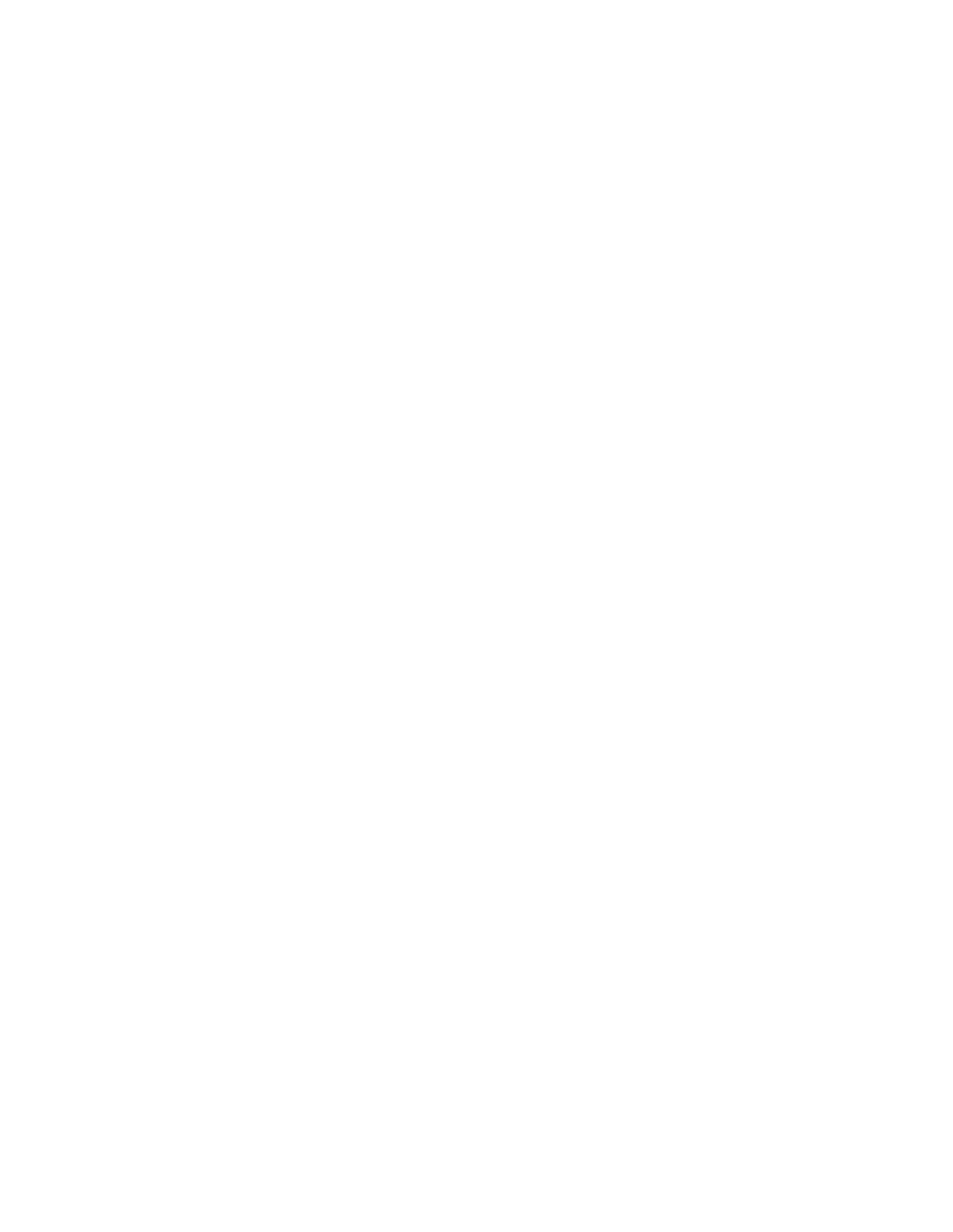| Week                          |                                                          | 2                                                                                                                                                           | 3                                                                  | 4                         | 5                                                                              | 6                                                                                                       | 7                                                                         | 8                         | 9                                                                                          | 10                                                                                                                                                        | 11                                        | 12                                                                                      |
|-------------------------------|----------------------------------------------------------|-------------------------------------------------------------------------------------------------------------------------------------------------------------|--------------------------------------------------------------------|---------------------------|--------------------------------------------------------------------------------|---------------------------------------------------------------------------------------------------------|---------------------------------------------------------------------------|---------------------------|--------------------------------------------------------------------------------------------|-----------------------------------------------------------------------------------------------------------------------------------------------------------|-------------------------------------------|-----------------------------------------------------------------------------------------|
|                               | Intro                                                    |                                                                                                                                                             | PBL Part 1                                                         |                           |                                                                                |                                                                                                         | PBL Part 2                                                                |                           |                                                                                            |                                                                                                                                                           | <b>Future</b>                             | Wrap Up                                                                                 |
| Workflow                      | Orientation<br>to History<br>0f<br>Workplace<br>Learning | Orientation<br>to the<br><b>Theories</b><br>that guide<br>Workplace<br>Learning                                                                             | Identify<br>problem,<br>resources<br>and<br>requisite<br>knowledge | Collaborative<br>Learning | Collaborative<br>Learning                                                      | Synthesis                                                                                               | <b>Identify</b><br>problem,<br>resources<br>and<br>requisite<br>knowledge | Collaborative<br>Learning | Collaborative<br>Learning                                                                  | <b>Synthesis</b>                                                                                                                                          | <b>Future of</b><br>Workplace<br>Learning | Synthesis of<br>course                                                                  |
| <b>Resources</b>              | Videos                                                   | Videos                                                                                                                                                      | Videos                                                             | Videos                    | Videos                                                                         | Videos                                                                                                  | Videos                                                                    | Videos                    | Videos                                                                                     | Videos                                                                                                                                                    | Videos                                    | Videos                                                                                  |
| Available<br>(See<br>detailed | Readings                                                 | Readings                                                                                                                                                    | Readings                                                           | Readings                  | Readings                                                                       | Readings                                                                                                | Readings                                                                  | Readings                  | Readings                                                                                   | Readings                                                                                                                                                  | Readings                                  | Readings                                                                                |
| weekly<br>outline             | <b>Tutorials</b>                                         | Tutorials                                                                                                                                                   | Tutorials                                                          | Tutorials                 | Tutorials                                                                      | <b>Tutorials</b>                                                                                        | Tutorials                                                                 | Tutorials                 | <b>Tutorials</b>                                                                           | <b>Tutorials</b>                                                                                                                                          | Tutorials                                 | Tutorials                                                                               |
| below)                        |                                                          | Assignment<br>1:<br>Commentary<br>on your<br>Workplace<br>Learning<br>(individual)<br><b>Discussion</b><br>Forum 1:<br><b>WPL</b><br>commentary<br>feedback | Start PBL<br>Part 1                                                | PBL Group<br>Work         | PBL Group<br>Discussion<br>Forum 2:<br>Outline of<br>your A2 and<br>A4<br>Work | Assignment<br>$2:$ PBL<br>Presentation<br>(team)<br>Team<br>Assessment<br>Peer Due<br>Assessment<br>Due | Start PBL<br>Part 2                                                       | PBL Group<br>Work         | PBL Group<br>Work<br><b>Discussion</b><br>Forum 3:<br>Outline of your<br>A3 and A4<br>Work | Assignment<br>$3:$ PBL<br>Presentations<br>Team<br>Assessment<br>Peer Due<br>Assessment<br>Due<br>Assignment<br>4: Checklist &<br>Rationale<br>Due (team) |                                           | Assignment<br>5: Problem<br>solving and<br>skills<br>application<br>due<br>(individual) |

# Course Schedule

| Session I |     | ∣ Theme                                          | <b>Activity</b>                                                                                                            | Preparation for the Tutorial & Tasks for the Week                                                                                                                                                                                                                                      |
|-----------|-----|--------------------------------------------------|----------------------------------------------------------------------------------------------------------------------------|----------------------------------------------------------------------------------------------------------------------------------------------------------------------------------------------------------------------------------------------------------------------------------------|
| Sept 6    | 1.2 | Orientation to the history and<br>purpose of WPL | Videos<br>1 - Getting Started<br>2 - History and Trends of WPL<br>3 - What Constitutes WPL?<br>4 – Who is Involved in WPL? | <b>Required readings</b><br>Harward, D. & Taylor K. (2017, November/December). Trends 2018.<br>Training Industry. Retrieved from<br>https://trainingindustry.com/magazine/nov-dec-2017/trends-2018-<br>speed-is-the-heart-of-the-learner-experience/<br><b>Required support videos</b> |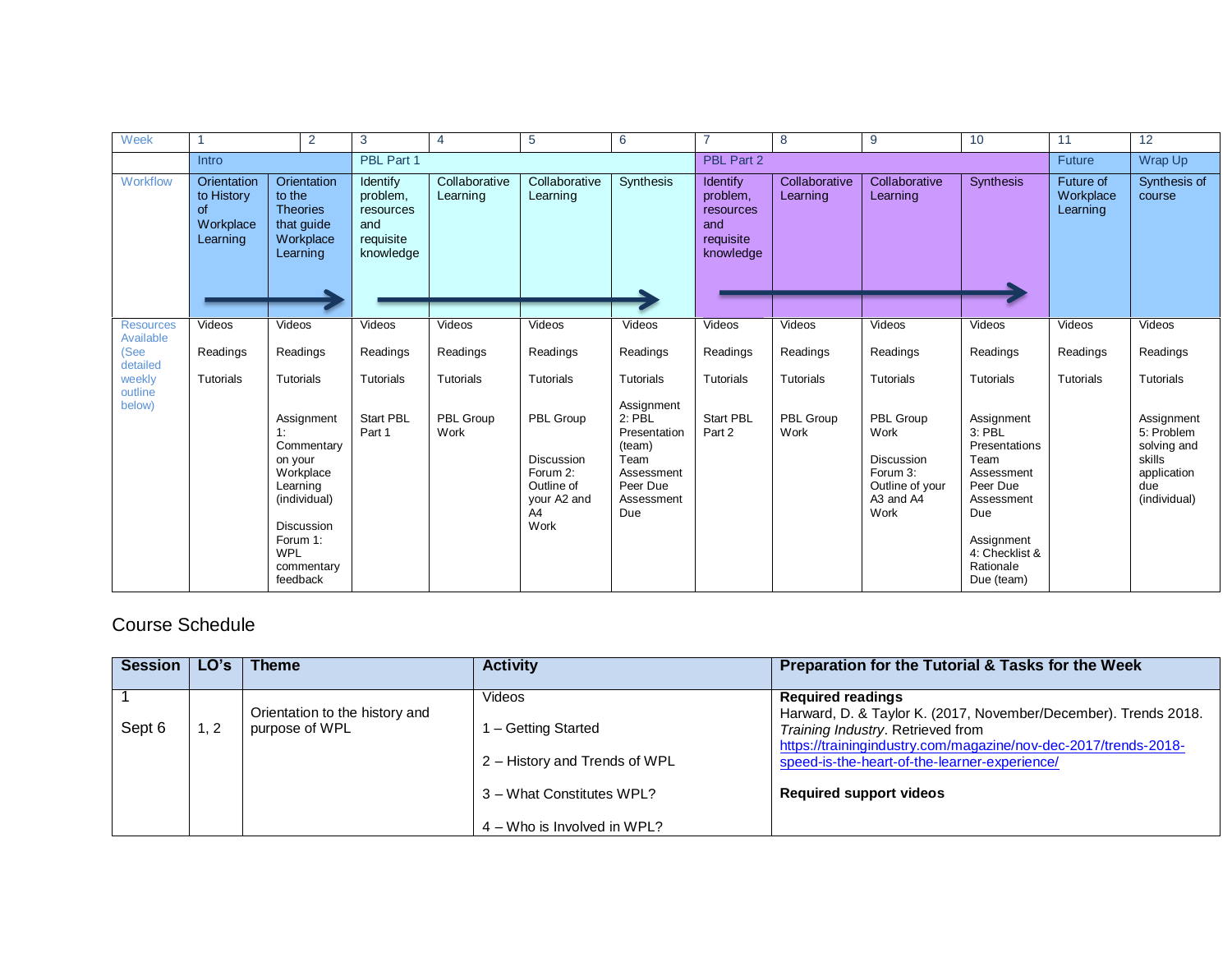| <b>Session</b> | LO's | <b>Theme</b>            | <b>Activity</b>                                                              | Preparation for the Tutorial & Tasks for the Week                                                                                                                                                                                                                                                                                                                                                                                                                                                                                                                                                                                                                                                                                                                                                                                                                   |
|----------------|------|-------------------------|------------------------------------------------------------------------------|---------------------------------------------------------------------------------------------------------------------------------------------------------------------------------------------------------------------------------------------------------------------------------------------------------------------------------------------------------------------------------------------------------------------------------------------------------------------------------------------------------------------------------------------------------------------------------------------------------------------------------------------------------------------------------------------------------------------------------------------------------------------------------------------------------------------------------------------------------------------|
|                |      |                         | Tutorial<br>Analysis and synthesis questions based on<br>lecture video clips | Origin of Workplace Learning (3:43)<br>https://www.youtube.com/watch?v=lTlmOnCxDYY<br>How Information Overload and the Rate of Change Effect Training<br>(3:17) https://www.youtube.com/watch?v=tHzEmA4UbH8<br>The Impact of the Economic Downturn is Having on Learning &<br>Development (1:58) https://www.youtube.com/watch?v=XIdu0fCI1-c<br>Learning in Uncertain Times (1:54)<br>https://www.youtube.com/watch?v=qfyyuRinaCQ<br>Key Objectives of Learning and Development (1:14)<br>https://www.youtube.com/watch?v=mHIDSWaS_5k<br>Top 10 HRD Ideas - Current Challenge (3:37)<br>https://www.youtube.com/watch?v=TAE10mSvYx0&frags=pl%2<br>Cwn<br>"They Just Need More Training" and Other Common Myths (2:43)<br>http://www.youtube.com/watch?v=S2YvB rwUB8<br>Who is Involved in Workplace Learning? (4:23)<br>https://www.youtube.com/watch?v=rQ3lidSbaTU |
|                |      |                         |                                                                              | Learning and Development Overview (4:20)<br>https://www.youtube.com/watch?v=yp4KMjloZbk&frags=pl%2C<br>wn                                                                                                                                                                                                                                                                                                                                                                                                                                                                                                                                                                                                                                                                                                                                                           |
|                |      |                         |                                                                              | Begin Assignment 1: Commentary of how your workplace<br>approaches WPL (see detailed description in the Assignments<br>section of this outline).                                                                                                                                                                                                                                                                                                                                                                                                                                                                                                                                                                                                                                                                                                                    |
| $\overline{2}$ |      | Theories that guide WPL | Videos                                                                       | <b>Required readings</b><br>Formal, non-formal and informal learning: What are the differences?                                                                                                                                                                                                                                                                                                                                                                                                                                                                                                                                                                                                                                                                                                                                                                     |
| Sept 13        | 1, 2 |                         | 1 – Who Are Adult Learners?                                                  | http://drsaraheaton.wordpress.com/2010/12/31/formal-non-formal-                                                                                                                                                                                                                                                                                                                                                                                                                                                                                                                                                                                                                                                                                                                                                                                                     |
|                |      |                         |                                                                              |                                                                                                                                                                                                                                                                                                                                                                                                                                                                                                                                                                                                                                                                                                                                                                                                                                                                     |
|                |      |                         |                                                                              | Boom, bust and echo in the workplace.                                                                                                                                                                                                                                                                                                                                                                                                                                                                                                                                                                                                                                                                                                                                                                                                                               |
|                |      |                         | 2 - Adult Learning Types<br>3 - Building a Learning Organization             | and-informal-learning-what-are-the-differences/<br>http://www.footwork.com/vital_en.asp                                                                                                                                                                                                                                                                                                                                                                                                                                                                                                                                                                                                                                                                                                                                                                             |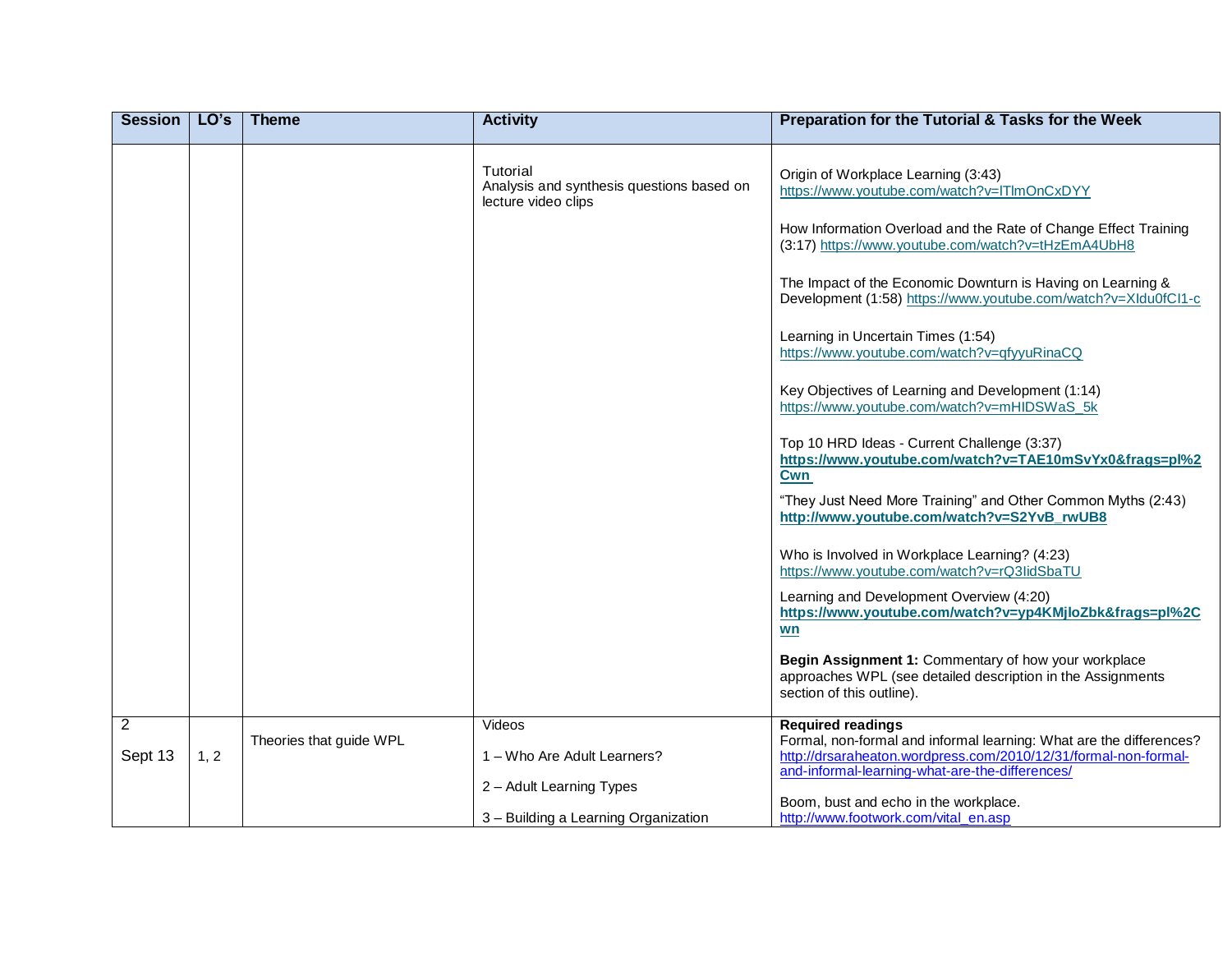| <b>Session</b> | LO's | <b>Theme</b> | <b>Activity</b>                                                                  | Preparation for the Tutorial & Tasks for the Week                                                                                                                                                                                                                                             |
|----------------|------|--------------|----------------------------------------------------------------------------------|-----------------------------------------------------------------------------------------------------------------------------------------------------------------------------------------------------------------------------------------------------------------------------------------------|
|                |      |              | Tutorial<br>Analysis and synthesis questions based on<br>lecture and video clips | The Learning Organization: Principles, Theory, and Practice:<br>http://infed.org/mobi/the-learning-organization/                                                                                                                                                                              |
|                |      |              |                                                                                  | <b>Workforce Development Services Framework:</b><br>http://www.c4lpt.co.uk/blog/wp-<br>content/uploads/2012/03/wdsframeworkv3.pdf                                                                                                                                                             |
|                |      |              |                                                                                  | At work, drop the word "millennial," and ditch the job title too. (2017,<br>July 9) https://beta.theglobeandmail.com/report-on-<br>business/careers/workplace-award/at-work-drop-the-word-millennial-<br>and-ditch-the-job-title-<br>too/article35624930/?ref=http://www.theglobeandmail.com& |
|                |      |              |                                                                                  | The Quitting Economy (2017, July 26). https://aeon.co/essays/how-<br>work-changed-to-make-us-all-passionate-quitters                                                                                                                                                                          |
|                |      |              |                                                                                  | When Did It Become OK To Act Like Older Workers Can't<br>Contribute? (2017, September 13).<br>http://www.huffingtonpost.ca/thomas-g-wellner/when-did-it-become-<br>ok-to-act-like-older-workers-cant-contribute a 23207836/                                                                   |
|                |      |              |                                                                                  | The Learning Organization: Principles, Theory, and Practice:<br>http://infed.org/mobi/the-learning-organization/                                                                                                                                                                              |
|                |      |              |                                                                                  | <b>Workforce Development Services Framework:</b><br>http://www.c4lpt.co.uk/blog/wp-<br>content/uploads/2012/03/wdsframeworkv3.pdf                                                                                                                                                             |
|                |      |              |                                                                                  | The Learning Organization: An often-described, but Seldom-<br>observed phenomenon: http://jarche.com/2012/05/the-learning-<br>organization-an-often-described-but-seldom-observed-phenomenon/                                                                                                 |
|                |      |              |                                                                                  | <b>Required support videos</b>                                                                                                                                                                                                                                                                |
|                |      |              |                                                                                  | Groups for PBL activities formed by the end of Week 2                                                                                                                                                                                                                                         |
|                |      |              |                                                                                  | Assignment 1 Due: September 17, 2018                                                                                                                                                                                                                                                          |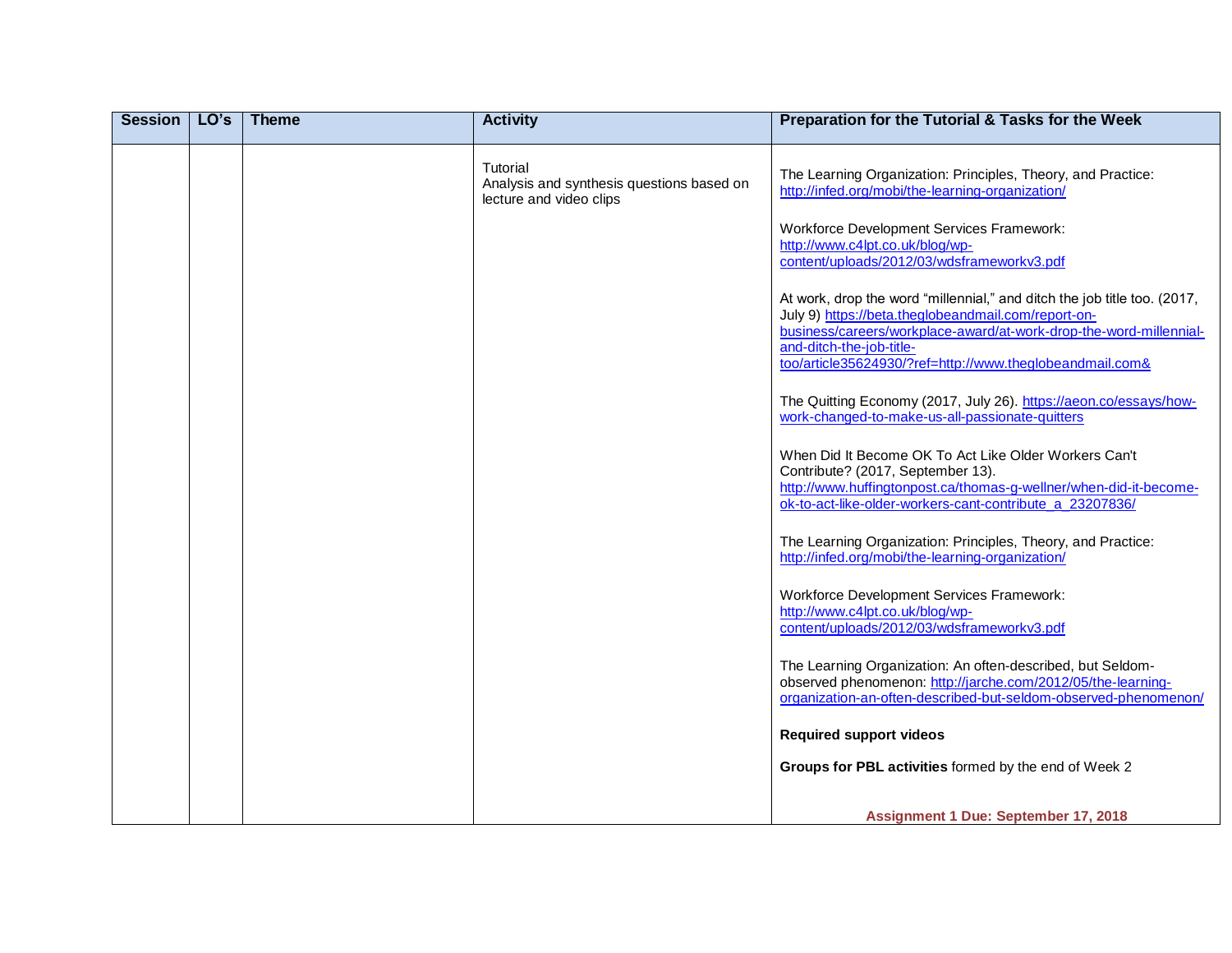| <b>Session</b> | LO's          | <b>Theme</b>                | <b>Activity</b>                                                                                                                                                                                                                                                                                               | Preparation for the Tutorial & Tasks for the Week                                                                                                                                                                                                                                                                                                                                                                                                                                                                                                                                                                                                                                                                                                                                                                                                                                                                                                                     |
|----------------|---------------|-----------------------------|---------------------------------------------------------------------------------------------------------------------------------------------------------------------------------------------------------------------------------------------------------------------------------------------------------------|-----------------------------------------------------------------------------------------------------------------------------------------------------------------------------------------------------------------------------------------------------------------------------------------------------------------------------------------------------------------------------------------------------------------------------------------------------------------------------------------------------------------------------------------------------------------------------------------------------------------------------------------------------------------------------------------------------------------------------------------------------------------------------------------------------------------------------------------------------------------------------------------------------------------------------------------------------------------------|
|                |               |                             |                                                                                                                                                                                                                                                                                                               |                                                                                                                                                                                                                                                                                                                                                                                                                                                                                                                                                                                                                                                                                                                                                                                                                                                                                                                                                                       |
| 3<br>Sept 20   | 1, 2,<br>3, 5 | <b>Examining Formal WPL</b> | Videos<br>1 - What is Formal WPL?<br>2 - Formal Workplace Learning Strategies<br>and Models<br>3 - Pros and Cons of Formal WPL<br>Tutorial<br>Analysis and synthesis questions based on<br>lecture video clips<br>Initial exposure to PBL Part 1 activity<br>(see description in assignment section<br>below) | <b>Required readings</b><br>Concept and categories of workplace learning<br>https://www.linkedin.com/pulse/concept-categories-workplace-<br>learning-roger-achkar-meng-ms-mba<br>The characteristics of formal learning<br>http://onlignment.com/2011/10/the-characteristics-of-formal-learning/<br>Formal, non-formal, and Informal Learning: What are the<br>Differences? https://drsaraheaton.wordpress.com/2010/12/31/formal-<br>non-formal-and-informal-learning-what-are-the-differences/<br><b>Required support videos</b><br>Designing Formal Learning for Informal Use<br>(5:43) https://www.youtube.com/watch?v=ide4YMFc6sA<br>Learning and Forgetting Curves - In Depth<br>(12:24) https://www.youtube.com/watch?v=lltgAV6Ly6M<br>Designing Formal Learning for Informal Use<br>(5:43) https://www.youtube.com/watch?v=ide4YMFc6sA<br><b>Begin PBL Activity</b><br>Review group process readings and establish group process.<br>Gather questions/comments |
| 4<br>Sept 27   | 3, 4,<br>5    | Examining Informal WPL      | Videos<br>1 - What are Informal and Social WPL?<br>2 - How Organizations Use Informal and<br>Social WPL<br>3 - Pros and Cons of Informal WPL<br>Tutorials<br>Analysis and synthesis questions based on<br>lecture video clips                                                                                 | <b>Required readings</b><br>Quinn, C. (2012, May 24). Reconciling formal and informal. Learnlets:<br>Clark Quinn's Learnings about learning (The Official Quinnovation<br>blog). Blog. Retrieved from http://blog.learnlets.com/?p=2704<br>Cofer, D. A. (2016, March 22). Informal Workplace Learning.<br>Retrieved from http://www.inspiredliving.com/business/wkplace-<br>Irn.htm<br>UBC's Informal Learning wiki<br>page: http://etec.ctlt.ubc.ca/510wiki/Informal_Learning<br>Gogos, R. (2012). Smart companies support informal learning. Blog.<br>Retrieved from https://www.efrontlearning.com/blog/2012/10/smart-<br>companies-support-informal-learning.html                                                                                                                                                                                                                                                                                                 |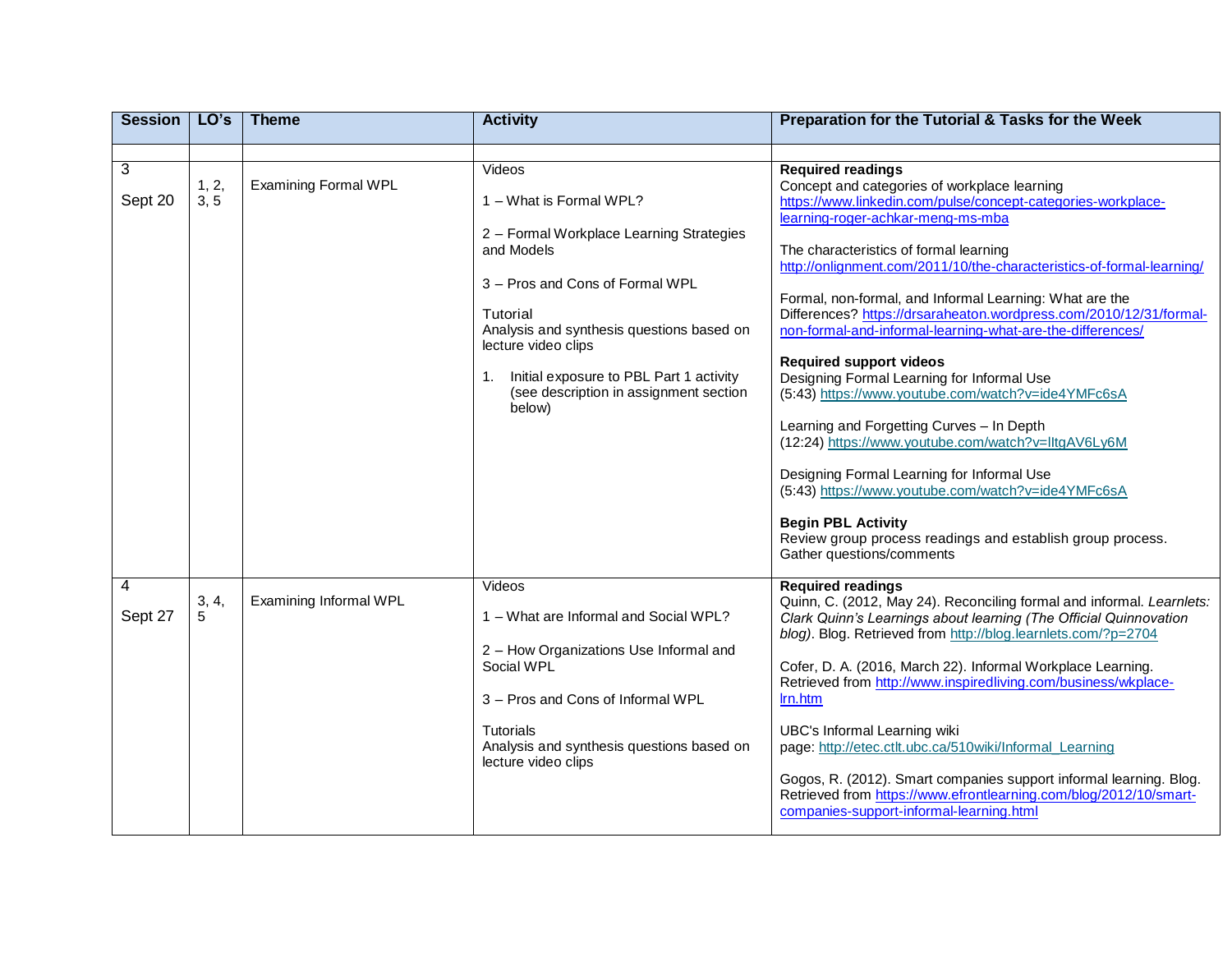| <b>Session</b>               | LO's  | <b>Theme</b>                 | <b>Activity</b>                                                                                                                                                                                                                                                                                                                                                                 | Preparation for the Tutorial & Tasks for the Week                                                                                                                                                                                                                                                                                                                                                                                                                                                                                                                                                                                                                                                                                                                                                                                                                                                                                                                                                                                                                                                                                       |
|------------------------------|-------|------------------------------|---------------------------------------------------------------------------------------------------------------------------------------------------------------------------------------------------------------------------------------------------------------------------------------------------------------------------------------------------------------------------------|-----------------------------------------------------------------------------------------------------------------------------------------------------------------------------------------------------------------------------------------------------------------------------------------------------------------------------------------------------------------------------------------------------------------------------------------------------------------------------------------------------------------------------------------------------------------------------------------------------------------------------------------------------------------------------------------------------------------------------------------------------------------------------------------------------------------------------------------------------------------------------------------------------------------------------------------------------------------------------------------------------------------------------------------------------------------------------------------------------------------------------------------|
|                              |       |                              |                                                                                                                                                                                                                                                                                                                                                                                 | <b>Required support videos</b><br>Charles Jennings talks about Successful Examples of informal<br>Learning (4:21) https://www.youtube.com/watch?v=a8baCHQw-20<br>Clive Sheppard Talking about Blended Learning - In Conclusion<br>(5:41) https://www.youtube.com/watch?v=mEL90fN9ull<br>Harold Jarche's - Intro to workplace learning &<br>collaboration http://www.youtube.com/watch?v=1fgzlPd_nGA<br>Ellen Pruyne on the Use of Informal Learning in<br>Practice http://www.youtube.com/watch?v=_qG4DgWIKrQ<br>Continue working on PBL Part I                                                                                                                                                                                                                                                                                                                                                                                                                                                                                                                                                                                         |
| $\overline{5}$<br>5<br>Oct 4 | 3, 4, | Examining Apprenticeship WPL | Videos<br>1 - What is Apprenticeship in WPL?<br>2 - Apprentices and Learning<br>3 - Pros and Cons of Apprenticeship<br><b>WPL</b><br>Tutorial<br>Analysis and synthesis questions based<br>on lecture video clips<br>Collaborative Work on PBL<br>1.<br>4. Upload your group's PBL presentation<br>by the end of this week to the PBL Part I<br>discussion forum in Blackboard. | <b>Required readings</b><br>Bates, A.W. (2016). Teaching in a digital age - Apprenticeship:<br>Learning by doing.<br>https://opentextbc.ca/teachinginadigitalage/chapter/3-5-<br>apprenticeship-learning-by-doing-1/<br>Hansman, C.A. (2001). Context-based adult learning. New Directions<br>for Adult and Continuing Education, 89, 43-51. Retrieved<br>from http://www.webct.andrews.edu/sed/leadership_dept/documents/<br>context based adult .pdf<br>Fuller, A. & Unwin, L. (2003). Fostering workplace learning: Looking<br>through the lens of apprenticeship. European Educational Research<br>Journal, 2(1), 41-55. Retrieved<br>from http://dx.doi.org/10.2304/eerj.2003.2.1.9<br><b>Required support videos</b><br>What is an Apprenticeship? (2:50) http://vimeo.com/14644678<br>Aboriginal Training and Apprenticeships (1:42)<br>https://www.youtube.com/watch?v=wCJf4u7m9p8<br>Women and Trades (2:29)<br>https://www.youtube.com/watch?v=GUIGuicoXtA<br>5 Reasons to Hire and Train an Apprentice (3:06)<br>https://www.youtube.com/watch?v=d-e1V60VPOI<br>Registered Apprenticeship from a Business Perspective (5:03) |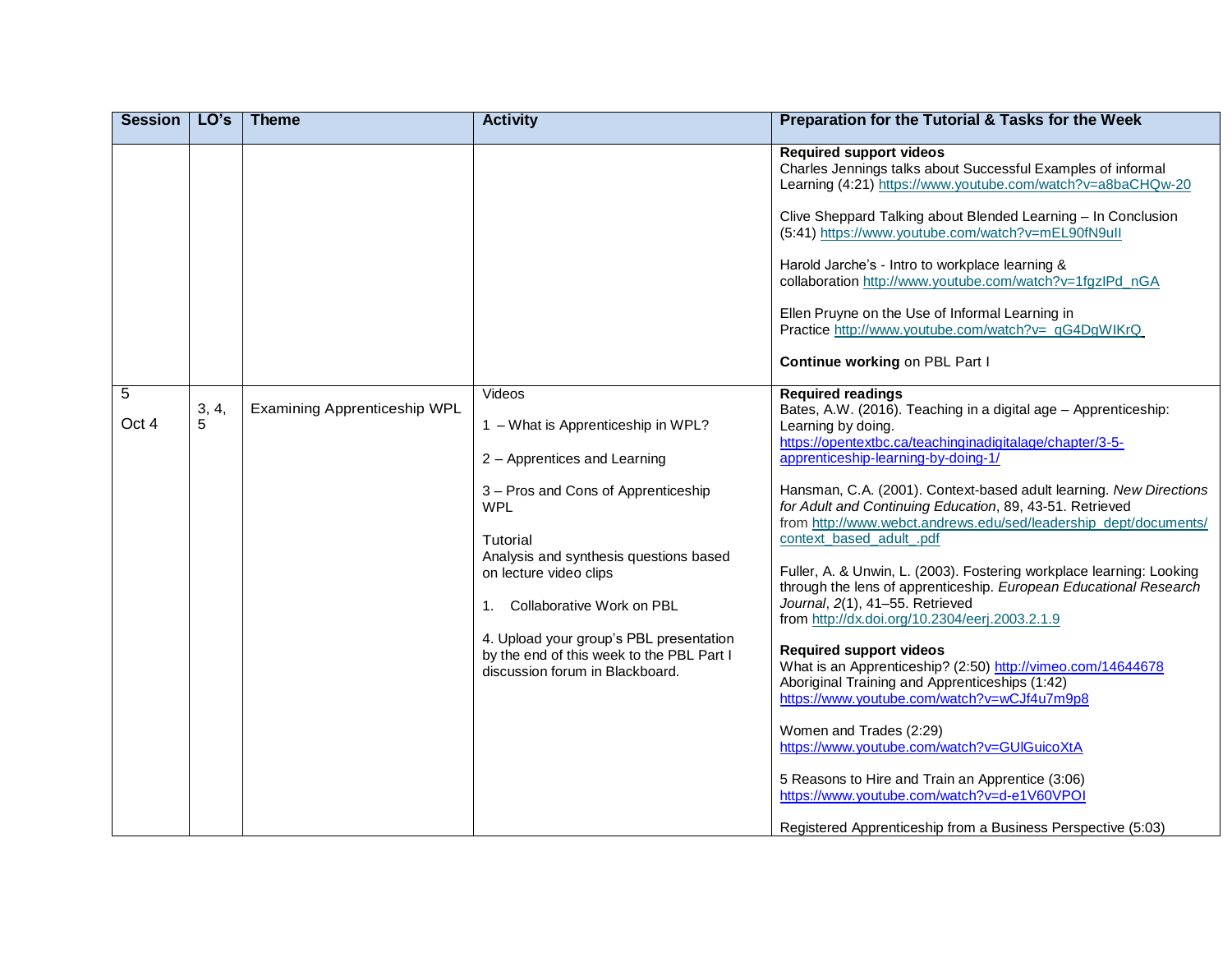| <b>Session</b>           | LO's       | <b>Theme</b>                                      | <b>Activity</b>                                                                                                                                                           | Preparation for the Tutorial & Tasks for the Week                                                                                                                                                                                                                                                                                                                                                                                                                                                                                                                                                                                                                 |
|--------------------------|------------|---------------------------------------------------|---------------------------------------------------------------------------------------------------------------------------------------------------------------------------|-------------------------------------------------------------------------------------------------------------------------------------------------------------------------------------------------------------------------------------------------------------------------------------------------------------------------------------------------------------------------------------------------------------------------------------------------------------------------------------------------------------------------------------------------------------------------------------------------------------------------------------------------------------------|
|                          |            |                                                   |                                                                                                                                                                           | https://www.youtube.com/watch?v=x29JiE77cKA<br>Apprenticeship Training in Austria - The Dual System (9:15)<br>http://www.youtube.com/watch?v=5i18_4sbCHc<br>Takeda case study: Higher Apprenticeships; developing high-level<br>technical skills in the workplace (5:55)<br>http://www.youtube.com/watch?v=n48XkrRwfRQ<br><b>Continue working on PBL Part I</b><br>a. Discussions within groups<br>b. Gather questions/comments<br>c. Finalize presentation<br>Begin Assignment 5: Start planning the assignment and work on the<br>assignment as you work through the upcoming modules (see detailed<br>description in the Assignments section of this outline). |
| 6<br>Oct 18              | 1, 2,<br>3 | <b>PBL Part I Presentations and</b><br>Discussion | 1. Watch all video clips from all groups.<br>2. Discussions of PBL Part I responses from<br>each group during the synchronous tutorial                                    | PBL Part I Conclusion - Assignment 2<br>Create a presentation for the class of your groups PBL response.<br>Upload the link to your presentation to the PBL Part I discussion<br>forum in Blackboard the Friday prior to Week 6. During the Tutorial<br>this week we will be discussing the content of each presentation and<br>providing feedback.<br>A2 Due on Oct 5 - The Friday prior to<br>Week 6 Tutorial Session<br>Complete your team assessment for PBL Part I<br>Complete your peer assessment (as assigned) for PBL Part I                                                                                                                             |
| $\overline{7}$<br>Oct 25 | 1, 5       | Return on Investment<br>in WPL                    | Videos<br>1 - Defining Return on Investment (ROI)<br>2 - WPL ROI Mea\$ure\$ of \$ucce\$\$<br>Tutorial<br>Analysis and synthesis questions based<br>on lecture video clips | <b>Required readings</b><br>Hathaway, J.C. (2016, winter). Why yesterday's skills aren't enough<br>to survive today's digital transformation. Training Industry Magazine.<br>Retrieved from<br>http://www.nxtbook.com/nxtbooks/trainingindustry/tiq_2016winter/#/2<br>$\underline{\mathbf{0}}$<br>Jenner, S. (2016, February 28). A brief history of workplace learning<br>technologies. Retrieved from https://www.linkedin.com/pulse/brief-                                                                                                                                                                                                                     |
|                          |            |                                                   | Initial exposure to PBL Part II (see                                                                                                                                      | history-workplace-learning-technologies-stephen-jenner                                                                                                                                                                                                                                                                                                                                                                                                                                                                                                                                                                                                            |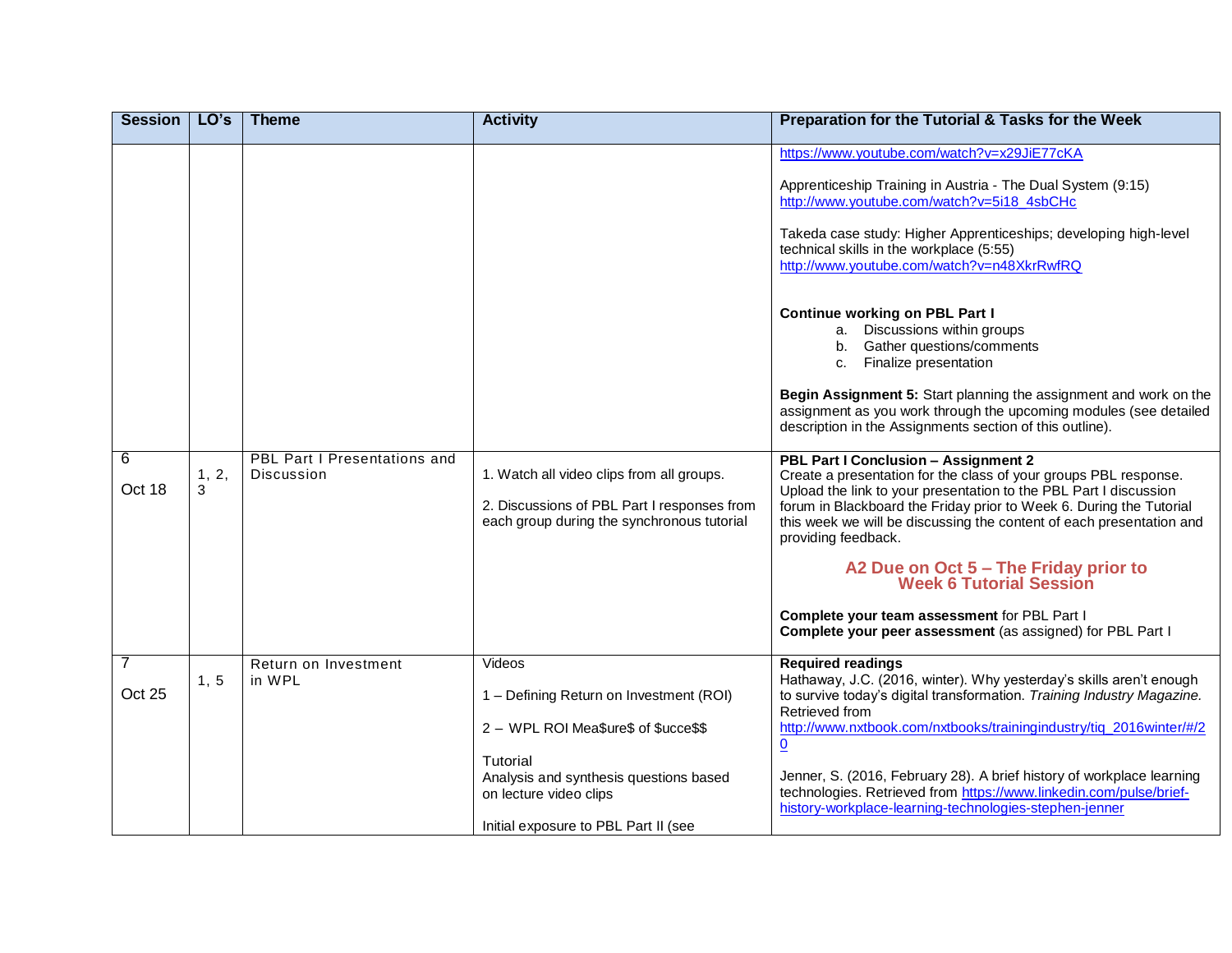| <b>Session</b>          | LO's | <b>Theme</b>       | <b>Activity</b>                                                                 | Preparation for the Tutorial & Tasks for the Week                                                                                                                                                                                                                                                                                                                                                                                                                                                                                                                                                                                                                                                                                                                                                                                                                                                                                                                                               |
|-------------------------|------|--------------------|---------------------------------------------------------------------------------|-------------------------------------------------------------------------------------------------------------------------------------------------------------------------------------------------------------------------------------------------------------------------------------------------------------------------------------------------------------------------------------------------------------------------------------------------------------------------------------------------------------------------------------------------------------------------------------------------------------------------------------------------------------------------------------------------------------------------------------------------------------------------------------------------------------------------------------------------------------------------------------------------------------------------------------------------------------------------------------------------|
|                         |      |                    | description in assignment section below)<br><b>a.</b> Gather questions/comments | McCullen, H. (2016, Spring). Next generation classroom - Providing<br>the ultimate learning experience. Training Industry Magazine.<br>Retrieved from<br>http://www.nxtbook.com/nxtbooks/trainingindustry/tiq_2016spring/#/3<br>$\overline{2}$<br>Deloitte. (2012). The digital workplace: Think, share, do (pp. 1-20).<br>Retrieved from<br>http://www2.deloitte.com/content/dam/Deloitte/mx/Documents/human<br>-capital/The_digital_workplace.pdf<br>Technology and Workplace Learning<br>http://www.learndash.com/technology-and-workplace-learning/<br><b>Required support videos</b><br>Are You Ready for the Digital Workplace? (2:05)<br>https://www.youtube.com/watch?v=487YuJ5Udys<br>The Importance of Social Networking in the Workplace (6:22)<br>https://www.youtube.com/watch?v=qSW4QovY4sU&frags=pl%2Cwn<br>The Next 10 years of Workplace Learning Technologies<br>http://www.youtube.com/watch?v=IxdFmq2EgHE (3:10)<br>How is Technology Changing our Workplace Culture (3:15) |
|                         |      |                    |                                                                                 | https://www.youtube.com/watch?v=Ukvd4adVcHw&frags=pl%2Cwn                                                                                                                                                                                                                                                                                                                                                                                                                                                                                                                                                                                                                                                                                                                                                                                                                                                                                                                                       |
|                         |      |                    |                                                                                 | <b>Continue working on PBL Part 2</b>                                                                                                                                                                                                                                                                                                                                                                                                                                                                                                                                                                                                                                                                                                                                                                                                                                                                                                                                                           |
| $\overline{\mathbf{8}}$ |      | Technology and WPL | Videos                                                                          | <b>Required readings</b>                                                                                                                                                                                                                                                                                                                                                                                                                                                                                                                                                                                                                                                                                                                                                                                                                                                                                                                                                                        |
| Nov <sub>1</sub>        | 4, 5 |                    | 1 - WPL and Technology                                                          | <b>Required support videos</b>                                                                                                                                                                                                                                                                                                                                                                                                                                                                                                                                                                                                                                                                                                                                                                                                                                                                                                                                                                  |
|                         |      |                    | 2 - Considerations Related to Technology<br>and WPL                             | <b>Continue working on PBL Part 2</b><br>a. Discussions within groups                                                                                                                                                                                                                                                                                                                                                                                                                                                                                                                                                                                                                                                                                                                                                                                                                                                                                                                           |
|                         |      |                    | 3 - Criticisms and Advocacy of Technology<br>in WPL                             | b. Gather questions/comments<br>Set next group tasks<br>C.                                                                                                                                                                                                                                                                                                                                                                                                                                                                                                                                                                                                                                                                                                                                                                                                                                                                                                                                      |
|                         |      |                    | Tutorial<br>Analysis and synthesis questions based<br>on lecture video clips    |                                                                                                                                                                                                                                                                                                                                                                                                                                                                                                                                                                                                                                                                                                                                                                                                                                                                                                                                                                                                 |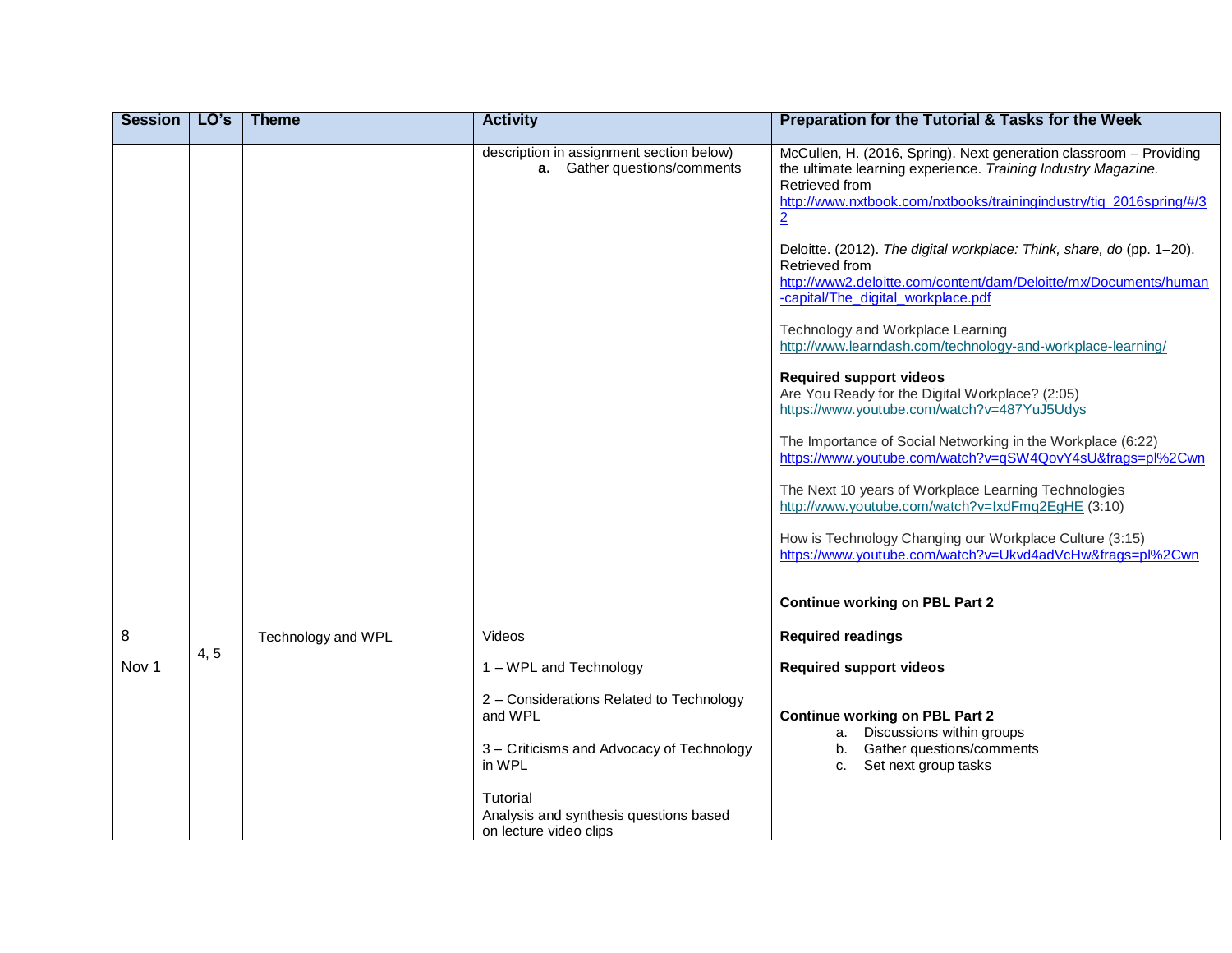| <b>Session</b> | LO's | <b>Theme</b>                                                                       | <b>Activity</b>                                                                                                                                                                                                                           | Preparation for the Tutorial & Tasks for the Week                                                                                                                                                                                                                                                                                                                                                                                                                                                                                                                                                                                                                                                                                                                                                                                                                                                                                                                                                                                                                                                                                                                                                                                                                                                                                                                                                                                                                                                                                                                                                                                                             |
|----------------|------|------------------------------------------------------------------------------------|-------------------------------------------------------------------------------------------------------------------------------------------------------------------------------------------------------------------------------------------|---------------------------------------------------------------------------------------------------------------------------------------------------------------------------------------------------------------------------------------------------------------------------------------------------------------------------------------------------------------------------------------------------------------------------------------------------------------------------------------------------------------------------------------------------------------------------------------------------------------------------------------------------------------------------------------------------------------------------------------------------------------------------------------------------------------------------------------------------------------------------------------------------------------------------------------------------------------------------------------------------------------------------------------------------------------------------------------------------------------------------------------------------------------------------------------------------------------------------------------------------------------------------------------------------------------------------------------------------------------------------------------------------------------------------------------------------------------------------------------------------------------------------------------------------------------------------------------------------------------------------------------------------------------|
|                |      |                                                                                    | Collaborative Work on PBL                                                                                                                                                                                                                 |                                                                                                                                                                                                                                                                                                                                                                                                                                                                                                                                                                                                                                                                                                                                                                                                                                                                                                                                                                                                                                                                                                                                                                                                                                                                                                                                                                                                                                                                                                                                                                                                                                                               |
| 9<br>Nov 8     |      | <b>Relating Performance Support</b><br>and Organizational Change and<br><b>WPL</b> | Videos<br>1 - Performance Oriented WPL<br>2 - Organizational Support of<br>Performance<br>3 - WPL and Organizational Change.<br>Tutorial<br>Analysis and synthesis questions based on<br>lecture video clips<br>Collaborative Work on PBL | <b>Required readings</b><br>How to Improve Learning Outcomes with Performance<br>Support http://www.dashe.com/blog/informal-learning/improve-<br>learning-performance-support/<br>Gottfredson, C. & Mosher, B. (2012, May 28). We're lost, but we're<br>making good time: Performance support to the rescue. Training<br>Solutions Magazine. Retrieved from<br>http://www.learningsolutionsmag.com/articles/934/were-lost-but-<br>were-making-good-time-performance-support-to-the-rescue<br>Gottfredson, C. & Mosher, B. (2012, June 18). Are you meeting all<br>five moments of learning need? Training Solutions Magazine.<br>Retrieved from<br>https://www.learningsolutionsmag.com/articles/949/are-you-meeting-<br>all-five-moments-of-learning-need<br><b>Required support videos</b><br>How can Performance Support Improve Knowledge Management<br>(3:31) https://www.youtube.com/watch?v=csW6DL2Nnws<br>Performance Support Tools (4:37)<br>https://www.youtube.com/watch?v=PjHoB9JFqW4&frags=pl%2Cwn<br>Human Performance Improvement (3:58)<br>https://www.youtube.com/watch?v=sgU8NhQqSVE<br>Make Performance Management Work for your Organization (4:19)<br>https://www.youtube.com/watch?v=n9KOB57avto<br>Ellen Pruyne on Designing Effective Learning Environments and<br>Change for Good (1:37)<br>https://www.youtube.com/watch?v=Zyd3nEM_DYY<br>Performance Improvement - More than Just a Change in<br>Behaviour (12:43) https://www.youtube.com/watch?v=vphTQp_nJ9l<br>Business Consulting Solutions. (2014, September 19). Eight reasons<br>why employees resist change. Retrieved from<br>https://www.youtube.com/watch?v=AGGCnxmxqtQ |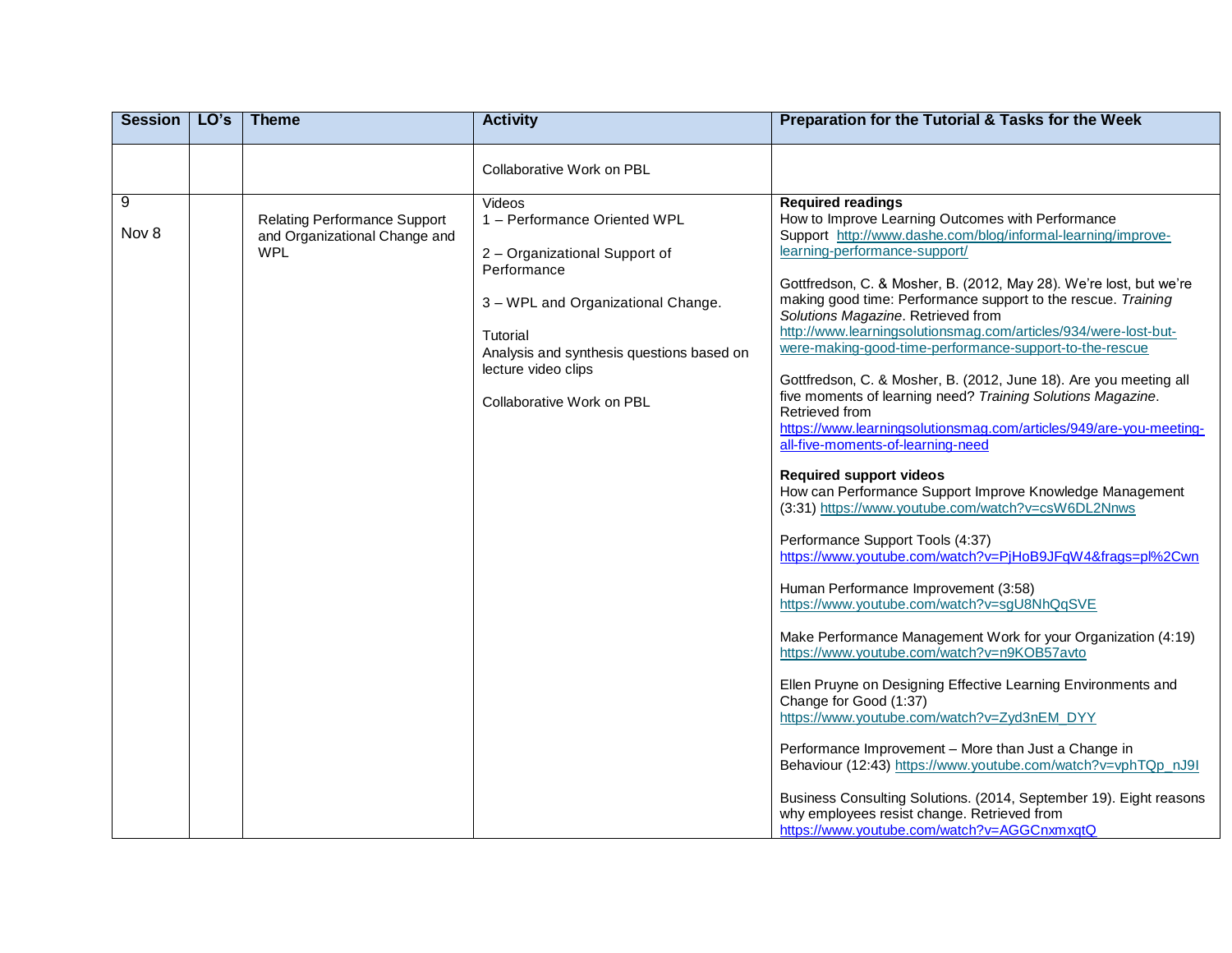| <b>Session</b>            | LO's       | <b>Theme</b>                                       | <b>Activity</b>                                                                                                                        | Preparation for the Tutorial & Tasks for the Week                                                                                                                                                                                                                                                                                                                                                                        |
|---------------------------|------------|----------------------------------------------------|----------------------------------------------------------------------------------------------------------------------------------------|--------------------------------------------------------------------------------------------------------------------------------------------------------------------------------------------------------------------------------------------------------------------------------------------------------------------------------------------------------------------------------------------------------------------------|
|                           |            |                                                    |                                                                                                                                        | Stagl, H. (2015, June 30). How to deal with resistance to change.<br>Retrieved from https://www.youtube.com/watch?v=79Ll2fkNZ2k                                                                                                                                                                                                                                                                                          |
|                           |            |                                                    |                                                                                                                                        | <b>Continue working on PBL Part II</b><br>a. Discussions within groups<br>b. Gather questions/comments<br>c. Set next group tasks<br>Discussion Forum 3: update on A3 and A4 progress                                                                                                                                                                                                                                    |
| 10<br>Nov 15              | 3, 4,<br>5 | <b>PBL Part II Presentations and</b><br>Discussion | 1. Watch all video clips from all groups.<br>2. Discussions of PBL Part I responses from<br>each group during the synchronous tutorial | PBL Part 2 Conclusion - Assignment 3<br>Create a presentation for the class of your groups PBL response.<br>Upload the link to your presentation to the PBL Part I discussion<br>forum in Blackboard the Friday prior to Week 6. During the Tutorial<br>this week we will be discussing the content of each presentation and<br>providing feedback.<br>A3 Due on Nov 9 - The Friday prior to<br>Week 10 Tutorial Session |
|                           |            |                                                    |                                                                                                                                        | Complete your team assessment for PBL Part II<br>Complete your peer assessment (as assigned) for PBL Part II<br>Submit A4 - checklist and supporting rationale paper based on your<br>entire PBL<br>A4 Due November 21, 2018                                                                                                                                                                                             |
| $\overline{11}$<br>Nov 22 | 3, 4, 5    | Future of WPL                                      | Videos<br>1 - Emergent Models for WPL<br>2 - The Organization and Employee                                                             | <b>Required readings</b><br>Gill, R. (2010). Conceptual framework for using computers to<br>enhance employee engagement in large offices. Human Resource<br>Development Review, 9(2), 115-143.<br>http://dx.doi.org/doi:10.1177/1534484309354707                                                                                                                                                                         |
|                           |            |                                                    | Learning Mindset<br>Tutorial<br>Analysis and synthesis questions based<br>on lecture video clips                                       | Heathfield, S. (2016, August 3.). The 12 best ways to do on-the-job<br>training. About.com. Retrieved from<br>http://humanresources.about.com/od/new/tp/provide-job-training.htm<br><b>Required support videos</b><br>Seth Priebatsch: The game layer on top of the world (12:20)                                                                                                                                        |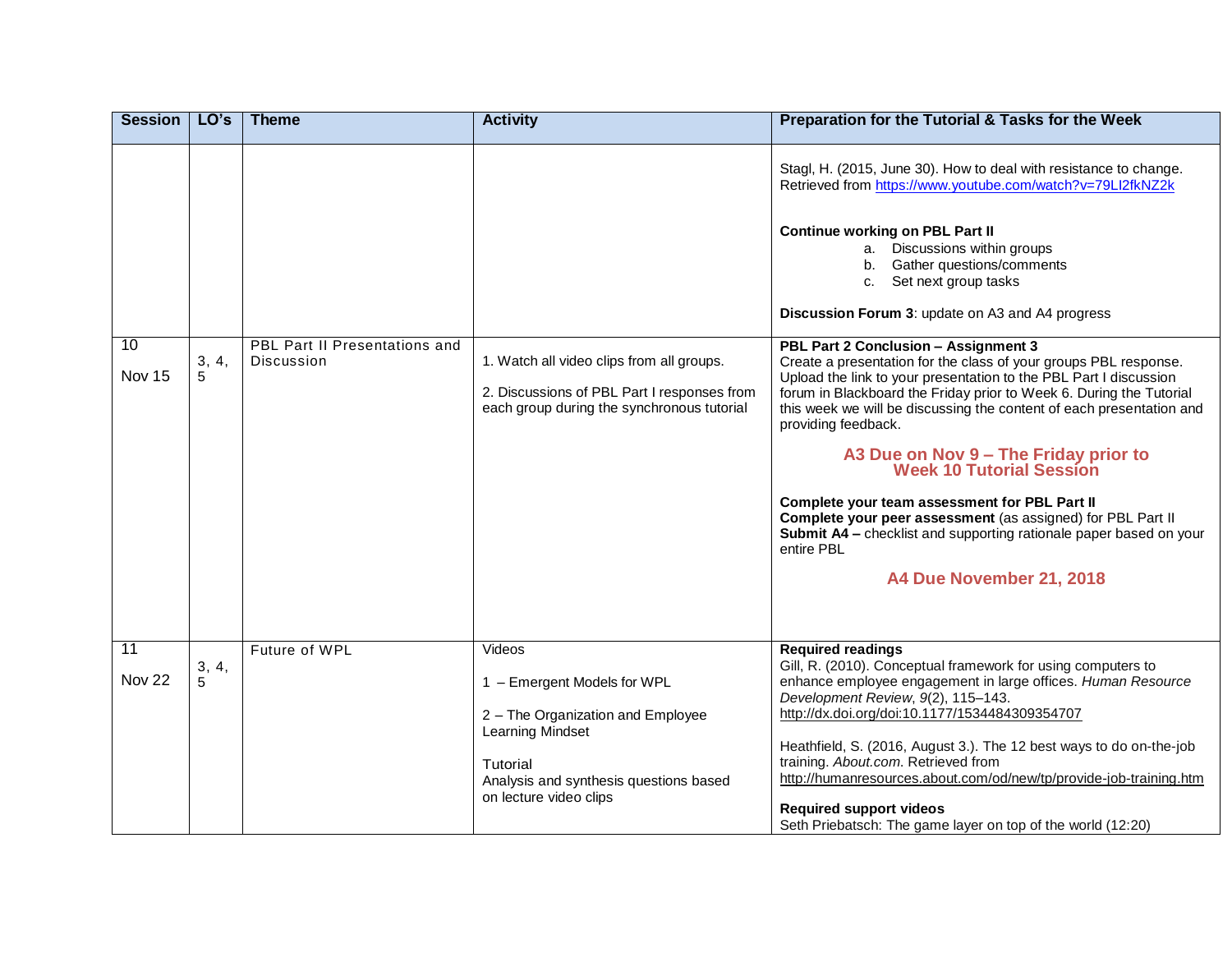| <b>Session</b> | LO's          | <b>Theme</b>     | <b>Activity</b>                                                                                                                                                        | Preparation for the Tutorial & Tasks for the Week                                                                                                                                                                                                                                                                                                                                                                                                                                                                                                                                                                                                                                                                                                                                                                                                                                                                                                                                                                                                                                                                                                                                                                     |
|----------------|---------------|------------------|------------------------------------------------------------------------------------------------------------------------------------------------------------------------|-----------------------------------------------------------------------------------------------------------------------------------------------------------------------------------------------------------------------------------------------------------------------------------------------------------------------------------------------------------------------------------------------------------------------------------------------------------------------------------------------------------------------------------------------------------------------------------------------------------------------------------------------------------------------------------------------------------------------------------------------------------------------------------------------------------------------------------------------------------------------------------------------------------------------------------------------------------------------------------------------------------------------------------------------------------------------------------------------------------------------------------------------------------------------------------------------------------------------|
|                |               |                  |                                                                                                                                                                        | http://www.ted.com/talks/seth_priebatsch_the_game_layer_on_top_o<br>f the world.html                                                                                                                                                                                                                                                                                                                                                                                                                                                                                                                                                                                                                                                                                                                                                                                                                                                                                                                                                                                                                                                                                                                                  |
| 12<br>Nov 29   | 2, 3,<br>4, 5 | Synthesizing WPL | Videos<br>1 - Fads and Trends<br>2 - Workplace Learning Trends<br>3 - WPL Key Messages<br>Tutorial<br>Analysis and synthesis questions based<br>on lecture video clips | <b>Required readings</b><br>Campbell, D. M. (2013, spring). What we've learned about learning.<br>Training Industry Quarterly. Retrieved from<br>http://www.acclivus.com/wp-content/uploads/Acclivus-From-One-<br>Brain-to-Another-What-We-Have-Learned-About-Learning.pdf<br>Lancaster, S., Milia, L. D., & Cameron, R. (2013). Supervisor<br>behaviours that facilitate training transfer. Journal of Workplace<br>Learning, 25(1), 6-22.<br>http://dx.doi.org/doi:10.1108/13665621311288458<br>Jarche, H. (2012, February 14). "You simply can't train people to be<br>social!" Life in Perpetual Beta. Retrieved from<br>http://jarche.com/2012/02/you-simply-cant-train-people-to-be-social/<br>Quinn, C. (2013, March 18). Yes, you do have to change. Learnlet.<br>Retrieved from http://blog.learnlets.com/?p=3232<br><b>Required support videos</b><br>HR Basics - Learning and Development (3:15)<br>http://www.youtube.com/watch?v=OA3HxvYPzbU<br>eLearning Trends (1:08) How Will Organizational Learning Evolve in<br>2018?<br>https://www.youtube.com/watch?v=w7PkVVZxSUc&frags=pl%2Cwn<br>Future L&D Trends with Jane Hart (5:07)<br>https://www.youtube.com/watch?v=cM3WCauC2jA<br>A5 Due Dec 7, 2018 |
|                |               |                  |                                                                                                                                                                        |                                                                                                                                                                                                                                                                                                                                                                                                                                                                                                                                                                                                                                                                                                                                                                                                                                                                                                                                                                                                                                                                                                                                                                                                                       |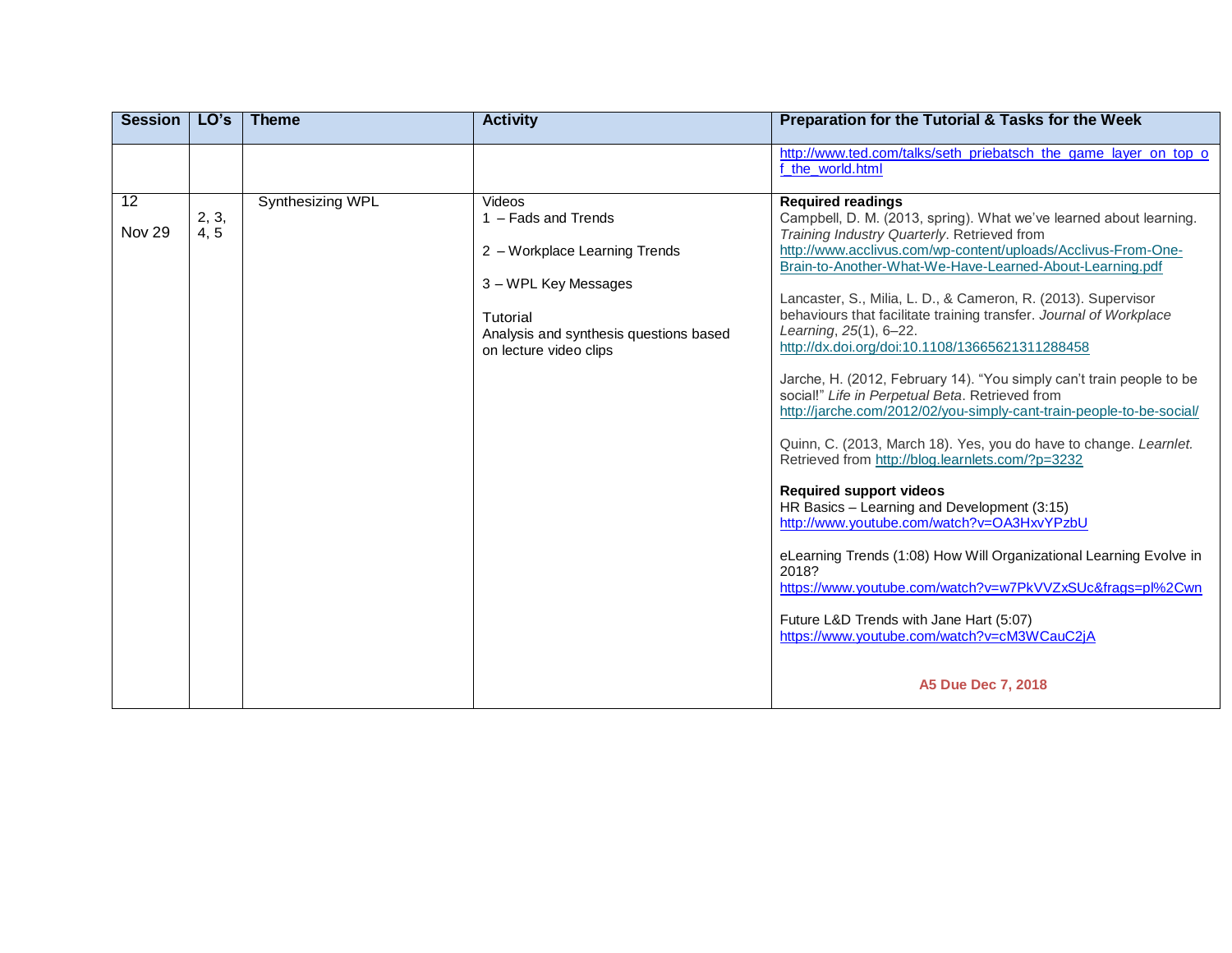# **7. Required Texts/Readings**

For this 12-week course, we will critically engage with the material through a review of literature and a discussion of key concepts and ideas generated through that review of relevant literature. Learners need to be prepared each week by reading literature on the topic for that week as identified in the course's Blackboard site. Suggested readings for each topic have been identified; however, learners are required to find better articles and articles that suit their subject domain areas of study (i.e. health care, engineering, children's software, patient education, K-12 education, etc.), as well as bringing in relevant readings from other courses to enrich the discussion and tutorials.

The instructor works from a collection of online and/or print resources. Many of these texts and documents will be provided through the Blackboard course site, however learners will also find an extensive collection of useful Internet links as they explore their PBLs and are encouraged to share these with the class via the Blackboard site.

The resource below has general utility and should be regarded as readings that will form part of your own professional library of texts for the course in addition to the weekly articles outlined below in the course schedule.

*Additional readings may be assigned or recommended during the course.*

## **8. Evaluation Method**

The following is a description of the components upon which the final assessment will be based and provides an outline of the relative value of each of the components and their criteria. All ideas and resources used that do not originate with you must be cited and referenced using **APA, 6th edition format**.

| <b>Due</b><br><b>Date</b> | Learning<br>Outcome(s)<br><b>Addressed</b> | <b>Assignment</b>                                        | <b>Person</b> | <b>Valuel</b> | <b>Brief Description</b><br>NOTE for more detailed description see details<br>$\bullet$<br>below.                                                                                                                                                                                                                                                     |
|---------------------------|--------------------------------------------|----------------------------------------------------------|---------------|---------------|-------------------------------------------------------------------------------------------------------------------------------------------------------------------------------------------------------------------------------------------------------------------------------------------------------------------------------------------------------|
| Sept<br>17                | $\overline{2}$                             | Assignment 1:<br>Commentary on<br>WPL in your<br>setting | Individual 5% |               | Commentary of WPL in your setting as per assignment<br>directions below.<br>Upload to Blackboard. Assessed as complete/incomplete. It is<br>essential to your completion of the final assignment.                                                                                                                                                     |
| Oct 5<br>and<br>Oct<br>11 | 1, 3, 5                                    | Assignment 2:<br>PBL Part I Group<br>Presentation        | Team          | 20%           | Based on PBL criteria given in rubric below, post a link in<br>Blackboard to your completed PBL to class as per assignment<br>description below.<br>Assessed using the PBL assessment rubric provided.<br>Assessment is an equal combination of individual assessment<br>of team members' contribution to A2; peer assessment and<br>self-assessment. |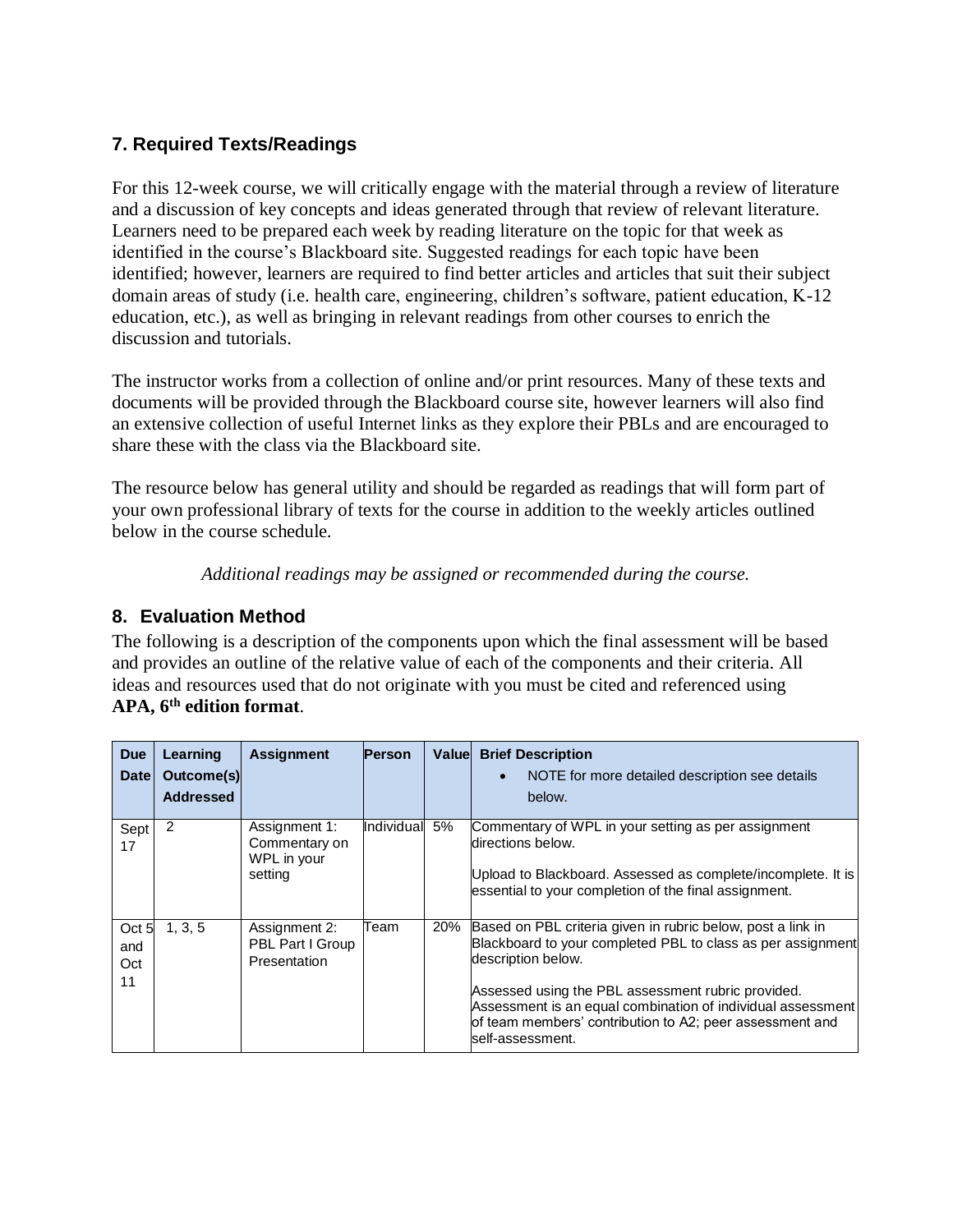| Nov<br>9<br>and<br>Nov<br>15 | 3, 4, 5    | Assignment 3:<br>PBL Part II group<br>presentation                   | Team       | 20% | Based on PBL criteria given in rubric below, post a link in<br>Blackboard to your completed PBL to class as per assignment<br>description below.<br>Assessed using the PBL assessment rubric provided.<br>Assessment is an equal combination of individual assessment<br>of team members' contribution to A2; peer assessment and<br>self-assessment. |
|------------------------------|------------|----------------------------------------------------------------------|------------|-----|-------------------------------------------------------------------------------------------------------------------------------------------------------------------------------------------------------------------------------------------------------------------------------------------------------------------------------------------------------|
| Nov<br>19                    | 2, 3, 4, 5 | Assignment 4:<br>Checklist and<br>Supporting<br>Rationale            | Team       | 25% | Submit your checklist for benchmarks for a WPL approach<br>and the supporting 4-page rationale to Blackboard as per the<br>assignment description below.<br>Assessed by the instructor using the rubric provided. One<br>mark for the team.                                                                                                           |
| Dec<br>7                     | 1, 2, 3, 4 | Assignment 5:<br><b>Problem Solving</b><br>and Skills<br>Application | Individual | 30% | Provide a viable solution to one of the problems identified in<br>assignment. You may create a video or submit a paper.<br>Assessed by the instructor using the rubric provided.                                                                                                                                                                      |

### **UOIT grading**

All assignment are graded using a letter grade. The letter grades will corespond with UOIT's grading scheme. The graphics of the grading scheme (see below) provides learners with the letter grade, percentage range, and description. It may take up to two weeks to return graded assignments. This is dependent upon the number of learners in the course.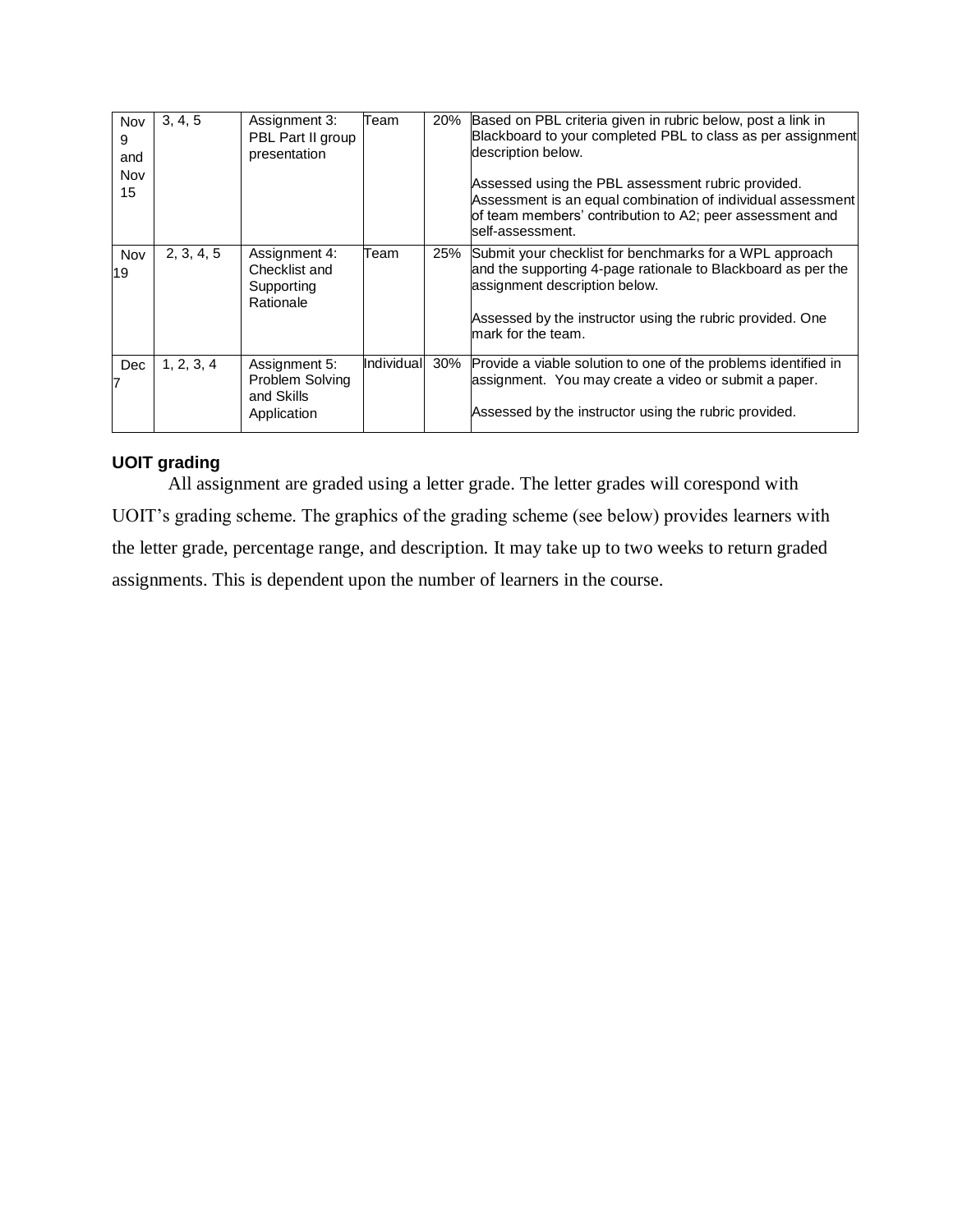| Grade | Percentage | Grade<br>points | <b>Description</b>                                                                                                                                                                                                                                 |
|-------|------------|-----------------|----------------------------------------------------------------------------------------------------------------------------------------------------------------------------------------------------------------------------------------------------|
| $A+$  | 90 to 100  | 4.3             | Excellent. Strong evidence of originality and independence of thought;                                                                                                                                                                             |
| A     | 85 to 89   | 4               | good organization; capacity to analyze and synthesize; superior grasp of<br>subject matter with sound critical evaluations; evidence of extensive<br>knowledge base; and an outstanding ability to communicate.                                    |
| А-    | 80 to 84   | 3.7             |                                                                                                                                                                                                                                                    |
| $B+$  | 77 to 79   | 3.3             | Good. Substantial knowledge of subject matter; some evidence of<br>organization and analytic ability; a moderate degree of originality and                                                                                                         |
| B     | 73 to 76   | 3               | independence of thought; reasonable understanding of relevant issues;<br>evidence of familiarity with literature; and an ability to communicate clearly                                                                                            |
| В-    | 70 to 72   | 2.7             | and fluently.                                                                                                                                                                                                                                      |
| C+    | 67 to 69   | 2.3             | Adequate. Student is profiting from his or her university experience; an<br>acceptable understanding of the subject matter; ability to develop                                                                                                     |
| C     | 60 to 66   | 2               | solutions to simple problems in the material; some ability to organize and<br>analyze ideas; and an ability to communicate adequately.                                                                                                             |
| D     | 50 to 59   | $\mathbf{1}$    | Marginal. Some evidence that critical and analytic skills have been<br>developed; rudimentary knowledge of the subject matter; and significant<br>weakness in the ability to communicate.                                                          |
| F     | 0 to 49    | $\Omega$        | Inadequate. Little evidence of even a superficial understanding of subject<br>matter; weakness in critical and analytic skills; limited or irrelevant use of<br>literature; failure to complete required work; and an inability to<br>communicate. |

## **9. Assignments and Tests**

### **Assignment 1: Commentary on WPL in a Current Context**

In this short descriptive paper, you are asked to explain how your current\* organization approaches workplace learning. You will need to provide the following:

- A brief overview of the context/setting
- An identification of the methods by which workplace learning is facilitated
- A brief description of some of the issues you see in how your organization is approaching workplace learning
- A short description of what steps, if any, your organization is taking to deal with these issues

\* If you are working at more than one job, please choose only one job (your choice of which) to write about. If you are not currently working, then use your last place of work. If you do not have previous work experience, then use an organization you have volunteered.

You may write this paper in the first person.

To demonstrate your ability to synthesize in a clear and concise manner you are asked to limit your total assignment word count to between 600 to 700 words. APA format is required and the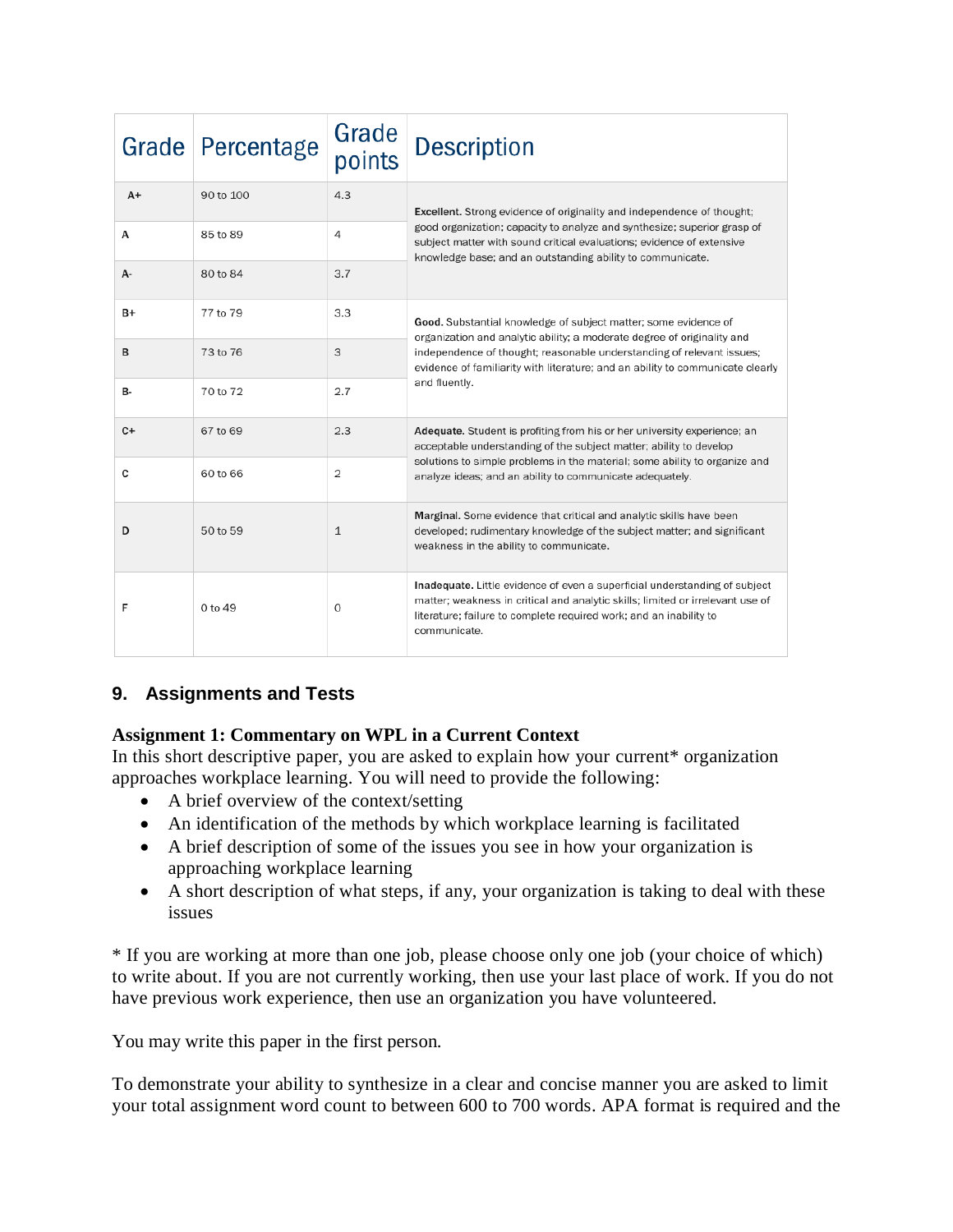use of subheadings to guide the reader to the flow of your document is suggested (see APA manual for formatting of subheadings).

The assignment will be assed as completed (5 marks) or incomplete (zero marks). This assignment is essential for you to complete the final assignment.

This assignment provides the learner with the opportunity to evidence the following course learning outcome:

- LO #2: Examine the range of learning opportunities that exist in modern workplaces.
- •

## Assignment 1 rubric

A student will receive a zero for the assignment if the there are any "incomplete" sections in the following sections:

- Overview of the context/setting
- Identifies WPL facilitation methods
- Description of WPL issues in the organization
- Steps to resolve issues
- APA
- $\bullet$  600 to 700 words

## **Assignment 2: PBL Part 1**

In this PBL you will be asked to form groups of three or four people. In your groups you will need to choose a WPL setting (context) for your PBL (i.e.: higher education; K-12 education; government; healthcare; corporate etc.) and then choose a form of WPL that is happening in that setting (i.e.: informal, formal, social, apprenticeship) and investigate and explore aspects of what they are doing; how they are doing it etc. Please review the video on **Preparing for your First PBL** for some tips and suggestions for this assignment.

Prompts to get you started are as follows:

- What approach or aspect of WPL is being examined? In what context?
- What is the rationale(s) for why this sector adopts this approach to WPL?
- What are the predominant theories that inform this sector's approach WPL?
	- o What are the commonalities? What are the differences?
- What are the issues/challenges and successes of this approach to WPL?

This assignment provides the learner with the opportunity to evidence the following course learning outcome:

- LO #1 Describe the roles workplace learning, training, and professional development have played in economic development in the past
- LO #3 Explain techniques and methods associated with workplace learning: performance improvement, hands-on learning, apprenticeship, co-op education, message design, etc.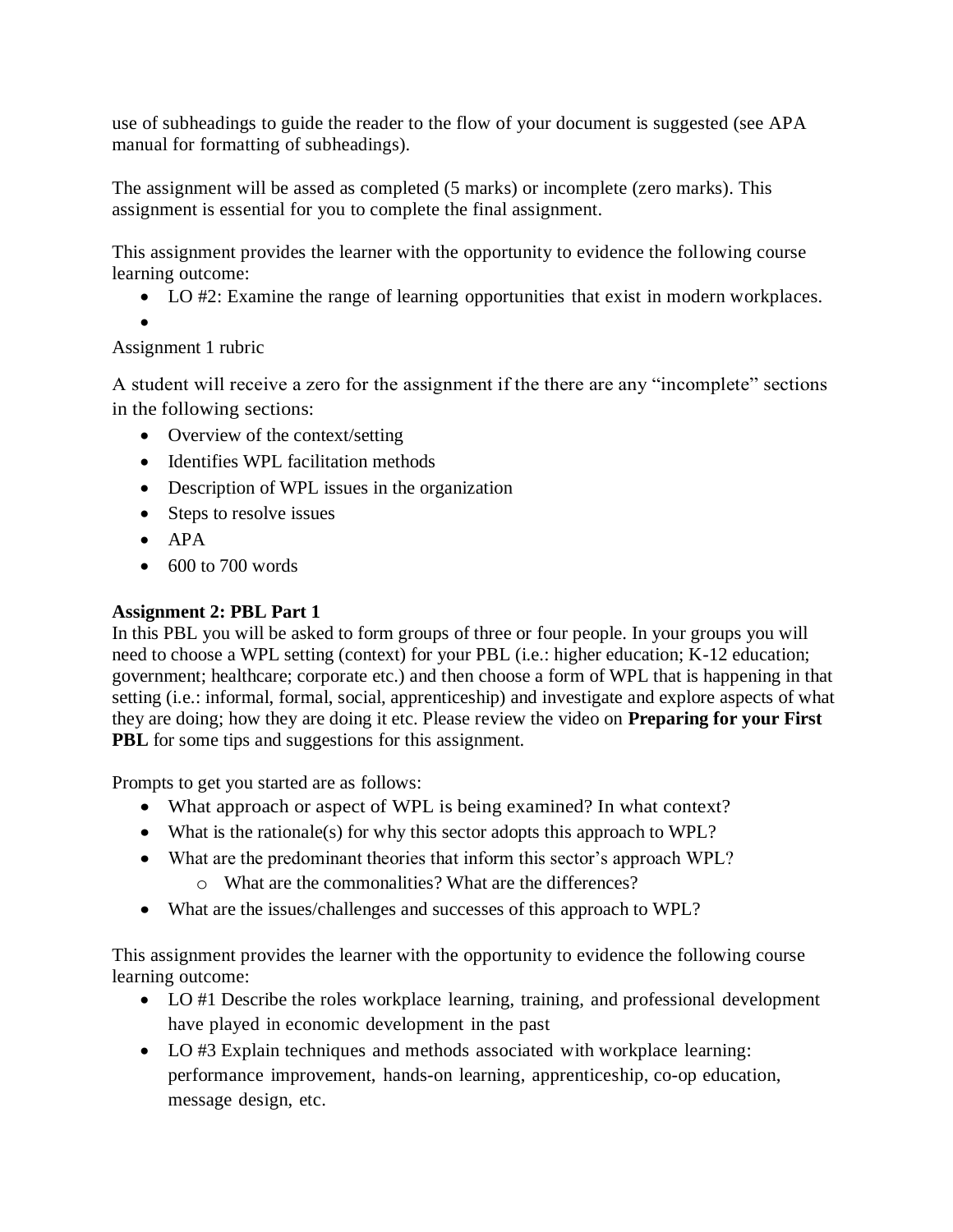LO # 5 Analyze political arguments pertaining to both workplace learning advocacy and social critique of workplace learning programs.

| <b>Indicator</b>             | Percen | <b>Does Not Meet</b>                                                                                                                                                      | <b>Approaches</b> |                                                                                                                                          |    | <b>Meets Expectations</b>                                                                                                                                |
|------------------------------|--------|---------------------------------------------------------------------------------------------------------------------------------------------------------------------------|-------------------|------------------------------------------------------------------------------------------------------------------------------------------|----|----------------------------------------------------------------------------------------------------------------------------------------------------------|
|                              | t of   | <b>Expectations</b>                                                                                                                                                       |                   | <b>Expectations</b>                                                                                                                      |    |                                                                                                                                                          |
|                              | mark   |                                                                                                                                                                           |                   |                                                                                                                                          |    |                                                                                                                                                          |
| Creates                      | 30%    | Material is not<br>1.                                                                                                                                                     |                   | 1. Material is                                                                                                                           |    | 1. Material is clear,                                                                                                                                    |
| relevant                     |        | clear, coherent                                                                                                                                                           |                   | somewhat clear,                                                                                                                          |    | coherent and                                                                                                                                             |
| material                     |        | and organized.                                                                                                                                                            |                   | coherent and                                                                                                                             |    | organized.                                                                                                                                               |
|                              |        | Material is not<br>2.                                                                                                                                                     |                   | organized.                                                                                                                               |    | 2. Material is                                                                                                                                           |
|                              |        | legible, not                                                                                                                                                              | 2.                | Material is                                                                                                                              |    | legible, accurate                                                                                                                                        |
|                              |        | accurate                                                                                                                                                                  |                   | somewhat legible,                                                                                                                        |    | (spelling/gramma                                                                                                                                         |
|                              |        | (spelling/gramma                                                                                                                                                          |                   | accurate                                                                                                                                 |    | r) and conforms                                                                                                                                          |
|                              |        | r) and does not                                                                                                                                                           |                   | (spelling/gramma                                                                                                                         |    | to APA style for                                                                                                                                         |
|                              |        | conform to APA                                                                                                                                                            |                   | r) and generally                                                                                                                         |    | formal academic                                                                                                                                          |
|                              |        | style for formal                                                                                                                                                          |                   | conforms to APA                                                                                                                          |    | writing.                                                                                                                                                 |
|                              |        | academic writing.                                                                                                                                                         |                   | style for formal                                                                                                                         | 3. | There is a clear                                                                                                                                         |
|                              |        | There is no<br>3.                                                                                                                                                         |                   | academic writing.                                                                                                                        |    | outline/structure                                                                                                                                        |
|                              |        | outline/structure                                                                                                                                                         | 3.                | There is an                                                                                                                              |    | so that the reader                                                                                                                                       |
|                              |        | for the reader can                                                                                                                                                        |                   | outline/structure,                                                                                                                       |    | can follow the                                                                                                                                           |
|                              |        | follow the main                                                                                                                                                           |                   | but it needs some                                                                                                                        |    | main points of the                                                                                                                                       |
|                              |        | points of the                                                                                                                                                             |                   | work for the                                                                                                                             |    | argument or                                                                                                                                              |
|                              |        | argument or                                                                                                                                                               |                   | reader can follow                                                                                                                        |    | sequence of ideas.                                                                                                                                       |
|                              |        | sequence of ideas.                                                                                                                                                        |                   | the main points of                                                                                                                       | 4. | Material has been                                                                                                                                        |
|                              |        | Material has not<br>1.                                                                                                                                                    |                   | the argument or                                                                                                                          |    | proof read and                                                                                                                                           |
|                              |        | been proof read                                                                                                                                                           |                   | sequence of ideas.                                                                                                                       |    | edited for                                                                                                                                               |
|                              |        | and edited for                                                                                                                                                            | 4.                | Material has not                                                                                                                         |    | accuracy.                                                                                                                                                |
|                              |        | accuracy.                                                                                                                                                                 |                   | been well proof                                                                                                                          |    |                                                                                                                                                          |
|                              |        |                                                                                                                                                                           |                   | read and edited                                                                                                                          |    |                                                                                                                                                          |
|                              |        |                                                                                                                                                                           |                   | for accuracy.                                                                                                                            |    |                                                                                                                                                          |
| Critical                     | 35%    | Does not<br>1.                                                                                                                                                            | 1.                | Sometimes                                                                                                                                | 1. | Challenges                                                                                                                                               |
| thinking is                  |        | challenge                                                                                                                                                                 |                   | challenges                                                                                                                               |    | assumptions in                                                                                                                                           |
| applied to                   |        | assumptions in                                                                                                                                                            |                   | assumptions in                                                                                                                           |    | own, peer or                                                                                                                                             |
| the                          |        | own, peer or                                                                                                                                                              |                   | own, peer or                                                                                                                             |    | professional                                                                                                                                             |
| integration                  |        | professional                                                                                                                                                              |                   | professional                                                                                                                             |    | opinion.                                                                                                                                                 |
| of                           |        | opinion.                                                                                                                                                                  |                   | opinion.                                                                                                                                 |    | 2. Critically                                                                                                                                            |
|                              |        |                                                                                                                                                                           |                   |                                                                                                                                          |    |                                                                                                                                                          |
|                              |        |                                                                                                                                                                           |                   |                                                                                                                                          |    |                                                                                                                                                          |
|                              |        |                                                                                                                                                                           |                   |                                                                                                                                          |    |                                                                                                                                                          |
|                              |        |                                                                                                                                                                           |                   |                                                                                                                                          |    |                                                                                                                                                          |
|                              |        |                                                                                                                                                                           |                   |                                                                                                                                          |    |                                                                                                                                                          |
|                              |        |                                                                                                                                                                           |                   |                                                                                                                                          |    |                                                                                                                                                          |
|                              |        |                                                                                                                                                                           |                   |                                                                                                                                          |    |                                                                                                                                                          |
|                              |        |                                                                                                                                                                           |                   |                                                                                                                                          |    |                                                                                                                                                          |
|                              |        |                                                                                                                                                                           |                   |                                                                                                                                          |    |                                                                                                                                                          |
| knowledge<br>and<br>practice |        | 2. No critical<br>evaluation of<br>information and<br>evidence.<br>Does not present<br><b>3.</b><br>various<br>perspectives.<br>Does not use<br>4.<br>literature in a way | 2.                | Somewhat<br>critically<br>evaluates<br>information and<br>evidence.<br>3. Presents some<br>various<br>perspectives and<br>discusses some |    | evaluates<br>information and<br>evidence and<br>presents various<br>perspectives.<br>Documented<br>criticisms are<br>discussed.<br>3. Uses literature in |

PBL Part 1 Assessment Rubric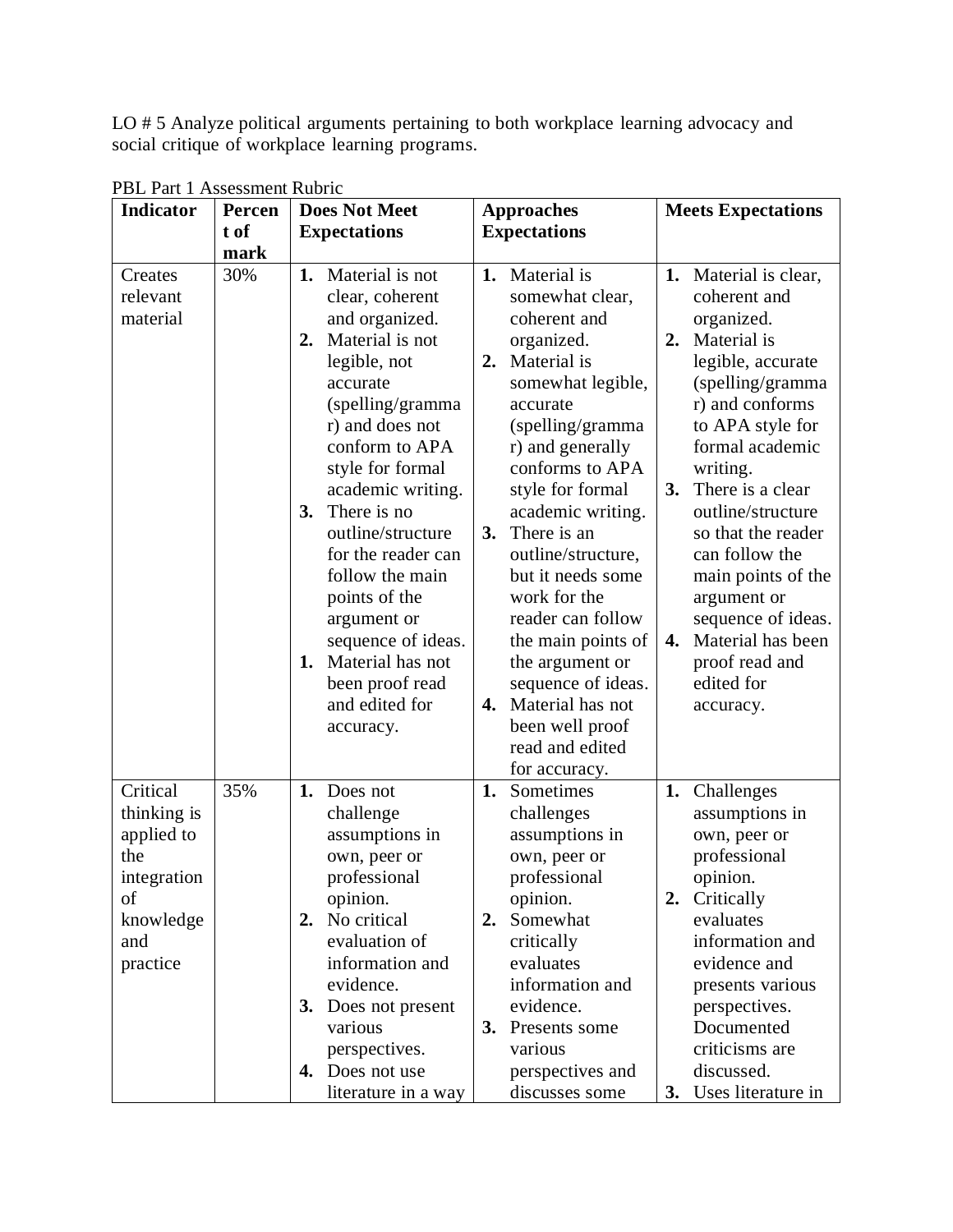|             |     |    | that provides a     |    | documented         |    | a way that            |
|-------------|-----|----|---------------------|----|--------------------|----|-----------------------|
|             |     |    | holistic picture of |    | criticisms.        |    | provides a            |
|             |     |    | the potential       | 4. | Uses literature in |    | holistic picture of   |
|             |     |    | perspectives on     |    | a way that         |    | the potential         |
|             |     |    | an issue or         |    | provides pictures  |    | perspectives on       |
|             |     |    | problem.            |    | of the potential   |    | an issue or           |
|             |     | 1. | Argument            |    | perspectives on    |    | problem.              |
|             |     |    | presented does      |    | an issue or        | 4. | Uses literature to    |
|             |     |    | not follow a        |    | problem, but no    |    | support key           |
|             |     |    | logical             |    | attempt made to    |    | points or             |
|             |     |    | progression or is   |    | provide a holistic |    | argument not to       |
|             |     |    | missing entirely.   |    | integrated         |    | create the key        |
|             |     |    |                     |    | perspective.       |    | points or             |
|             |     |    |                     | 5. | Argument           |    | argument.             |
|             |     |    |                     |    | presented would    | 5. | Argument is           |
|             |     |    |                     |    | benefit from       |    | presented in a        |
|             |     |    |                     |    | further refinement |    | clearly refutable     |
|             |     |    |                     |    | to ensure that the |    | manner as both        |
|             |     |    |                     |    | concepts and       |    | concepts and          |
|             |     |    |                     |    | logic are clear.   |    | logic are defined     |
|             |     |    |                     |    |                    |    | and followed          |
| Synthesize  | 35% | 1. | The issue(s) is     |    | 1. Issue(s) are    | 1. | Defines the           |
| s and       |     |    | not defined         |    | somewhat clearly   |    | issue(s) clearly      |
| applies the |     |    | clearly and         |    | defined but would  |    | and concisely         |
| theories of |     |    | concisely with      |    | benefit from       |    | with enough           |
| workplace   |     |    | enough              |    | further clarify.   |    | background            |
| learning    |     |    | background          |    | Some background    |    | information so        |
| discussed   |     |    | information so      |    | information is     |    | that the reader       |
| in class to |     |    | that the reader     |    | provided in order  |    | can make an           |
| the context |     |    | can make an         |    | for the reader to  |    | informed              |
| and         |     |    | informed decision   |    | make an informed   |    | decision.             |
| issue(s)    |     |    | or is missing       |    | decision, but      |    | 2. Identifies the key |
| being       |     |    | entirely.           |    | more work here     |    | roles, techniques     |
| discussed.  |     | 2. | Does not identify   |    | would be helpful.  |    | and methods and       |
|             |     |    | the key roles,      | 2. | The key roles,     |    | connects them in      |
|             |     |    | techniques or       |    | techniques and     |    | a way that            |
|             |     |    | methods and         |    | methods are        |    | evidences             |
|             |     |    | connect them in a   |    | somewhat           |    | synthesis of the      |
|             |     |    | way that            |    | identified.        |    | main workplace        |
|             |     |    | evidences           | 3. | The key concerns   |    | learning theories     |
|             |     |    | synthesis of the    |    | are somewhat       |    | and models.           |
|             |     |    | main workplace      |    | connected to the   |    | 3. Discusses and      |
|             |     |    | learning theories   |    | options and        |    | analyzes social       |
|             |     |    | and models.         |    | recommendations    |    | critique and          |
|             |     | 3. | Does not discuss    |    | in a way that      |    | political             |
|             |     |    | and/or analyze      |    | evidences          |    | arguments             |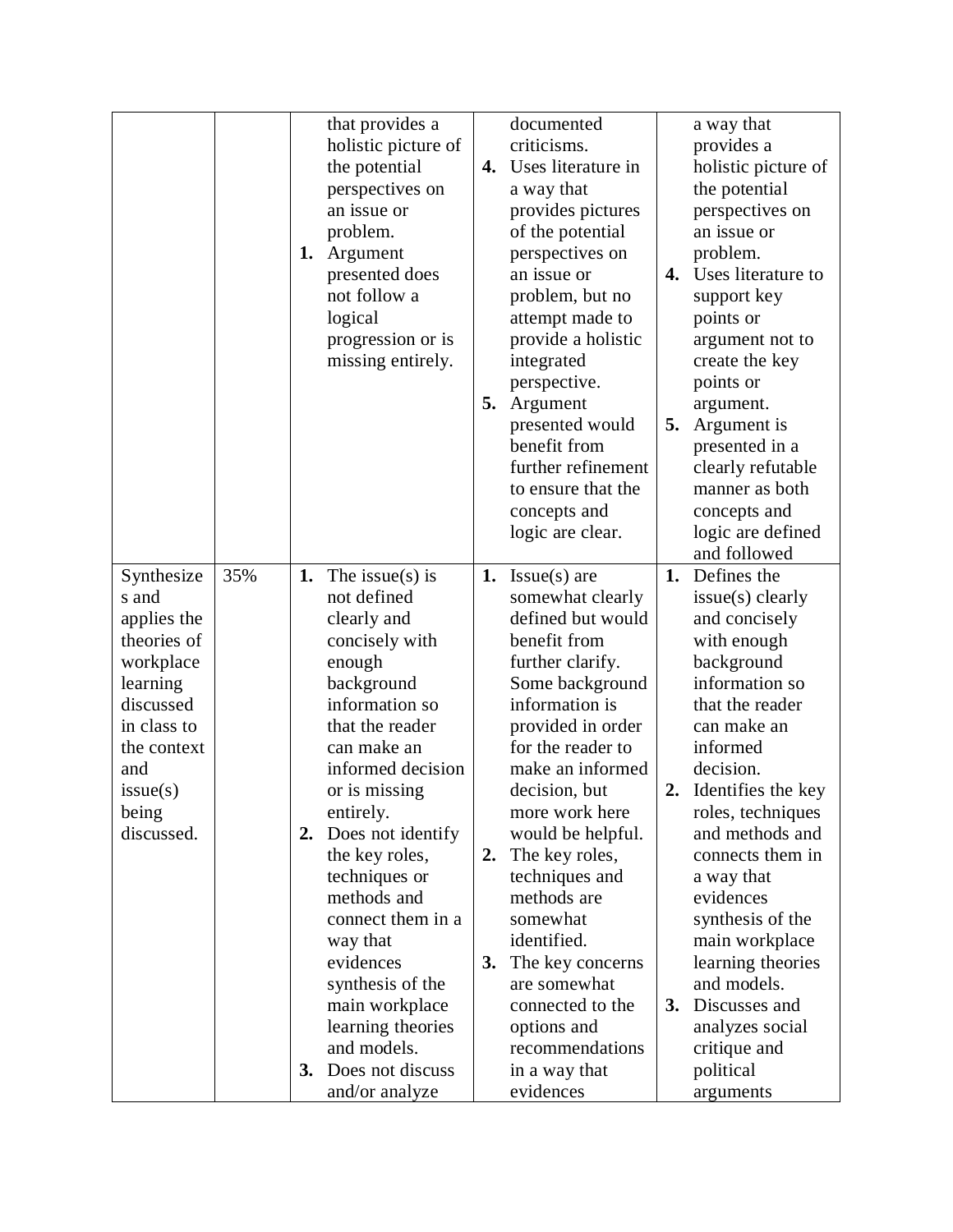| social critique      | synthesis of the     | associated with      |
|----------------------|----------------------|----------------------|
| and political        | main online          | workplace            |
| arguments            | learning theories    | learning issue $(s)$ |
| associated with      | and models           | examined.            |
| workplace            | discussed in class.  |                      |
| learning issue $(s)$ | 4. Somewhat          |                      |
| examined.            | discusses and        |                      |
|                      | analyzes social      |                      |
|                      | critique and         |                      |
|                      | political            |                      |
|                      | arguments            |                      |
|                      | associated with      |                      |
|                      | workplace            |                      |
|                      | learning issue $(s)$ |                      |
|                      | examined and/or      |                      |
|                      | lightly covers       |                      |
|                      | these areas.         |                      |

Assignment 2: Group Member Assessment Rubric for PBL Contribution

Each member of your PBL group will be asked to complete the group assessment and submit it to the instructor following his or her presentation. NOTE: This rubric will be in Blackboard as an MS Word document, which you can download, fill in and upload upon completion.

Please **PLACE COMMENTS** in each box for group members about their relative contributions made in preparing and presenting your PBL. Please be candid in your assessment.

**Insert your name and your peers' names** in the chart below with one name at the top of each column.

| <b>Criteria</b>             | <b>Yourself</b><br>(insert name)<br>here) | Group<br>Member 1<br>(insert<br>name here) | <b>Group Member</b><br>2 (insert name<br>here) | <b>Group Member</b><br>3 (insert name<br>here) |
|-----------------------------|-------------------------------------------|--------------------------------------------|------------------------------------------------|------------------------------------------------|
| Participated fully in group |                                           |                                            |                                                |                                                |
| discussions and meetings.   |                                           |                                            |                                                |                                                |
| Contributed useful and      |                                           |                                            |                                                |                                                |
| creative ideas to the       |                                           |                                            |                                                |                                                |
| development of the          |                                           |                                            |                                                |                                                |
| presentation.               |                                           |                                            |                                                |                                                |
| Critically evaluated        |                                           |                                            |                                                |                                                |
| information and evidence    |                                           |                                            |                                                |                                                |
| and presented various       |                                           |                                            |                                                |                                                |
| perspectives to the group.  |                                           |                                            |                                                |                                                |
| Quality of work done was to |                                           |                                            |                                                |                                                |
| the desired standard and    |                                           |                                            |                                                |                                                |
| reflected the assignment    |                                           |                                            |                                                |                                                |
| assessment criteria.        |                                           |                                            |                                                |                                                |
| Contributed to the delivery |                                           |                                            |                                                |                                                |
| of the presentation in a    |                                           |                                            |                                                |                                                |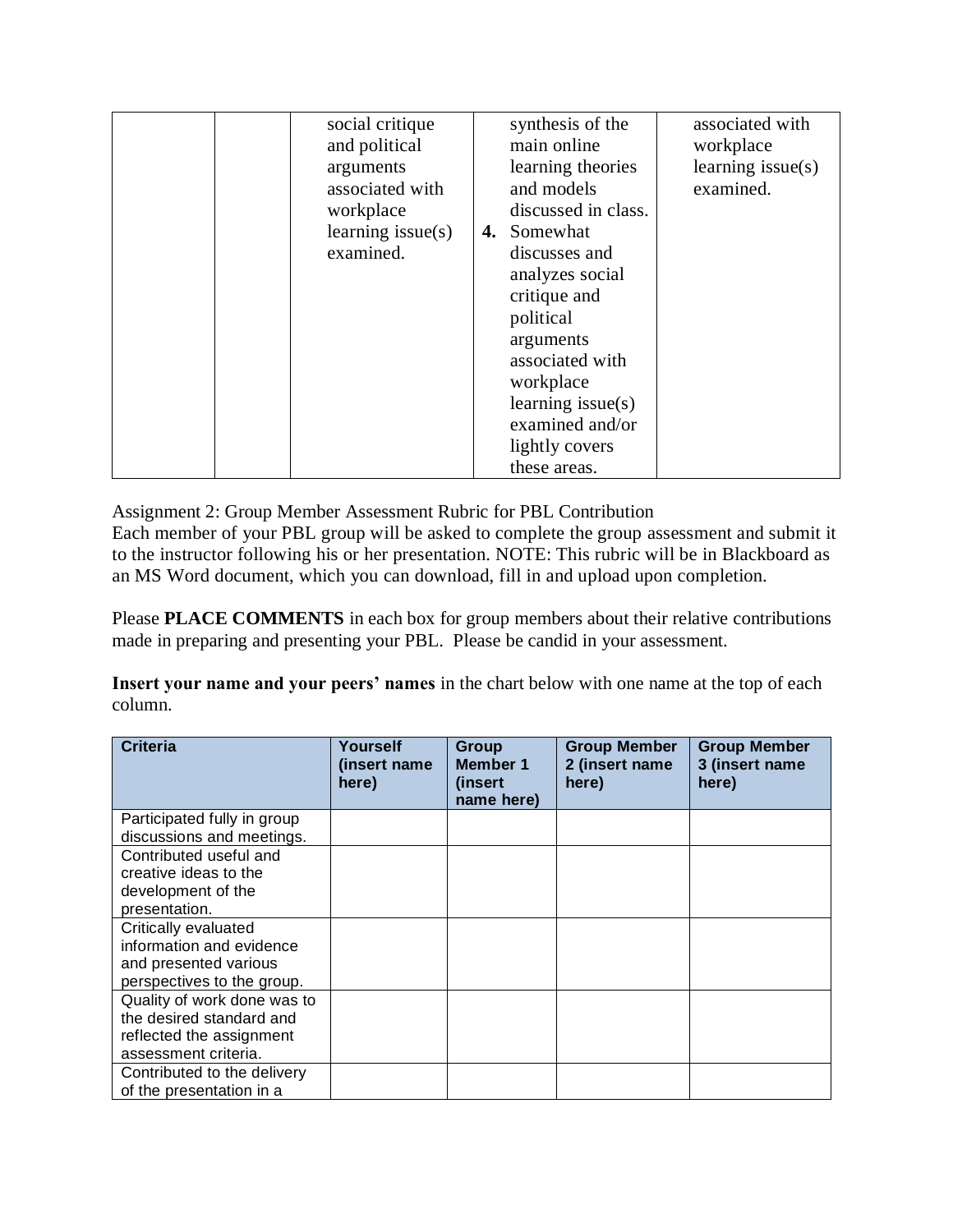| creative and supportive<br>manner.                                                                                                 |  |  |
|------------------------------------------------------------------------------------------------------------------------------------|--|--|
| Contributed to the class<br>discussion of the<br>presentation; answered<br>questions on the topic and<br>furthered understandings. |  |  |

### **Assignment 3: PBL Part 2**

In this PBL you are continuing on with your examination of WPL used in the context and manner in PBL Part I adding in the lenses of return on investment (ROI); the range and affordances of technology and, the social critique/political arguments of workplace learning programs.

Prompts to get you started:

- What approach to ROI is used by WPL in the context of Part I of your PBL?
- What is the rationale (s) for why this sector approaches ROI in this manner?
- What are some issues/challenges and successes of the approach to ROI?
- What range of technology is used for WPL in the context of Part I of your PBL?
- What are some issues/ challenges and successes of the technology range chosen?
- Analyze political arguments pertaining to both workplace learning advocacy and social critique of workplace learning programs.

This assignment provides the learner with the opportunity to evidence the following course learning outcome:

- LO #3 Explain techniques and methods associated with workplace learning: performance improvement, hands-on learning, apprenticeship, co-op education, message design, etc.
- LO #4 Critiques the place of digital learning technologies in workplace learning.
- LO # 5 Analyze political arguments pertaining to both workplace learning advocacy and social critique of workplace learning programs.

| <b>Indicator</b>                | Percen<br>t of | <b>Does Not Meet</b><br><b>Expectations</b>                                                                                                                           | <b>Approaches</b><br><b>Expectations</b>                                                                                                                         | <b>Meets Expectations</b>                                                                                                                                                |
|---------------------------------|----------------|-----------------------------------------------------------------------------------------------------------------------------------------------------------------------|------------------------------------------------------------------------------------------------------------------------------------------------------------------|--------------------------------------------------------------------------------------------------------------------------------------------------------------------------|
|                                 | mark           |                                                                                                                                                                       |                                                                                                                                                                  |                                                                                                                                                                          |
| Creates<br>relevant<br>material | 30%            | 1. Material is not<br>clear, coherent<br>and organized.<br>Material is not<br>2.<br>legible, not<br>accurate<br>(spelling/gramma<br>r) and does not<br>conform to APA | Material is<br>1.<br>somewhat clear,<br>coherent and<br>organized.<br>Material is<br>2.<br>somewhat legible,<br>accurate<br>(spelling/gramma<br>r) and generally | 1. Material is clear,<br>coherent and<br>organized.<br>2. Material is<br>legible, accurate<br>(spelling/gramma<br>r) and conforms<br>to APA style for<br>formal academic |

| <b>PBL Part 2 Assessment Rubric</b> |  |
|-------------------------------------|--|
|-------------------------------------|--|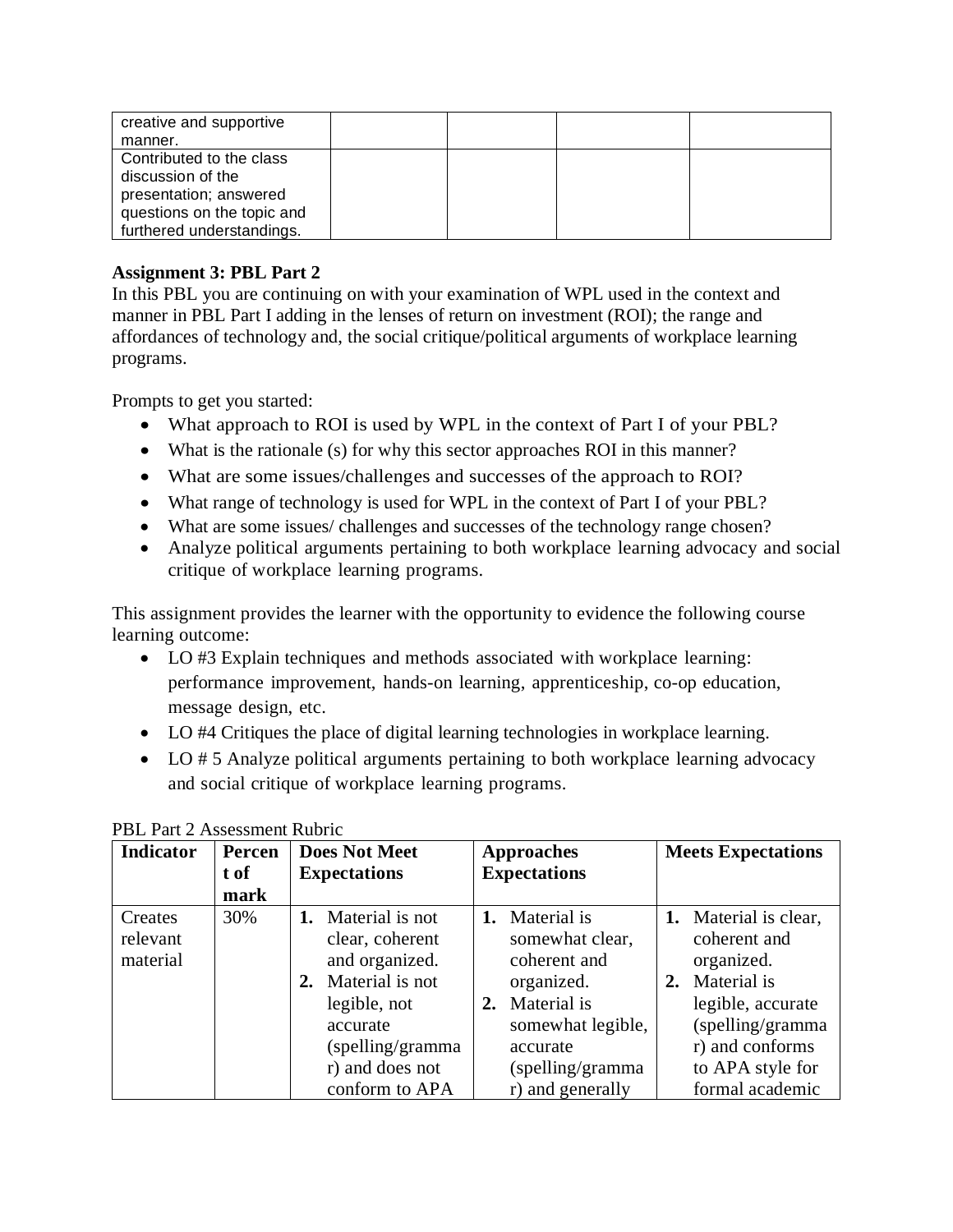|                                        |     | 3.<br>2.  | style for formal<br>academic writing.<br>There is no<br>outline/structure<br>for the reader can<br>follow the main<br>points of the<br>argument or<br>sequence of ideas.<br>Material has not<br>been proof read<br>and edited for<br>accuracy. | 3.<br>4. | conforms to APA<br>style for formal<br>academic writing.<br>There is an<br>outline/structure,<br>but it needs some<br>work for the<br>reader can follow<br>the main points of<br>the argument or<br>sequence of ideas.<br>Material has not<br>been well proof | 3.<br>4. | writing.<br>There is a clear<br>outline/structure<br>so that the reader<br>can follow the<br>main points of the<br>argument or<br>sequence of ideas.<br>Material has been<br>proof read and<br>edited for<br>accuracy. |
|----------------------------------------|-----|-----------|------------------------------------------------------------------------------------------------------------------------------------------------------------------------------------------------------------------------------------------------|----------|---------------------------------------------------------------------------------------------------------------------------------------------------------------------------------------------------------------------------------------------------------------|----------|------------------------------------------------------------------------------------------------------------------------------------------------------------------------------------------------------------------------|
|                                        |     |           |                                                                                                                                                                                                                                                |          | read and edited                                                                                                                                                                                                                                               |          |                                                                                                                                                                                                                        |
| Critical<br>thinking is                | 35% | 1.        | Does not<br>challenge                                                                                                                                                                                                                          | 1.       | for accuracy.<br>Sometimes<br>challenges                                                                                                                                                                                                                      | 1.       | Challenges<br>assumptions in                                                                                                                                                                                           |
| applied to<br>the<br>integration<br>of |     |           | assumptions in<br>own, peer or<br>professional<br>opinion.                                                                                                                                                                                     |          | assumptions in<br>own, peer or<br>professional<br>opinion.                                                                                                                                                                                                    | 2.       | own, peer or<br>professional<br>opinion.<br>Critically                                                                                                                                                                 |
| knowledge<br>and<br>practice           |     | 2.        | No critical<br>evaluation of<br>information and<br>evidence.                                                                                                                                                                                   | 2.       | Somewhat<br>critically<br>evaluates<br>information and                                                                                                                                                                                                        |          | evaluates<br>information and<br>evidence and<br>presents various                                                                                                                                                       |
|                                        |     | 3.<br>4.  | Does not present<br>various<br>perspectives.<br>Does not use                                                                                                                                                                                   |          | evidence.<br>3. Presents some<br>various<br>perspectives and                                                                                                                                                                                                  |          | perspectives.<br>Documented<br>criticisms are<br>discussed.                                                                                                                                                            |
|                                        |     |           | literature in a way<br>that provides a<br>holistic picture of                                                                                                                                                                                  |          | discusses some<br>documented<br>criticisms.                                                                                                                                                                                                                   | 3.       | Uses literature in<br>a way that<br>provides a                                                                                                                                                                         |
|                                        |     |           | the potential<br>perspectives on<br>an issue or<br>problem.                                                                                                                                                                                    | 4.       | Uses literature in<br>a way that<br>provides pictures<br>of the potential                                                                                                                                                                                     |          | holistic picture of<br>the potential<br>perspectives on<br>an issue or                                                                                                                                                 |
|                                        |     | 2.        | Argument<br>presented does<br>not follow a                                                                                                                                                                                                     |          | perspectives on<br>an issue or<br>problem, but no                                                                                                                                                                                                             | 4.       | problem.<br>Uses literature to<br>support key                                                                                                                                                                          |
|                                        |     | <b>3.</b> | logical<br>progression or is<br>missing entirely.<br>Does not critique                                                                                                                                                                         |          | attempt made to<br>provide a holistic<br>integrated<br>perspective.                                                                                                                                                                                           |          | points or<br>argument not to<br>create the key<br>points or                                                                                                                                                            |
|                                        |     |           | the place of<br>digital learning<br>technologies in                                                                                                                                                                                            | 5.       | Argument<br>presented would<br>benefit from                                                                                                                                                                                                                   | 5.       | argument.<br>Argument is<br>presented in a                                                                                                                                                                             |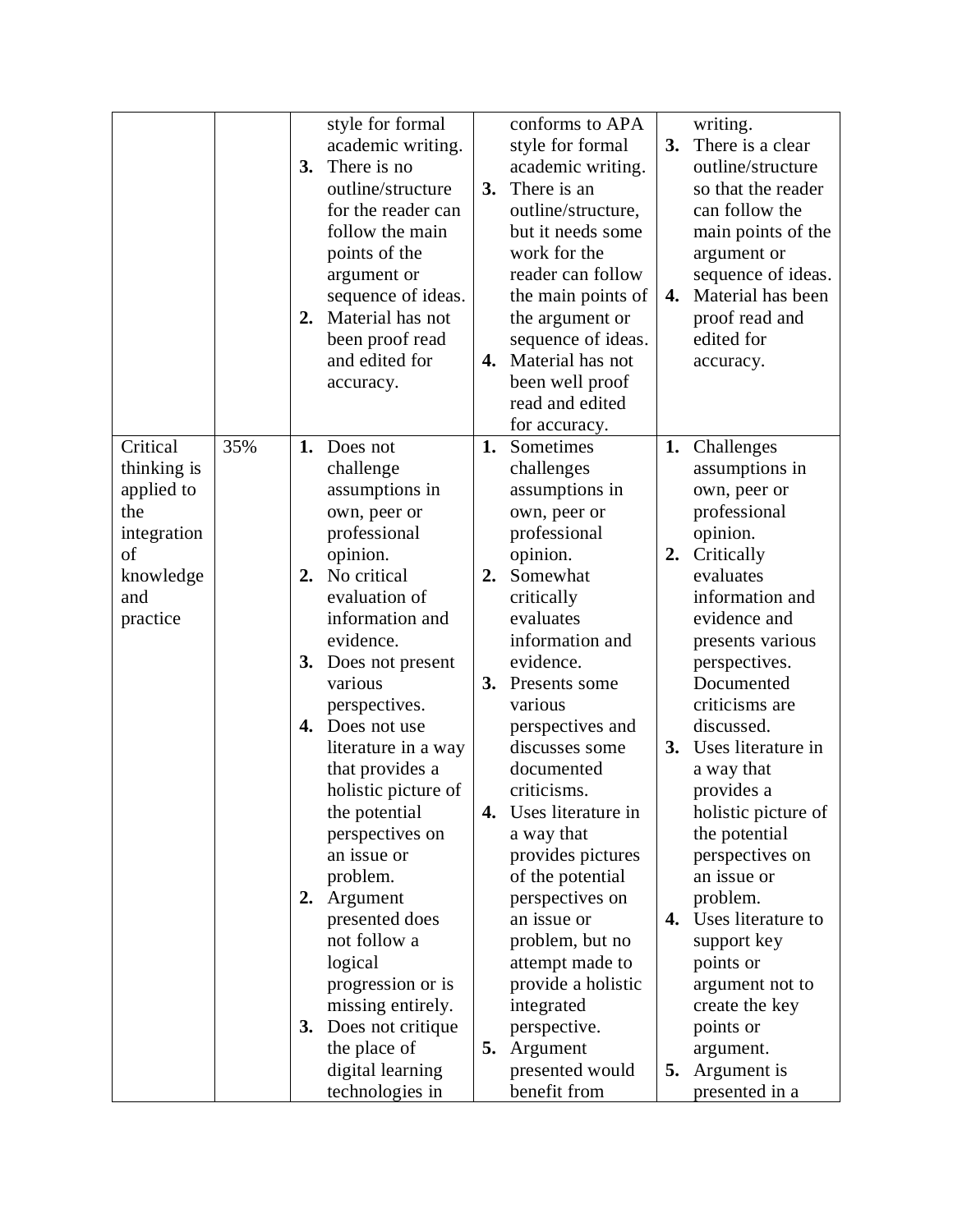| logic are clear.<br>Somewhat<br>6.                                                                                                                                                                                                                                                                                                                                                                                                                                                                                                                                                                                                | concepts and<br>logic are defined<br>and followed.<br>Critiques the<br>6.                                                                                                                                                                                                                                                                                                                                                                                                                                             |
|-----------------------------------------------------------------------------------------------------------------------------------------------------------------------------------------------------------------------------------------------------------------------------------------------------------------------------------------------------------------------------------------------------------------------------------------------------------------------------------------------------------------------------------------------------------------------------------------------------------------------------------|-----------------------------------------------------------------------------------------------------------------------------------------------------------------------------------------------------------------------------------------------------------------------------------------------------------------------------------------------------------------------------------------------------------------------------------------------------------------------------------------------------------------------|
| of digital learning<br>technologies in<br>workplace<br>learning.                                                                                                                                                                                                                                                                                                                                                                                                                                                                                                                                                                  | place of digital<br>learning<br>technologies in<br>workplace<br>learning.                                                                                                                                                                                                                                                                                                                                                                                                                                             |
| $Issue(s)$ are<br>1.<br>somewhat clearly<br>defined but would<br>benefit from<br>further clarify.<br>Some background<br>information is<br>provided in order<br>for the reader to<br>make an informed<br>decision, but<br>more work here<br>would be helpful.<br>The key roles,<br>2.<br>techniques and<br>methods are<br>somewhat<br>identified.<br>The key concerns<br>3.<br>are somewhat<br>connected to the<br>options and<br>recommendations<br>in a way that<br>evidences<br>synthesis of the<br>main online<br>learning theories<br>and models<br>discussed in class.<br>Somewhat<br>4.<br>discusses and<br>analyzes social | Defines the<br>1.<br>issue(s) clearly<br>and concisely<br>with enough<br>background<br>information so<br>that the reader<br>can make an<br>informed<br>decision.<br>Identifies the key<br>2.<br>roles, techniques<br>and methods and<br>connects them in<br>a way that<br>evidences<br>synthesis of the<br>main workplace<br>learning theories<br>and models.<br>Discusses and<br>3.<br>analyzes social<br>critique and<br>political<br>arguments<br>associated with<br>workplace<br>learning $issue(s)$<br>examined. |
|                                                                                                                                                                                                                                                                                                                                                                                                                                                                                                                                                                                                                                   | critiques the place<br>critique and<br>political                                                                                                                                                                                                                                                                                                                                                                                                                                                                      |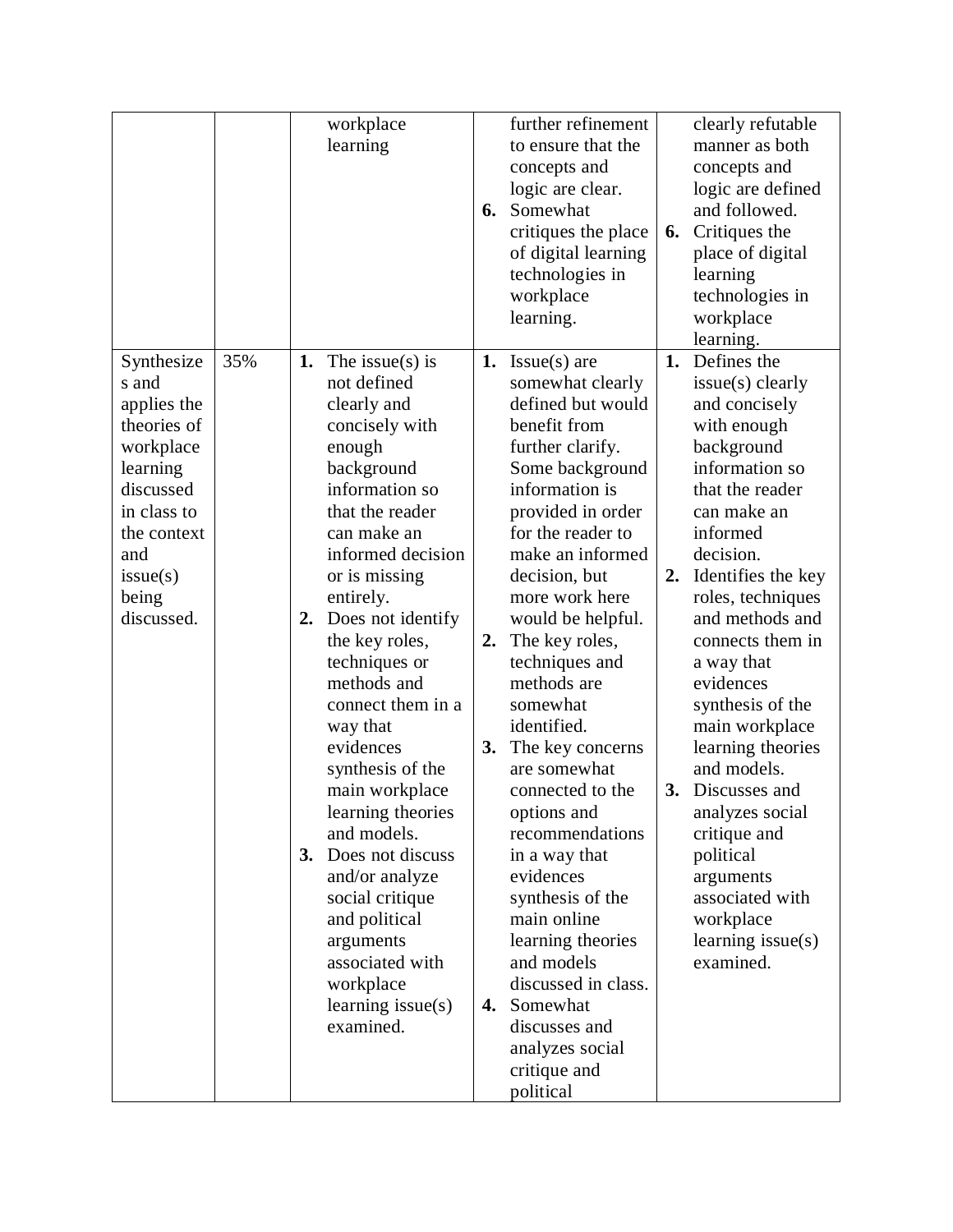| arguments<br>associated with<br>workplace<br>learning $issue(s)$<br>examined and/or |  |
|-------------------------------------------------------------------------------------|--|
| lightly covers                                                                      |  |
| these areas.                                                                        |  |

Assignment 3: Group Member Assessment Rubric for PBL Contribution

Each member of your PBL group will be asked to complete the group assessment and submit it to the instructor following his or her presentation. NOTE: This rubric will be in Blackboard as an MS Word document, which you can download, fill in and upload upon completion.

Please **PLACE COMMENTS** in each box for group members about their relative contributions made in preparing and presenting your PBL. Please be candid in your assessment.

**Insert your name and your peers' names** in the chart below with one name at the top of each column.

| <b>Criteria</b>                                                                                                                    | Yourself<br>(insert name<br>here) | <b>Group</b><br><b>Member 1</b><br>(insert<br>name here) | <b>Group Member</b><br>2 (insert name<br>here) | <b>Group Member</b><br>3 (insert name<br>here) |
|------------------------------------------------------------------------------------------------------------------------------------|-----------------------------------|----------------------------------------------------------|------------------------------------------------|------------------------------------------------|
| Participated fully in group<br>discussions and meetings.                                                                           |                                   |                                                          |                                                |                                                |
| Contributed useful and<br>creative ideas to the<br>development of the<br>presentation.                                             |                                   |                                                          |                                                |                                                |
| Critically evaluated<br>information and evidence<br>and presented various<br>perspectives to the group.                            |                                   |                                                          |                                                |                                                |
| Quality of work done was to<br>the desired standard and<br>reflected the assignment<br>assessment criteria.                        |                                   |                                                          |                                                |                                                |
| Contributed to the delivery<br>of the presentation in a<br>creative and supportive<br>manner.                                      |                                   |                                                          |                                                |                                                |
| Contributed to the class<br>discussion of the<br>presentation; answered<br>questions on the topic and<br>furthered understandings. |                                   |                                                          |                                                |                                                |

Assignment 4: PBL Part 3

In your PBL group, create a list that an organization could use to help it create and

implement a workplace-learning plan. This assignment is based on the scenario your group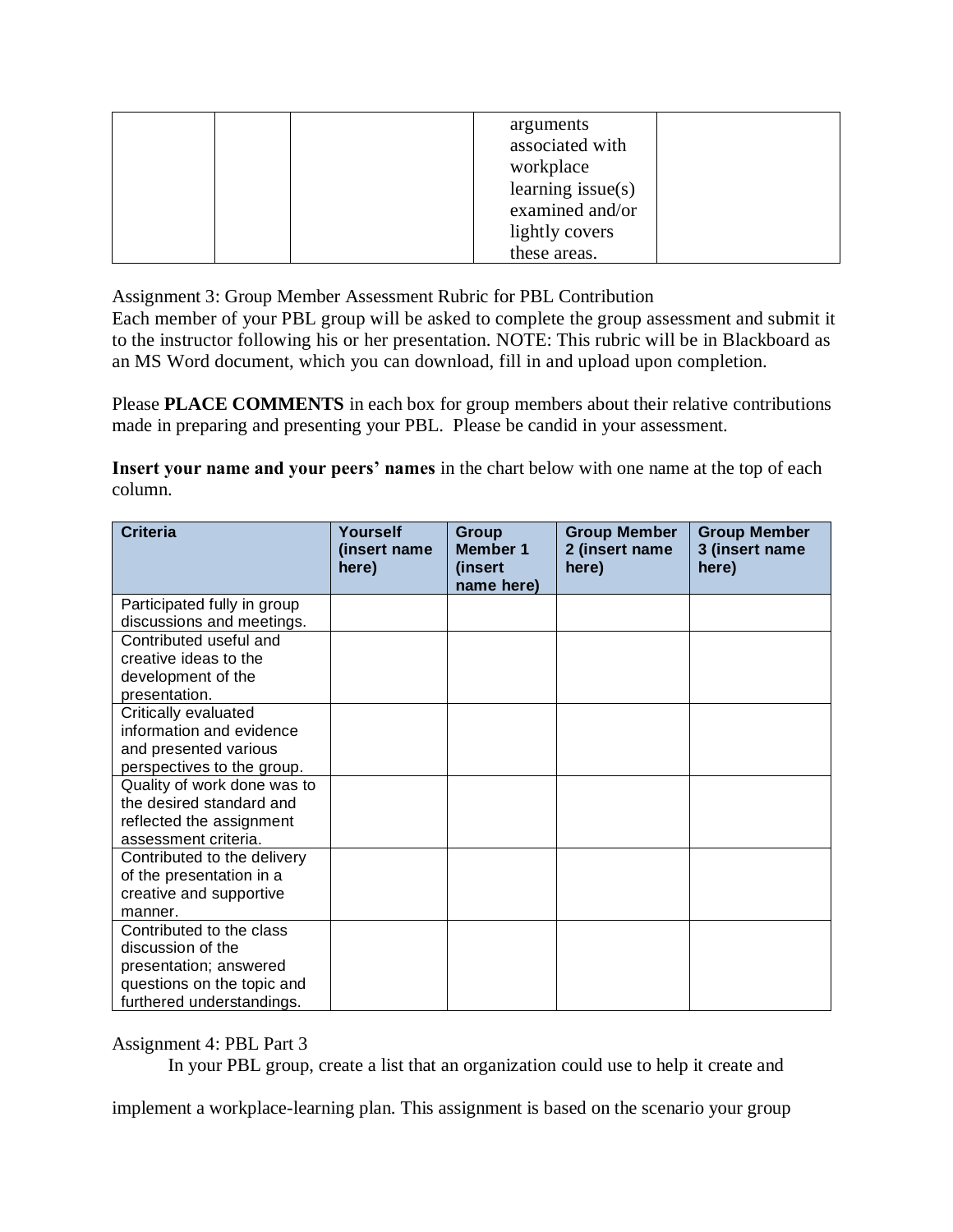created in PBLs part 1 and 2. This list should be in the order items will be implemented. For example, the final plan assessment would be near the end of the list not near the beginning.

Once the list is created, provide a rationale for each item on the list. In other words, explain your logic for including it on the list. Your logic must be grounded in the literature. Look for sources (journal articles, conference proceedings, blog posts from recognized experts in the WPL field) that back up your logic. Cite and reference every source used to justify your list.

This assignment is 25% of your final mark; therefore, the details provided in your

checklist and your rationale are extremely important.

This assignment provides the learner with the opportunity to evidence the following course learning outcome:

- LO # 2 Examine the range of learning opportunities that exist in modern workplaces.
- LO #3 Explain techniques and methods associated with workplace learning: performance improvement, hands-on learning, apprenticeship, co-op education, message design, etc.
- LO #4 Critiques the place of digital learning technologies in workplace learning.
- LO # 5 Analyze political arguments pertaining to both workplace learning advocacy and social critique of workplace learning programs.

| <b>Indicator</b>                | Percen<br>t of<br>mark | <b>Does Not Meet</b><br><b>Expectations</b>                                                                                                                                                                                          | <b>Approaches</b><br><b>Expectations</b>                                                                                                                                                                                      | <b>Meets Expectations</b>                                                                                                                                                                                                           |
|---------------------------------|------------------------|--------------------------------------------------------------------------------------------------------------------------------------------------------------------------------------------------------------------------------------|-------------------------------------------------------------------------------------------------------------------------------------------------------------------------------------------------------------------------------|-------------------------------------------------------------------------------------------------------------------------------------------------------------------------------------------------------------------------------------|
| Creates<br>relevant<br>material | 30%                    | Material is not<br>1.<br>clear, coherent<br>and organized.<br>2. Material is not<br>legible, not<br>accurate<br>(spelling/gramma)<br>r) and does not<br>conform to APA<br>style for formal<br>academic writing.<br>There is no<br>3. | Material is<br>1.<br>somewhat clear,<br>coherent and<br>organized.<br>Material is<br>2.<br>somewhat legible,<br>accurate<br>(spelling/gramma)<br>r) and generally<br>conforms to APA<br>style for formal<br>academic writing. | 1. Material is clear,<br>coherent and<br>organized.<br>Material is<br>2.<br>legible, accurate<br>(spelling/gramma<br>r) and conforms<br>to APA style for<br>formal academic<br>writing.<br>3. There is a clear<br>outline/structure |
|                                 |                        | outline/structure                                                                                                                                                                                                                    | There is an<br>3.                                                                                                                                                                                                             | so that the reader                                                                                                                                                                                                                  |

PBL Part 3 rubric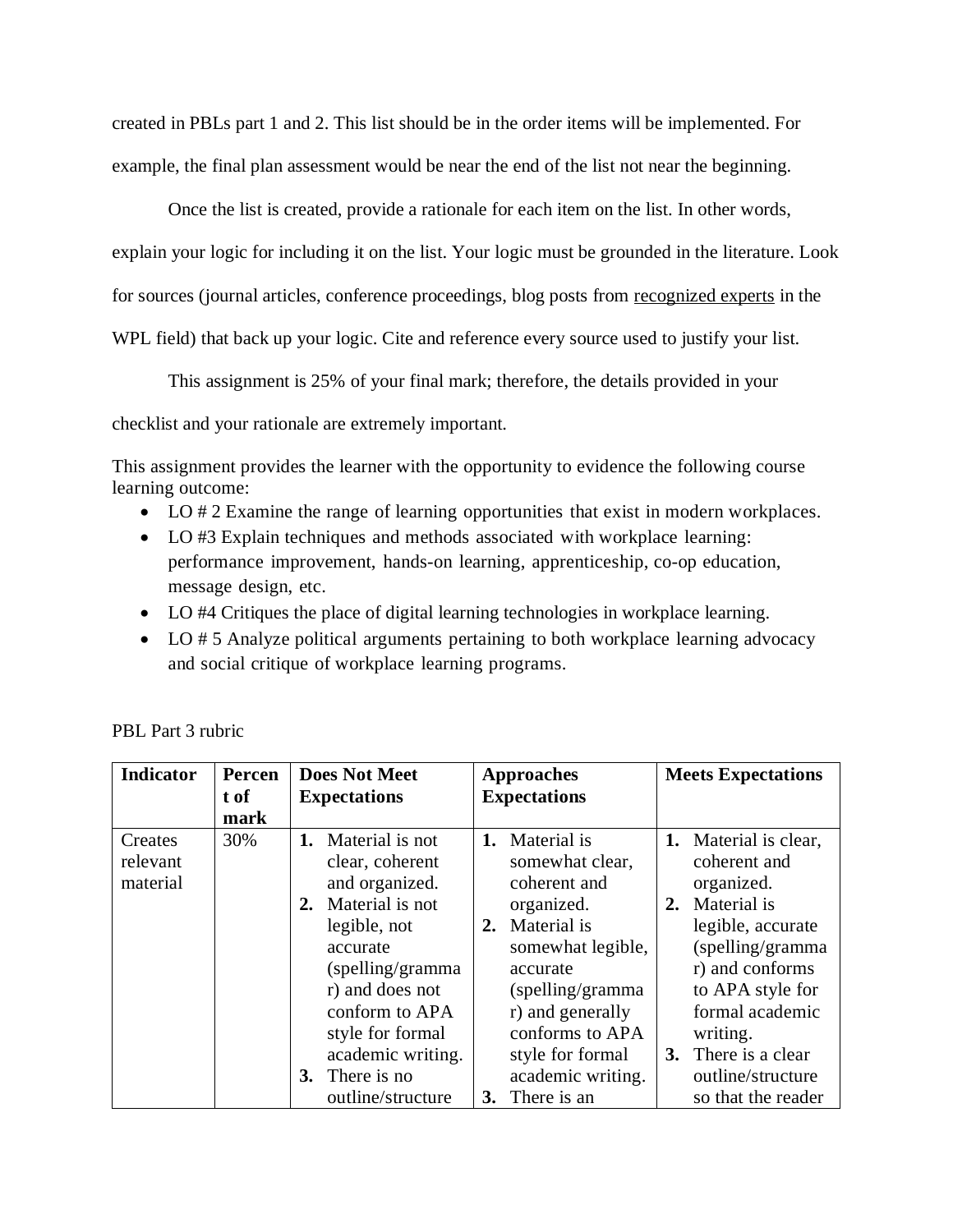|                                                                                                   |     | for the reader can<br>follow the main<br>points of the<br>argument or<br>sequence of ideas.<br>Material has not<br>3.<br>been proof read<br>and edited for<br>accuracy.                                                                                                                                                                                    | 4.                   | outline/structure,<br>but it needs some<br>work for the<br>reader can follow<br>the main points of<br>the argument or<br>sequence of ideas.<br>Material has not<br>been well proof<br>read and edited<br>for accuracy.                                                                                                                                                                                                                                                                                                | 4.             | can follow the<br>main points of the<br>argument or<br>sequence of ideas.<br>Material has been<br>proof read and<br>edited for<br>accuracy.                                                                                                                                                                                                                                                                                                                                                                   |
|---------------------------------------------------------------------------------------------------|-----|------------------------------------------------------------------------------------------------------------------------------------------------------------------------------------------------------------------------------------------------------------------------------------------------------------------------------------------------------------|----------------------|-----------------------------------------------------------------------------------------------------------------------------------------------------------------------------------------------------------------------------------------------------------------------------------------------------------------------------------------------------------------------------------------------------------------------------------------------------------------------------------------------------------------------|----------------|---------------------------------------------------------------------------------------------------------------------------------------------------------------------------------------------------------------------------------------------------------------------------------------------------------------------------------------------------------------------------------------------------------------------------------------------------------------------------------------------------------------|
| Critical<br>thinking is<br>applied to<br>the<br>integration<br>of<br>knowledge<br>and<br>practice | 35% | No critical<br>1.<br>evaluation of<br>information and<br>evidence.<br>Does not present<br>2.<br>various<br>perspectives.<br>Does not use<br>3.<br>literature in a way<br>that provides a<br>holistic rationale<br>for items in the<br>checklist.<br>Checklist<br>4.<br>presented does<br>not follow a<br>logical<br>progression or is<br>missing entirely. | 1.<br>2.<br>1.<br>3. | Somewhat<br>critically<br>evaluates<br>information and<br>evidence.<br>Presents some<br>various<br>perspectives and<br>discusses some<br>documented<br>criticisms.<br>Uses literature in<br>a way that<br>provides pictures<br>of the potential<br>perspectives on<br>an issue or<br>problem but little<br>or no attempt<br>made to provide a<br>holistic rationale<br>for the items in<br>the checklist.<br>Checklist<br>presented would<br>benefit from<br>further refinement<br>to ensure that the<br>concepts and | 2.<br>4.<br>5. | Critically<br>evaluates<br>information and<br>evidence and<br>presents various<br>perspectives.<br>Documented<br>criticisms are<br>discussed.<br>3. Uses literature in<br>a way that<br>provides a<br>holistic rationale<br>for the items in<br>the checklist.<br>Uses literature to<br>support key<br>points or<br>argument not to<br>create the key<br>points or<br>argument.<br>Checklist is<br>presented in a<br>clearly refutable<br>manner as both<br>concepts and<br>logic are defined<br>and followed |
| Synthesize<br>s and<br>applies the<br>theories of<br>workplace                                    | 35% | The checklist is<br>1.<br>not defined<br>clearly and<br>concisely with<br>enough                                                                                                                                                                                                                                                                           | 1.                   | logic are clear.<br>Checklist items<br>are somewhat<br>clearly defined<br>but would benefit<br>from further                                                                                                                                                                                                                                                                                                                                                                                                           | 1.             | Checklist items<br>are clear and<br>concise with<br>enough<br>background                                                                                                                                                                                                                                                                                                                                                                                                                                      |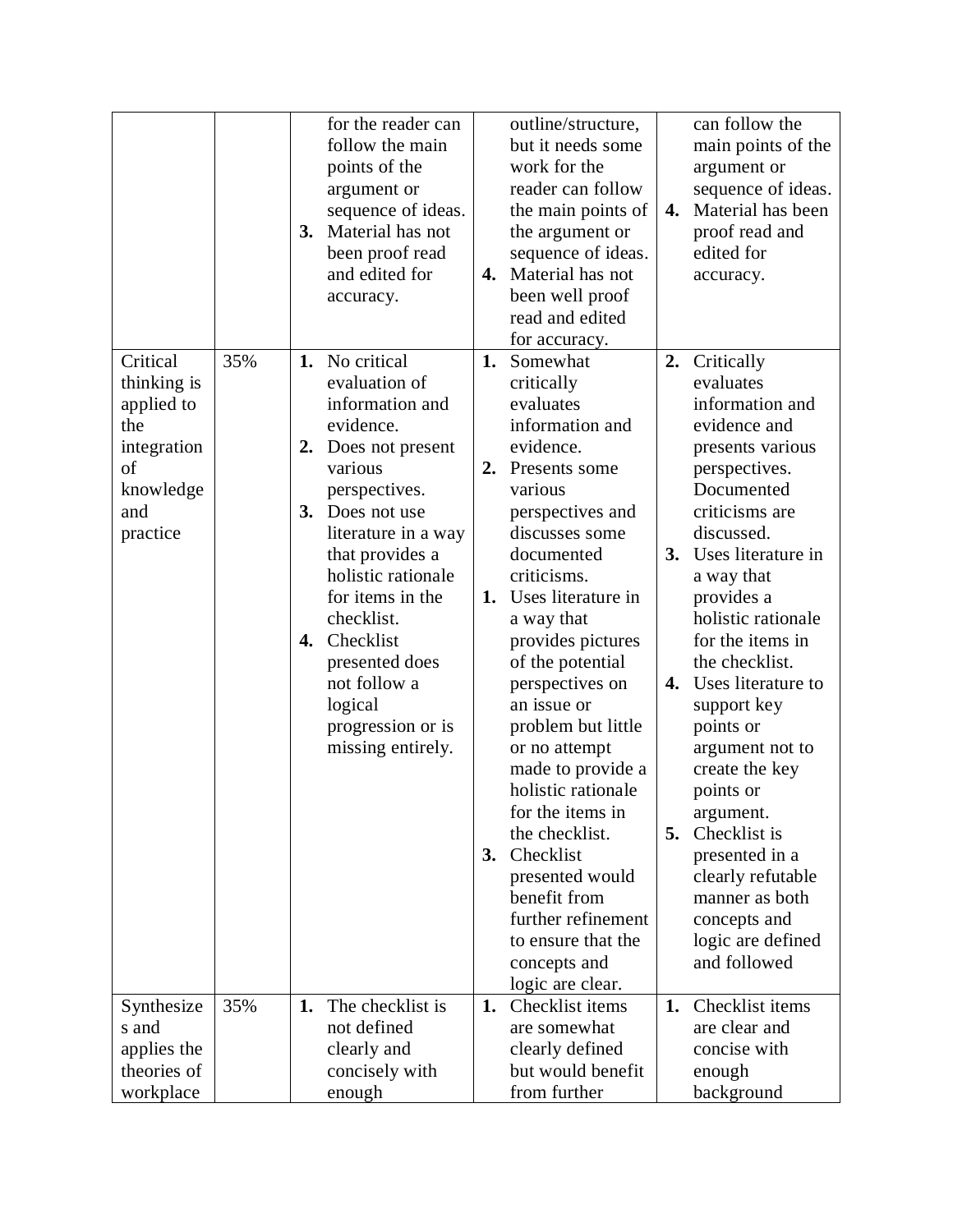| learning            |    | background                   |    | clarify. Some       |    | information                         |
|---------------------|----|------------------------------|----|---------------------|----|-------------------------------------|
| discussed           |    | information so               |    | background          |    | provided so that                    |
| in class to         |    | that the reader              |    | information is      |    | the reader can                      |
| the context         |    | can make an                  |    | provided in order   |    | make an informed                    |
| and                 |    | informed decision            |    | for the reader to   |    | decision on its                     |
| issue(s)            |    | or is missing                |    | make an informed    |    | application and                     |
|                     |    |                              |    | decision on its     |    | usefulness.                         |
| being<br>discussed. | 2. | entirely.<br>Checklist does  |    | usefulness and      |    | 2. Checklist                        |
|                     |    |                              |    | application, but    |    | identifies the key                  |
|                     |    | not identify the             |    | more work here      |    |                                     |
|                     |    | key roles,                   |    |                     |    | roles, techniques<br>and methods of |
|                     |    | techniques or<br>methods and |    | would be helpful.   |    |                                     |
|                     |    |                              | 2. | The key roles,      |    | workplace                           |
|                     |    | connect them in a            |    | techniques and      |    | learning and the                    |
|                     |    | way that                     |    | methods of          |    | rationale connects                  |
|                     |    | evidences                    |    | workplace           |    | them in a way                       |
|                     |    | synthesis of the             |    | learning are        |    | that evidences                      |
|                     |    | main workplace               |    | somewhat            |    | synthesis of the                    |
|                     |    | learning theories            |    | evidenced in the    |    | main workplace                      |
|                     |    | and models.                  |    | checklist.          |    | learning theories                   |
|                     | 3. | Checklist does               | 3. | The key concerns    |    | and models.                         |
|                     |    | not consider the             |    | or workplace        | 3. | Checklist and                       |
|                     |    | social critique              |    | learning are        |    | supporting                          |
|                     |    | and political                |    | somewhat            |    | rationale                           |
|                     |    | arguments                    |    | evidenced in the    |    | discusses and                       |
|                     |    | associated with              |    | rationale           |    | analyzes social                     |
|                     |    | workplace                    |    | connected to the    |    | critique and                        |
|                     |    | learning $issue(s)$          |    | checklist which     |    | political                           |
|                     |    | examined.                    |    | somewhat            |    | arguments                           |
|                     |    |                              |    | demonstrates a      |    | associated with                     |
|                     |    |                              |    | synthesis of the    |    | workplace                           |
|                     |    |                              |    | main online         |    | learning issue(s)                   |
|                     |    |                              |    | learning theories   |    | examined.                           |
|                     |    |                              |    | and models          |    |                                     |
|                     |    |                              |    | discussed in class. |    |                                     |
|                     |    |                              | 4. | Checklist and       |    |                                     |
|                     |    |                              |    | supporting          |    |                                     |
|                     |    |                              |    | rationale           |    |                                     |
|                     |    |                              |    | somewhat            |    |                                     |
|                     |    |                              |    | discusses and       |    |                                     |
|                     |    |                              |    | analyzes social     |    |                                     |
|                     |    |                              |    | critique and        |    |                                     |
|                     |    |                              |    | political           |    |                                     |
|                     |    |                              |    | arguments           |    |                                     |
|                     |    |                              |    | associated with     |    |                                     |
|                     |    |                              |    | workplace           |    |                                     |
|                     |    |                              |    | learning $issue(s)$ |    |                                     |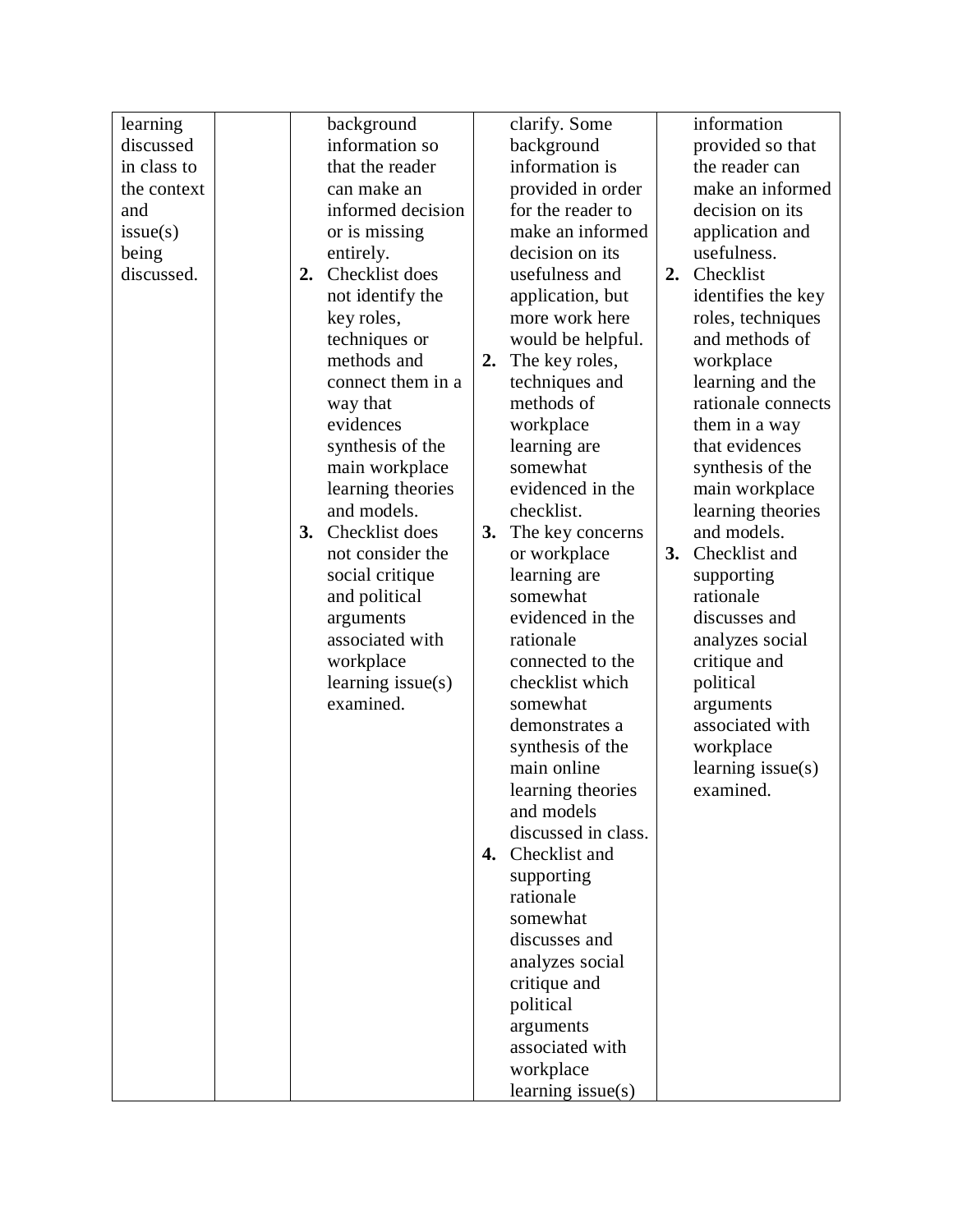|  | examined and/or |  |
|--|-----------------|--|
|  | lightly covers  |  |
|  | these areas.    |  |

Assignment 4: Group Member Assessment Rubric for PBL Contribution

Each member of your PBL group will be asked to complete the group assessment and submit it to the instructor following his or her presentation. NOTE: This rubric will be in Blackboard as an MS Word document, which you can download, fill in and upload upon completion.

Please **PLACE COMMENTS** in each box for group members about their relative contributions made in preparing and presenting your PBL. Please be candid in your assessment.

**Insert your name and your peers' names** in the chart below with one name at the top of each column.

| <b>Criteria</b>             | Yourself<br>(insert name<br>here) | <b>Group</b><br><b>Member 1</b><br>(insert)<br>name here) | <b>Group Member</b><br>2 (insert name<br>here) | <b>Group Member</b><br>3 (insert name<br>here) |
|-----------------------------|-----------------------------------|-----------------------------------------------------------|------------------------------------------------|------------------------------------------------|
| Participated fully in group |                                   |                                                           |                                                |                                                |
| discussions and meetings.   |                                   |                                                           |                                                |                                                |
| Contributed useful and      |                                   |                                                           |                                                |                                                |
| creative ideas to the       |                                   |                                                           |                                                |                                                |
| development of checklist    |                                   |                                                           |                                                |                                                |
| material                    |                                   |                                                           |                                                |                                                |
| Critically evaluated        |                                   |                                                           |                                                |                                                |
| information and evidence    |                                   |                                                           |                                                |                                                |
| and presented various       |                                   |                                                           |                                                |                                                |
| perspectives to the group.  |                                   |                                                           |                                                |                                                |
| Quality of work done was to |                                   |                                                           |                                                |                                                |
| the desired standard and    |                                   |                                                           |                                                |                                                |
| reflected the assignment    |                                   |                                                           |                                                |                                                |
| assessment criteria.        |                                   |                                                           |                                                |                                                |

Assignment 5: Problem Solving and Skills Application

Using one of the major problems you identified in Assignment 1, create a logical and viable solution to the problem using the knowledge, insights, and skills you've gained throughout the semester.

Address the following:

- 1. Clearly state the problem you are attempting to solve
	- a. Include the type of company and sector. Feel free to borrow this information from assignment 1
- 2. How will you define success of your solution?
- 3. Justify the type(s) of WPL you will use
- 4. Strategies for using this type(s) of WPL to solve your problem
- 5. The pros of cons of using this type(s) of WPL as a possible solution to the problem and your organization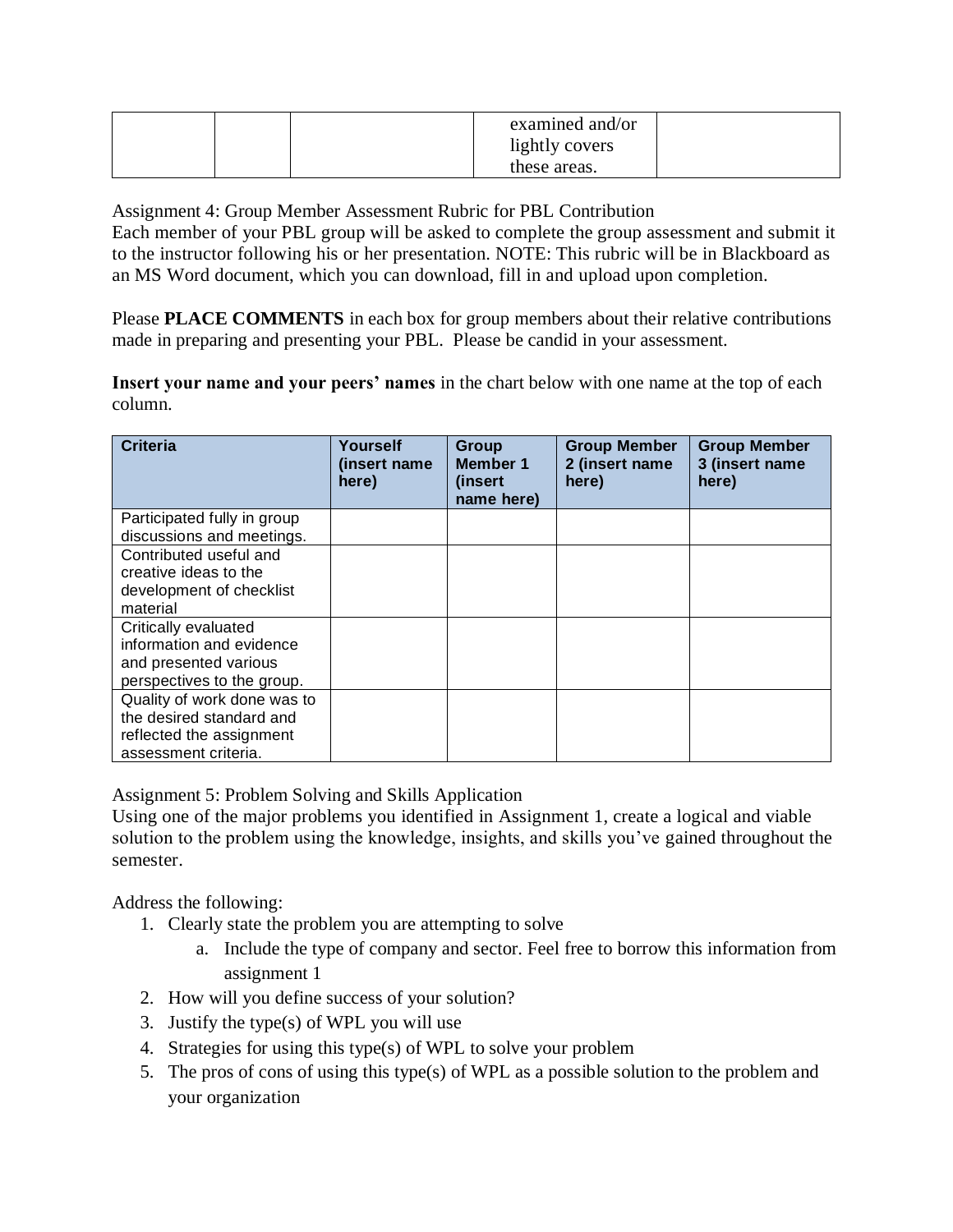- 6. Determine the ROI (include a breakdown of the major costs your organization will incur when rolling out your solution)
- 7. What types of technology are needed and how is this supported
- 8. Pros and cons of using the above technologies
- 9. Organizational support
- 10. Pros and cons of using your solution to the problem
- 11. Use relevant literature to support your pros and cons sections using APA formatting.

This assignment may be submitted as paper or a video. Please use APA for all citations and references.

Please refer to the assignment rubric (see below) to ensure you cover all the assignment requirements.

This assignment provides the learner with the opportunity to evidence the following course learning outcome:

- LO #1 Describe the roles workplace learning, training, and professional development have played in economic development in the past.
- LO #3 Explain techniques and methods associated with workplace learning: performance improvement, hands-on learning, apprenticeship, co-op education, message design, etc.
- LO #4 Critiques the place of digital learning technologies in workplace learning.
- LO # 5 Analyze political arguments pertaining to both workplace learning advocacy and social critique of workplace learning programs.

| Criterion      | Inadequate     | Marginal       | Adequate       | Good            | Excellent           |
|----------------|----------------|----------------|----------------|-----------------|---------------------|
|                |                |                |                |                 |                     |
| <b>States</b>  | Did not state  | Identifies the | Identifies the | Clearly         | <b>Explains the</b> |
| problem,       | a WPL          | problem;       | problem;       | articulates the | problem;            |
| company        | problem; did   | marginally     | adequately     | problem;        | excellent           |
| type, and      | not state the  | aligns with a  | aligns with a  | aligns very     | alignment with      |
| sector         | company        | <b>WPL</b>     | WPL.           | well with a     | a WPL               |
|                | type/sector    | situation;     | situation;     | WPL situation;  | situation;          |
|                |                | states the     | states the     | states the      | states the          |
|                |                | company        | company        | company         | company             |
|                |                | type/sector    | type/sector    | type/sector     | type/sector         |
| <b>Defines</b> | Did not        | Marginally     | Provides a     | A clear and     | Practical,          |
| the            | define         | defines the    | somewhat       | concise         | clear, and          |
| solution's     | <b>SUCCESS</b> | basic          | useable        | definition of   | concise             |
| <b>SUCCESS</b> |                | parameters     | definition of  | the problem's   | definition of       |
|                |                | of success;    | the solution's | success;        | the problem's       |
|                |                | additional     | success;       | demonstrates    | success;            |
|                |                | information    | additional     | good critical   | applies             |
|                |                | required;      | information    | thinking skills | excellent           |
|                |                | overestimate   | required;      |                 |                     |

Assignment 5 Rubric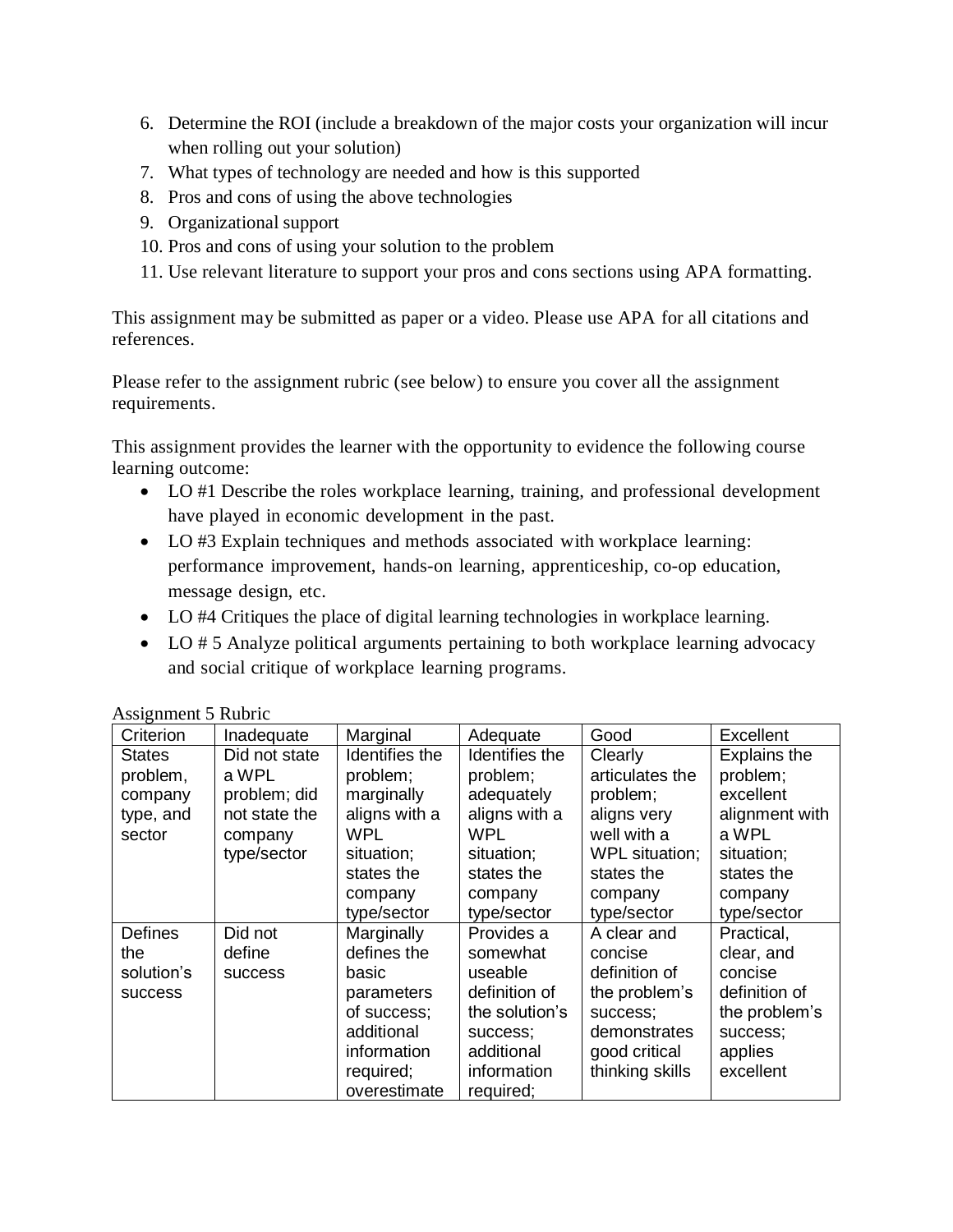|                                                                                              |                                                                                                                                                                                | s success;<br>underestimat<br>es success                                                                                                                                                                                                                            |                                                                                                                                                                                                                                                          |                                                                                                                                                                                                                                                | critical thinking<br>skills                                                                                                                                                                                                         |
|----------------------------------------------------------------------------------------------|--------------------------------------------------------------------------------------------------------------------------------------------------------------------------------|---------------------------------------------------------------------------------------------------------------------------------------------------------------------------------------------------------------------------------------------------------------------|----------------------------------------------------------------------------------------------------------------------------------------------------------------------------------------------------------------------------------------------------------|------------------------------------------------------------------------------------------------------------------------------------------------------------------------------------------------------------------------------------------------|-------------------------------------------------------------------------------------------------------------------------------------------------------------------------------------------------------------------------------------|
| Selects,<br>describes,<br>and<br>justifies the<br>type(s) of<br><b>WPL</b>                   | The<br>selection,<br>description,<br>and<br>justification<br>are missing<br>or<br>questionable;                                                                                | Marginal<br>selection,<br>description,<br>and<br>justification<br>for using the<br>WPL type;<br>the WPL type<br>is logical or<br>actionable<br>but requires<br>much more<br>additional<br>explanation;<br>awkward fit<br>with the<br>stated<br>problem/solut<br>ion | Adequate<br>selection,<br>description,<br>and<br>justification<br>for using the<br>WPL type;<br>the WPL type<br>is logical or<br>actionable<br>but requires<br>additional<br>explanation;<br>somewhat fits<br>with the<br>stated<br>problem/solut<br>ion | Good<br>selection,<br>description,<br>and<br>justification for<br>using the WPL<br>type; the WPL<br>type is logical<br>and<br>actionable; fits<br>well with the<br>stated<br>problem/soluti<br>on                                              | Excellent<br>selection,<br>description,<br>and<br>justification for<br>using the WPL<br>type; the WPL<br>type is logical,<br>creative, and<br>actionable; fits<br>effortlessly<br>with the stated<br>problem/soluti<br>on           |
| <b>Describes</b><br>strategies<br>for using<br>this type(s)<br>of WPL                        | <b>Strategies</b><br>are missing,<br>not logical,<br>does not<br>apply to<br>problem/solut<br>ion, or not<br>applicable to<br>the WPL<br>scenario                              | Marginal<br>description of<br>strategies;<br>barely logical<br>use of<br>strategies;<br>difficulty<br>applying the<br><b>WPL</b><br>problem/solut<br>ion                                                                                                            | Adequate<br>description of<br>strategies;<br>somewhat<br>logical use of<br>strategies;<br>applicable to<br>the<br>problem/solut<br>ion, but more<br>work is<br>required                                                                                  | Good<br>description of<br>strategies but<br>needs<br>refining;<br>logical and/or<br>creative use of<br>strategies;<br>applicable to<br>the WPL<br>problem/soluti<br>on                                                                         | Excellent<br>description of<br>strategies;<br>logical and<br>creative use of<br>strategy;<br>applicable to<br>the WPL<br>problem/soluti<br>on                                                                                       |
| <b>Describes</b><br>pros and<br>cons of<br>using this<br>type(s) of<br>WPL; cites<br>sources | Pros and<br>cons are<br>missing, not<br>logical, does<br>not apply to<br>problem/solut<br>ion; not<br>applicable to<br>the WPL<br>scenario; no<br>citations; not<br><b>APA</b> | Marginal<br>description of<br>pros and<br>cons; barely<br>logical use of<br>pros and<br>cons;<br>difficulty<br>applying the<br><b>WPL</b><br>problem/solut<br>ion; some<br>citations; not<br>consistent<br><b>APA</b>                                               | Adequate<br>description of<br>pros and<br>cons;<br>somewhat<br>logical use of<br>pros and<br>cons;<br>applicable to<br>the<br>problem/solut<br>ion, but more<br>work is<br>required;<br>adequate<br>citations;                                           | Good<br>description of<br>pros and cons<br>but needs<br>refining;<br>logical and/or<br>critical use of<br>pros and<br>cons;<br>applicable to<br>the WPL<br>problem/soluti<br>on; good use<br>of<br>literature/citati<br>ons; few APA<br>issues | Excellent<br>description of<br>pros and<br>cons; logical<br>and/or critical<br>use of pros<br>and cons;<br>applicable to<br>the WPL<br>problem/soluti<br>on; excellent<br>use of<br>literature/citati<br>ons; perfect<br><b>APA</b> |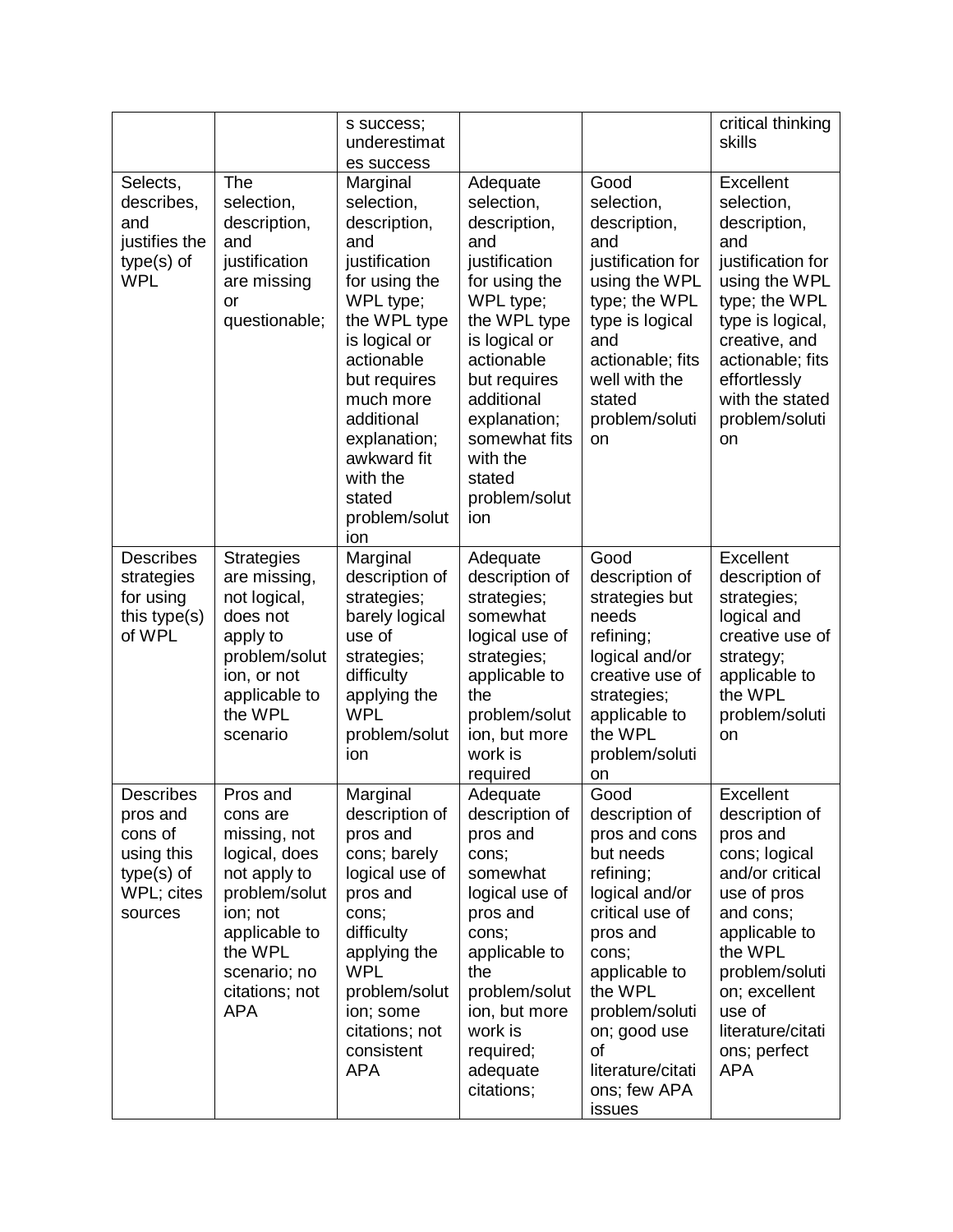|                                                                                              |                                                                                                                                                                                |                                                                                                                                                                                                                                                                                           | some APA<br>issues                                                                                                                                                                                                                                                             |                                                                                                                                                                                                                         |                                                                                                                                                                                                                                                    |
|----------------------------------------------------------------------------------------------|--------------------------------------------------------------------------------------------------------------------------------------------------------------------------------|-------------------------------------------------------------------------------------------------------------------------------------------------------------------------------------------------------------------------------------------------------------------------------------------|--------------------------------------------------------------------------------------------------------------------------------------------------------------------------------------------------------------------------------------------------------------------------------|-------------------------------------------------------------------------------------------------------------------------------------------------------------------------------------------------------------------------|----------------------------------------------------------------------------------------------------------------------------------------------------------------------------------------------------------------------------------------------------|
| <b>ROI</b><br>breakdown                                                                      | <b>ROI</b><br>breakdown is<br>missing;<br>mathematical<br>ly incorrect;<br>missing most<br>major items;<br>some items<br>not<br>applicable to<br>the<br>problem/solut<br>ion;  | <b>Marginal ROI</b><br>breakdown;<br>missing many<br>major items                                                                                                                                                                                                                          | Adequate<br><b>ROI</b><br>breakdown;<br>missing some<br>major items                                                                                                                                                                                                            | Good ROI<br>breakdown; all<br>major items<br>accounted for                                                                                                                                                              | <b>Excellent ROI</b><br>breakdown;<br>excellent<br>attention to<br>detail; all<br>major items<br>accounted for                                                                                                                                     |
| Select and<br>justify<br>technology<br>use                                                   | The<br>selection,<br>description,<br>and<br>justification<br>are missing<br><b>or</b><br>questionable;                                                                         | Marginal<br>selection,<br>description,<br>and<br>justification<br>for using the<br>stated<br>technologies;<br>the<br>technologies<br>are logical or<br>actionable<br>but requires<br>much more<br>additional<br>explanation;<br>awkward fit<br>with the<br>stated<br>problem/solut<br>ion | Adequate<br>selection,<br>description,<br>and<br>justification<br>for using the<br>stated<br>technologies;<br>the<br>technologies<br>are logical or<br>actionable<br>but requires<br>additional<br>explanation;<br>somewhat fits<br>with the<br>stated<br>problem/solut<br>ion | Good<br>selection,<br>description,<br>and<br>justification for<br>using the<br>stated<br>technologies;<br>the<br>technologies<br>are logical and<br>actionable; fits<br>well with the<br>stated<br>problem/soluti<br>on | Excellent<br>selection,<br>description,<br>and<br>justification for<br>using the<br>stated<br>technologies;<br>the<br>technologies<br>are logical,<br>creative, and<br>actionable; fits<br>effortlessly<br>with the stated<br>problem/soluti<br>on |
| <b>Describes</b><br>pros and<br>cons of<br>technologi<br>es<br>selected;<br>cites<br>sources | Pros and<br>cons are<br>missing, not<br>logical, does<br>not apply to<br>problem/solut<br>ion; not<br>applicable to<br>the WPL<br>scenario; no<br>citations; not<br><b>APA</b> | Marginal<br>description of<br>pros and<br>cons; barely<br>logical use of<br>pros and<br>cons;<br>difficulty<br>applying the<br><b>WPL</b><br>problem/solut<br>ion; some<br>citations; not<br>consistent<br><b>APA</b>                                                                     | Adequate<br>description of<br>pros and<br>cons;<br>somewhat<br>logical use of<br>pros and<br>cons:<br>applicable to<br>the<br>problem/solut<br>ion, but more<br>work is<br>required;<br>adequate                                                                               | Good<br>description of<br>pros and cons<br>but needs<br>refining;<br>logical and/or<br>critical use of<br>pros and<br>cons;<br>applicable to<br>the WPL<br>problem/soluti<br>on; good use<br>of<br>literature/citati    | <b>Excellent</b><br>description of<br>pros and<br>cons; logical<br>and/or critical<br>use of pros<br>and cons;<br>applicable to<br>the WPL<br>problem/soluti<br>on; excellent<br>use of<br>literature/citati<br>ons; perfect<br><b>APA</b>         |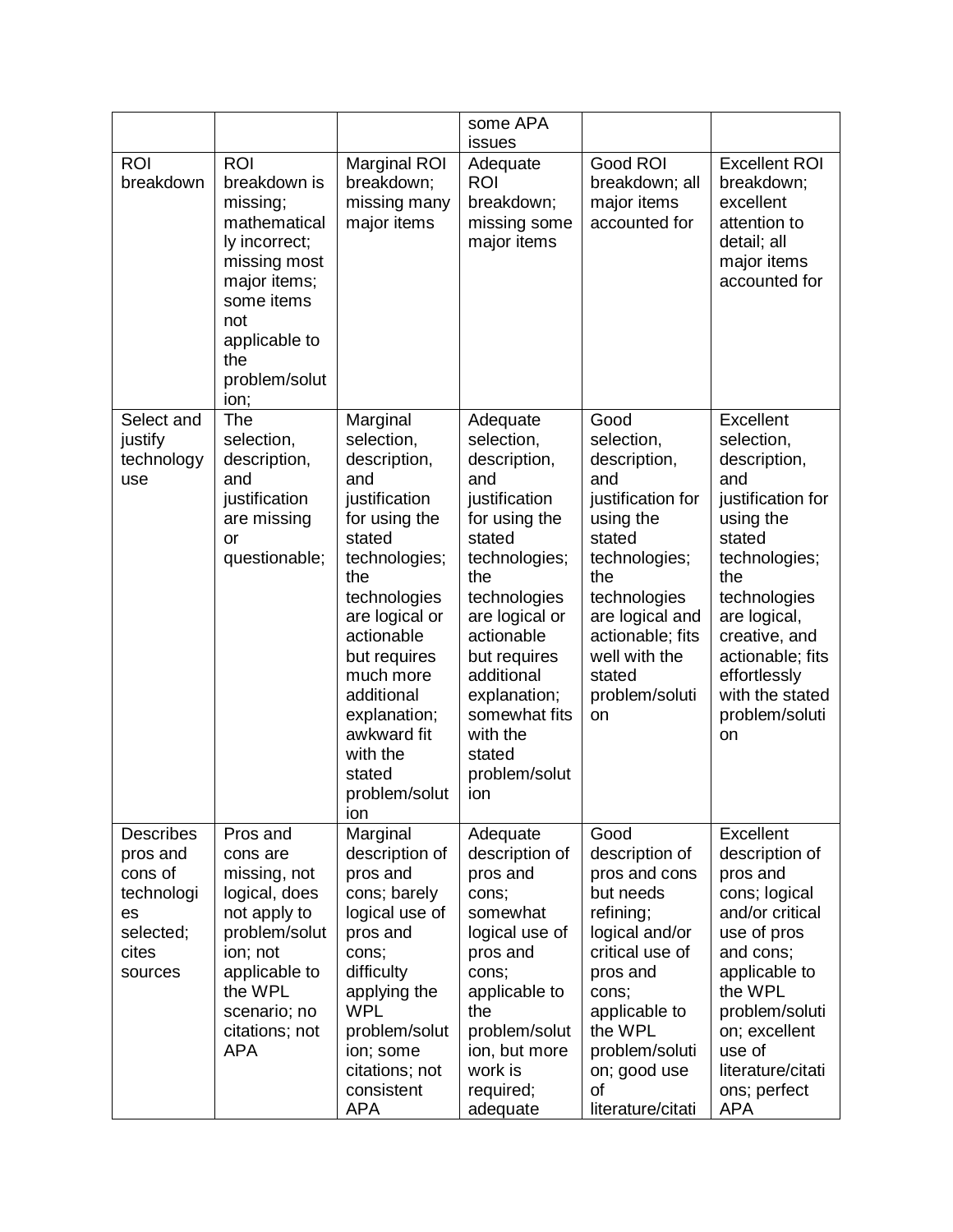|                                                                                                                        |                                                                                                                                                                                |                                                                                                                                                                                                                                                                                | citations;<br>some APA<br>issues                                                                                                                                                                                                                                    | ons; few APA<br>issues                                                                                                                                                                                                                         |                                                                                                                                                                                                                                         |
|------------------------------------------------------------------------------------------------------------------------|--------------------------------------------------------------------------------------------------------------------------------------------------------------------------------|--------------------------------------------------------------------------------------------------------------------------------------------------------------------------------------------------------------------------------------------------------------------------------|---------------------------------------------------------------------------------------------------------------------------------------------------------------------------------------------------------------------------------------------------------------------|------------------------------------------------------------------------------------------------------------------------------------------------------------------------------------------------------------------------------------------------|-----------------------------------------------------------------------------------------------------------------------------------------------------------------------------------------------------------------------------------------|
| Selects,<br>describes,<br>and<br>justifies<br>organizatio<br>nal<br>supports                                           | The<br>selection,<br>description,<br>and<br>justification<br>are missing<br>or<br>questionable;                                                                                | Marginal<br>selection,<br>description,<br>and<br>justification<br>for using the<br>stated<br>supports; the<br>supports are<br>logical or<br>actionable<br>but requires<br>much more<br>additional<br>explanation;<br>awkward fit<br>with the<br>stated<br>problem/solut<br>ion | Adequate<br>selection,<br>description,<br>and<br>justification<br>for using the<br>stated<br>supports; the<br>supports are<br>logical or<br>actionable<br>but requires<br>additional<br>explanation;<br>somewhat fits<br>with the<br>stated<br>problem/solut<br>ion | Good<br>selection,<br>description,<br>and<br>justification for<br>using the<br>stated<br>supports; the<br>supports are<br>logical and<br>actionable; fits<br>well with the<br>stated<br>problem/soluti<br>on                                   | Excellent<br>selection,<br>description,<br>and<br>justification for<br>using the<br>stated<br>supports; the<br>supports are<br>logical,<br>creative, and<br>actionable; fits<br>effortlessly<br>with the stated<br>problem/soluti<br>on |
| <b>Describes</b><br>pros and<br>cons of<br>using this<br>type(s)<br>organizatio<br>nal<br>support;<br>cites<br>sources | Pros and<br>cons are<br>missing, not<br>logical, does<br>not apply to<br>problem/solut<br>ion; not<br>applicable to<br>the WPL<br>scenario; no<br>citations; not<br><b>APA</b> | Marginal<br>description of<br>pros and<br>cons; barely<br>logical use of<br>pros and<br>cons;<br>difficulty<br>applying the<br><b>WPL</b><br>problem/solut<br>ion; some<br>citations; not<br>consistent<br><b>APA</b>                                                          | Adequate<br>description of<br>pros and<br>cons;<br>somewhat<br>logical use of<br>pros and<br>cons;<br>applicable to<br>the<br>problem/solut<br>ion, but more<br>work is<br>required;<br>adequate<br>citations;<br>some APA<br>issues                                | Good<br>description of<br>pros and cons<br>but needs<br>refining;<br>logical and/or<br>critical use of<br>pros and<br>cons;<br>applicable to<br>the WPL<br>problem/soluti<br>on; good use<br>οf<br>literature/citati<br>ons; few APA<br>issues | Excellent<br>description of<br>pros and<br>cons; logical<br>and/or critical<br>use of pros<br>and cons;<br>applicable to<br>the WPL<br>problem/soluti<br>on; excellent<br>use of<br>literature/citati<br>ons; perfect<br><b>APA</b>     |
| Overall                                                                                                                | Little<br>evidence of<br>even a<br>superficial<br>understandin<br>g of subject<br>matter;<br>weakness in<br>problem<br>solving,                                                | Some<br>evidence that<br>problem<br>solving,<br>critical, and<br>analytic skills<br>have been<br>developed;<br>rudimentary<br>knowledge of                                                                                                                                     | Student is<br>profiting from<br>his or her<br>university<br>experience;<br>an<br>acceptable<br>understandin<br>g of the<br>subject                                                                                                                                  | Substantial<br>knowledge of<br>subject matter;<br>some<br>evidence of<br>organization<br>and analytic<br>ability; a<br>moderate<br>degree of                                                                                                   | Strong<br>evidence of<br>originality and<br>independence<br>of thought;<br>good<br>organization;<br>capacity to<br>analyze and<br>synthesize;                                                                                           |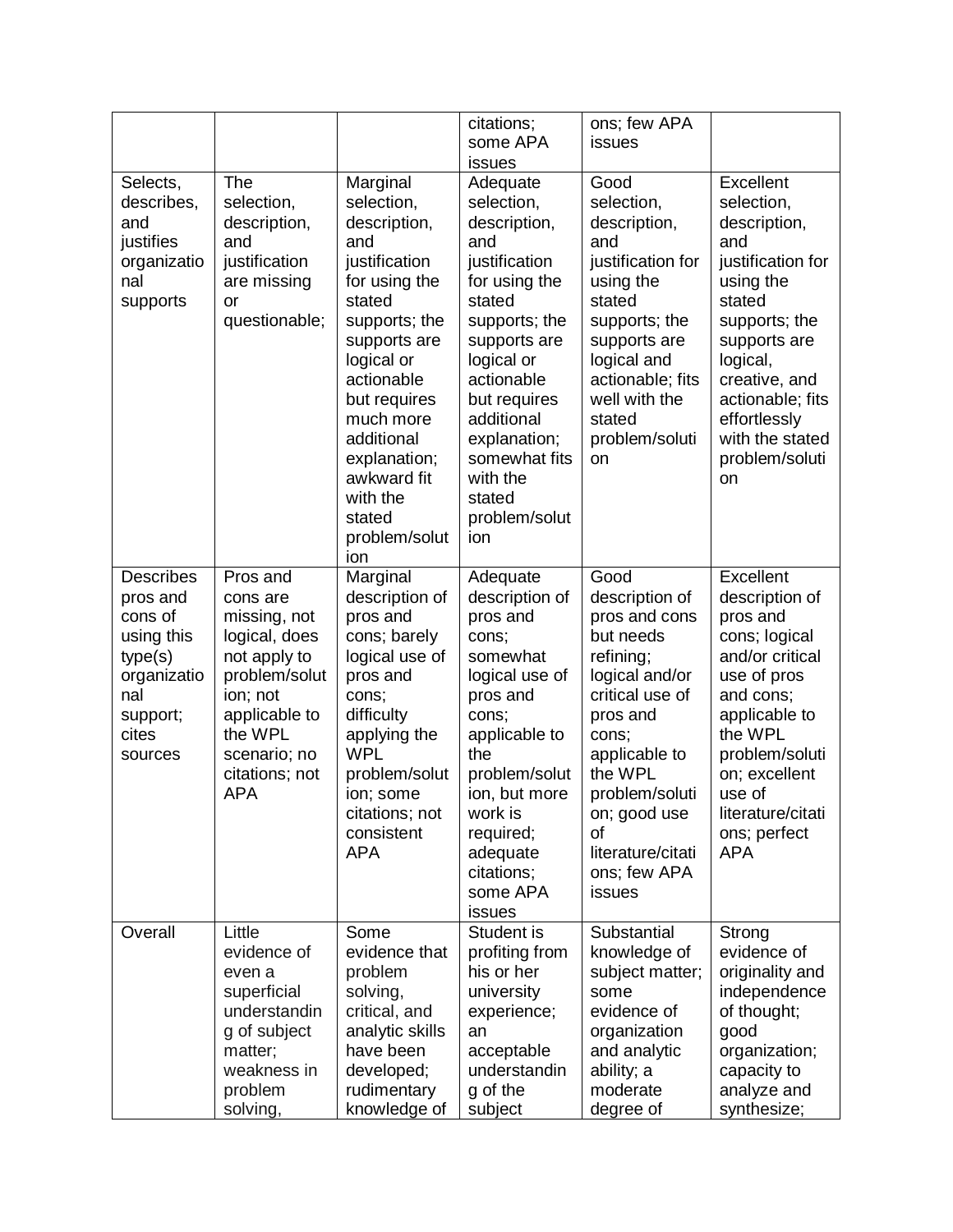| critical, and    | the subject    | matter; ability | originality and  | superior grasp |
|------------------|----------------|-----------------|------------------|----------------|
| analytic skills; | matter; and    | to develop      | independence     | of subject     |
| limited or       | significant    | solutions to    | of thought;      | matter with    |
| irrelevant use   | weakness in    | simple          | reasonable       | sound critical |
| of literature;   | the ability to | problems in     | understanding    | evaluations;   |
| failure to       | communicate    | the material;   | of relevant      | evidence of    |
| complete         |                | some ability    | issues;          | extensive      |
| required         |                | to organize     | evidence of      | knowledge      |
| work; and an     |                | and analyze     | familiarity with | base; and an   |
| inability to     |                | ideas; and an   | literature; and  | outstanding    |
| communicate      |                | ability to      | an ability to    | ability to     |
|                  |                | communicate     | communicate      | communicate.   |
|                  |                | adequately.     | clearly and      |                |
|                  |                |                 | fluently.        |                |

*Final course grades may be adjusted to conform to program or Faculty grade distribution profiles. Further information on grading can be found in Section 5 of the UOIT Academic Calendar.* 

## **Assignment Policies**

Assignment criteria are specified in the detailed assignment descriptions. Read them carefully to be sure that you have fulfilled all aspects of the requirements. Assignments are DUE ON THE DAY indicated. Late assignments will be handled as follows:

### Non-negotiated Late Assignment

An assignment that has been posted late without prior agreement between the student and the professor to extend the time for the assignment to be handed in will be considered a non- negotiated late assignment and will be assigned a grade of zero.

### Negotiated Late Assignment

An assignment that has been handed in late in accordance with a mutually agreed deadline and penalty (if applicable) will be considered a negotiated late assignment and will be marked in accordance with the mutually agreed terms.

### Extenuating Circumstances

The professor will consider individually, rare extenuating circumstances, which may cause an assignment to be late. Examples of extenuating circumstances include hospitalization, death of a loved one, traffic accidents, etc. The student must provide documentation to validate the extenuating circumstance. It will be at the professor's discretion to work out the extension in this situation.

### **10.Accessibility**

Students with disabilities may request to be considered for formal academic accommodation in accordance with the Ontario Human Rights Code. Students seeking accommodation must make their requests through Student Accessibility Services. Requests must be made in a timely manner, and students must provide relevant and recent documentation to verify the effect of their disability and to allow the university to determine appropriate accommodations.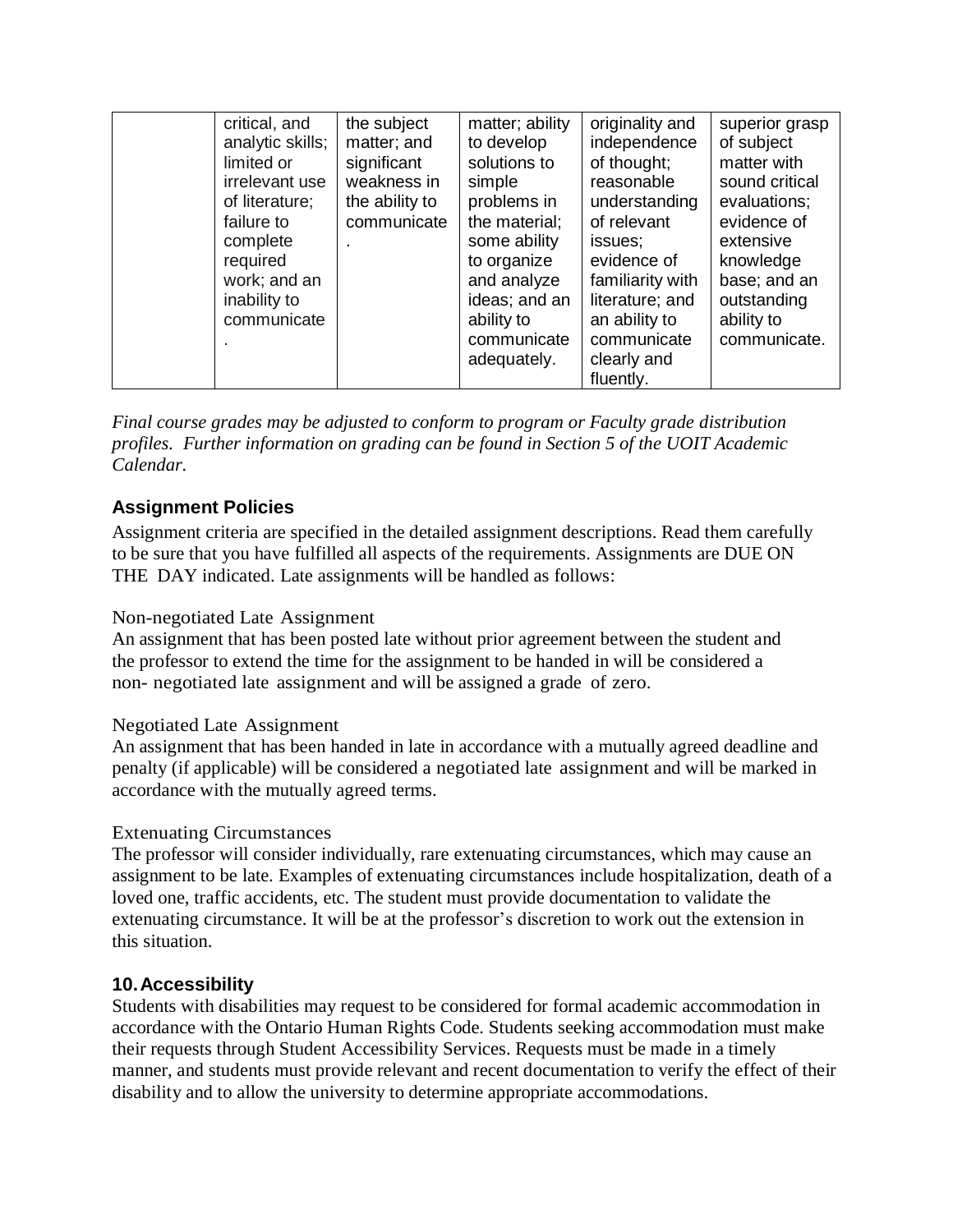Accommodation decisions will be made in accordance with the Ontario Human Rights Code. Accommodations will be consistent with and supportive of the essential requirements of courses and programs and provided in a way that respects the dignity of students with disabilities and encourages integration and equality of opportunity. Reasonable academic accommodation may require instructors to exercise creativity and flexibility in responding to the needs of students with disabilities while maintaining academic integrity.

### **11.Professional Conduct**

It is critical that you watch the videos and do any associated readings prior to coming to the tutorial session. Attendance and **participation and video cameras on are mandatory** in one of the two weekly tutorial sessions. Tutorials are interactive, and learners lead the direction of each tutorial. Polite discourse and various points of view are encouraged.

### **12.Academic Integrity**

Students and faculty at UOIT share an important responsibility to maintain the integrity of the teaching and learning relationship. This relationship is characterized by honesty, fairness and mutual respect for the aim and principles of the pursuit of education. Academic misconduct impedes the activities of the university community and is punishable by appropriate disciplinary action.

Students are expected to be familiar with and abide by UOIT's regulations on Academic Conduct (Section 5.15 of the Academic Calendar) which sets out the kinds of actions that constitute academic misconduct, including plagiarism, copying or allowing one's own work to copied, use of unauthorized aids in examinations and tests, submitting work prepared in collaboration with another student when such collaboration has not been authorized, among other academic offences. The regulations also describe the procedures for dealing with allegations, and the sanctions for any finding of academic misconduct, which can range from a resubmission of work to a failing grade to permanent expulsion from the university. A lack of familiarity with UOIT's regulations on academic conduct does not constitute a defense against its application.

Further information about academic misconduct can be found in the Academic Integrity link on your laptop. Extra support services are available to all UOIT students in academic development, study skills, counseling, and peer mentorship. More information on student support services can be found in the Academic Calendar (Section 8).

### **13.Turnitin**

UOIT and faculty members reserve the right to use electronic means to detect and help prevent plagiarism. Students agree that by taking this course all assignments are subject to submission for textual similarity review by Turnitin.com. Assignments submitted to Turnitin.com will be included as source documents in Turnitin.com's restricted access database solely for the purpose of detecting plagiarism in such documents for five academic years. The instructor may require students to submit their assignments electronically to Turnitin.com or the instructor may submit questionable text on behalf of a student. The terms that apply to UOIT's use of the Turnitin.com service is described on the Turnitin.com website.